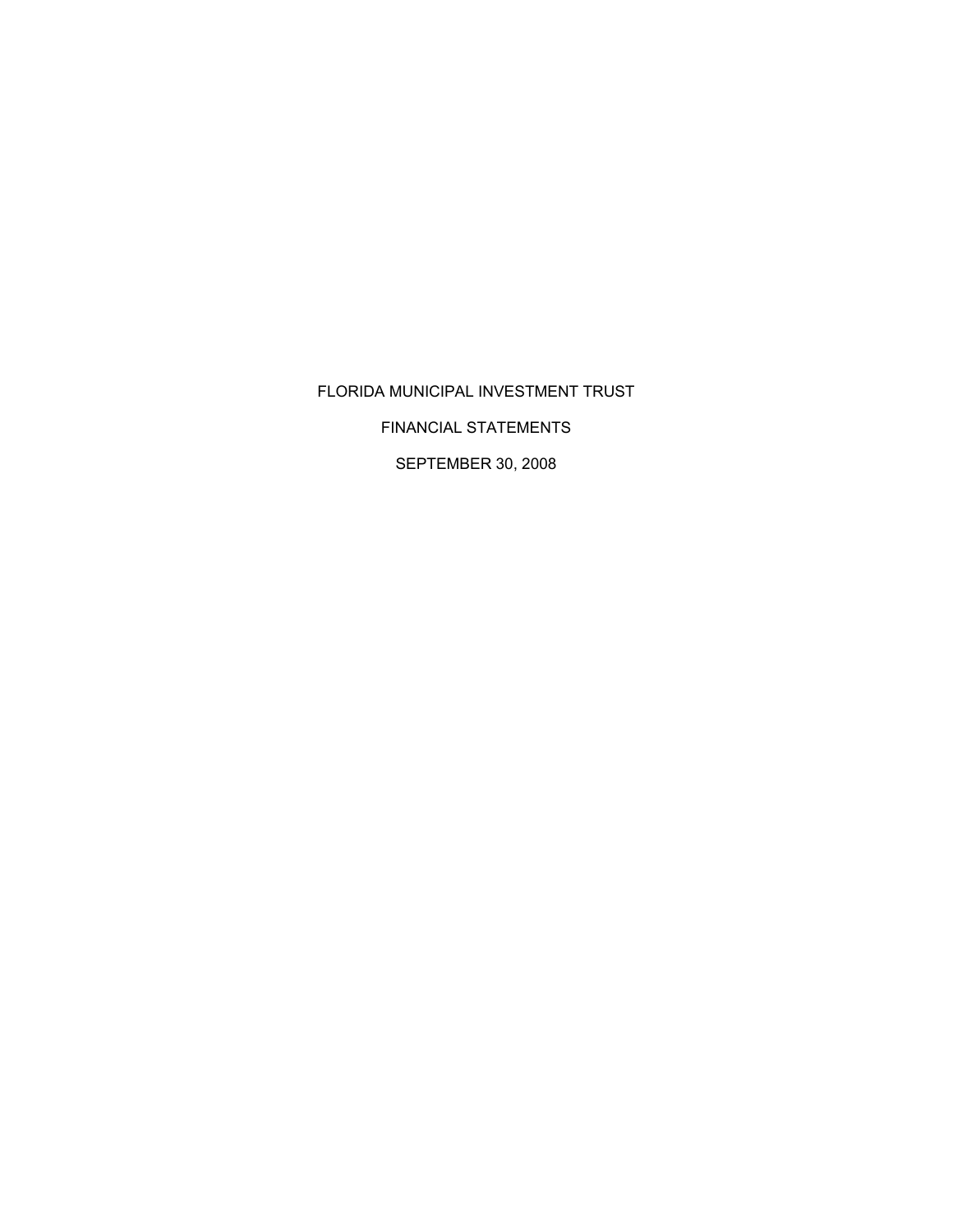# FLORIDA MUNICIPAL INVESTMENT TRUST Financial Statements September 30, 2008

## TABLE OF CONTENTS

| <b>Title</b>                                                                                                   | Page Number |
|----------------------------------------------------------------------------------------------------------------|-------------|
| <b>Independent Auditors' Report</b>                                                                            | $1 - 2$     |
| Management's Discussion and Analysis                                                                           | $3 - 6$     |
| <b>Combined Statement of Net Assets</b><br>Combined Statement of Changes in Net Assets                         | 7<br>8      |
| Intermediate High Quality Bond Fund<br><b>Statement of Net Assets</b><br>Statement of Changes in Net Assets    | 9<br>10     |
| 1-3 Year High Quality Bond Fund<br><b>Statement of Net Assets</b><br>Statement of Changes in Net Assets        | 11<br>12    |
| Broad Market High Quality Bond Fund<br><b>Statement of Net Assets</b><br>Statement of Changes in Net Assets    | 13<br>14    |
| <b>High Quality Growth Portfolio</b><br><b>Statement of Net Assets</b><br>Statement of Changes in Net Assets   | 15<br>16    |
| Diversified Small Cap Equity Portfolio<br><b>Statement of Net Assets</b><br>Statement of Changes in Net Assets | 17<br>18    |
| Russell 1000 Enhanced Index Portfolio<br><b>Statement of Net Assets</b><br>Statement of Changes in Net Assets  | 19<br>20    |
| <b>High Quality Government Fund</b><br><b>Statement of Net Assets</b><br>Statement of Changes in Net Assets    | 21<br>22    |
| International Blend Portfolio<br><b>Statement of Net Assets</b><br>Statement of Changes in Net Assets          | 23<br>24    |
| Large Cap Diversified Value Portfolio<br><b>Statement of Net Assets</b><br>Statement of Changes in Net Assets  | 25<br>26    |
| <b>Expanded High Yield Bond Fund</b><br><b>Statement of Net Assets</b><br>Statement of Changes in Net Assets   | 27<br>28    |
| <b>Notes to Financial Statements</b>                                                                           | 29 - 47     |
| <b>Combining Statement of Net Assets</b>                                                                       | 48 - 49     |
| Combining Statement of Changes in Net Assets                                                                   | $50 - 51$   |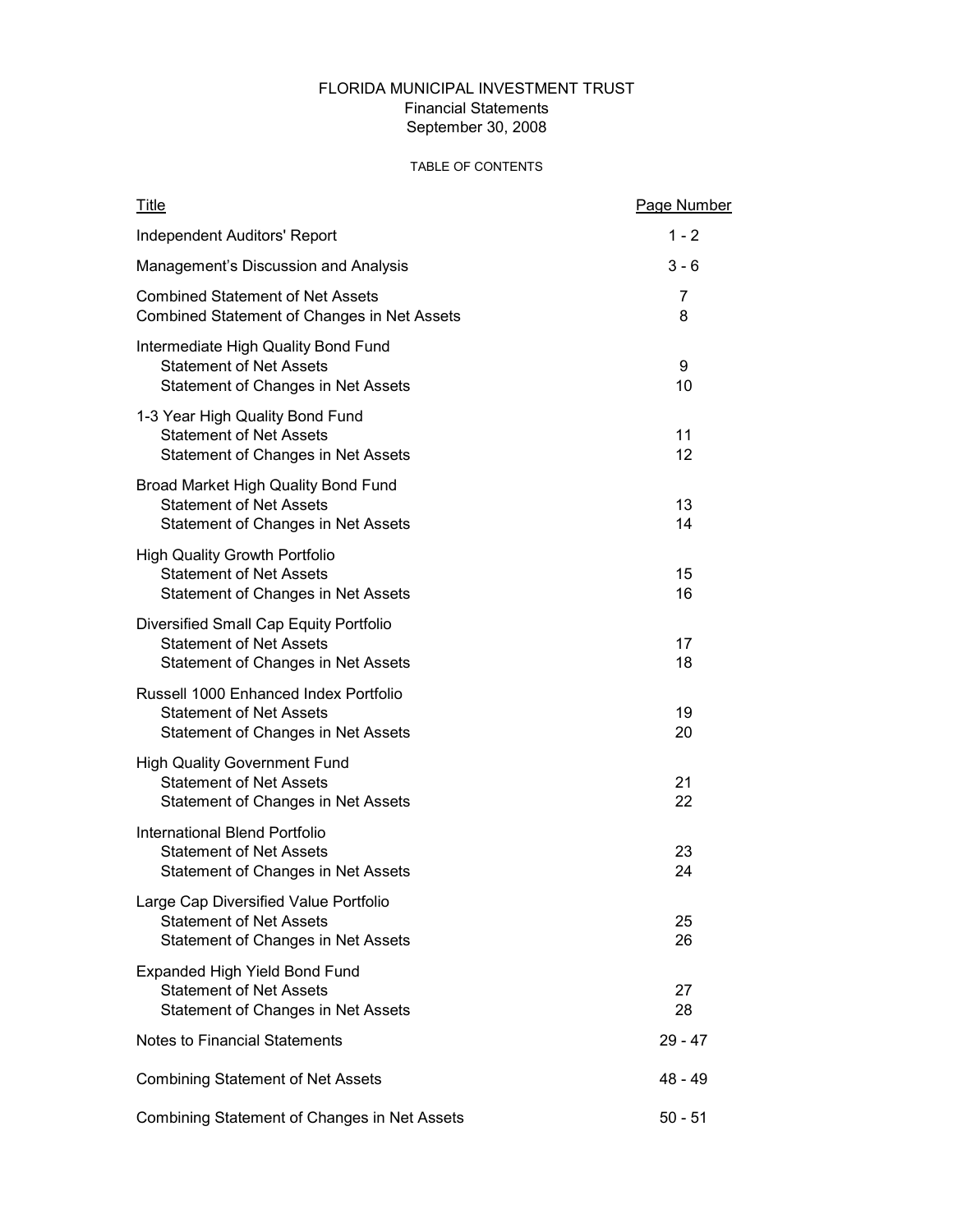SHORSTEIN & SHORSTEIN, P.A. **CERTIFIED PUBLIC ACCOUNTANTS 8265 BAYBERRY ROAD** JACKSONVILLE, FLORIDA 32256

JACK F. SHORSTEIN, C.P.A. SAMUEL R. SHORSTEIN, C.P.A. MARK J. SHORSTEIN, C.P.A. MICHAEL K. PARRISH, C.P.A. BARBARA J. HOUSTON, C.P.A. O.J. YOUNG MARGARET R. CONOVER, C.P.A. JOAN B. MOELL, C.P.A. WALTER L. HUNTER, C.P.A. H. DAN HOOPER, C.P.A.

**TELEPHONE** (904) 739-1311 **FACSIMILE** (904) 739-2069 **WEBSITE** WWW.SHORSTEINCPA.COM

March 13, 2009

#### Independent Auditors' Report

To the Board of Trustees of the Florida Municipal Investment Trust:

We have audited the accompanying combined statement of net assets of the Florida Municipal Investment Trust as of September 30, 2008 and the related combined statement of changes in net assets for the year then ended. We have also audited the financial statements of the ten individual portfolios which comprise the Trust as listed in the table of contents. These financial statements are the responsibility of the Trust's management. Our responsibility is to express an opinion on these financial statements based on our audits.

We conducted our audits in accordance with U.S. generally accepted auditing standards. Those standards require that we plan and perform the audits to obtain reasonable assurance about whether the financial statements are free of material misstatement. An audit includes consideration of internal control over financial reporting as a basis for designing audit procedures that are appropriate in the circumstances, but not for the purpose of expressing an opinion on the effectiveness of the Trust's internal control over financial reporting. Accordingly, we express no such opinion. An audit also includes examining, on a test basis, evidence supporting the amounts and disclosures in the financial statements, assessing the accounting principles used and significant estimates made by management, as well as evaluating the overall financial statement presentation. We believe that our audits provide a reasonable basis for our opinion.

In our opinion, the financial statements referred to above present fairly, in all material respects, the financial position of the Florida Municipal Investment Trust as of September 30, 2008, and the changes in its net assets for the year then ended in conformity with U.S. generally accepted accounting principles. Also in our opinion, the financial statements of the ten individual portfolios as listed in the table of contents present fairly, in all material respects, the financial position of each portfolio as of September 30, 2008 and the changes in each portfolio's net assets for the year then ended in conformity with U.S. generally accepted accounting principles.

The management's discussion and analysis on pages three through six is not a required part of the basic financial statements but is supplementary information required by U.S. generally accepted accounting principles. We have applied certain limited procedures, which consisted principally of inquiries of management regarding the methods of measurement and presentation of the required supplementary information. However, we did not audit the information and express no opinion on it.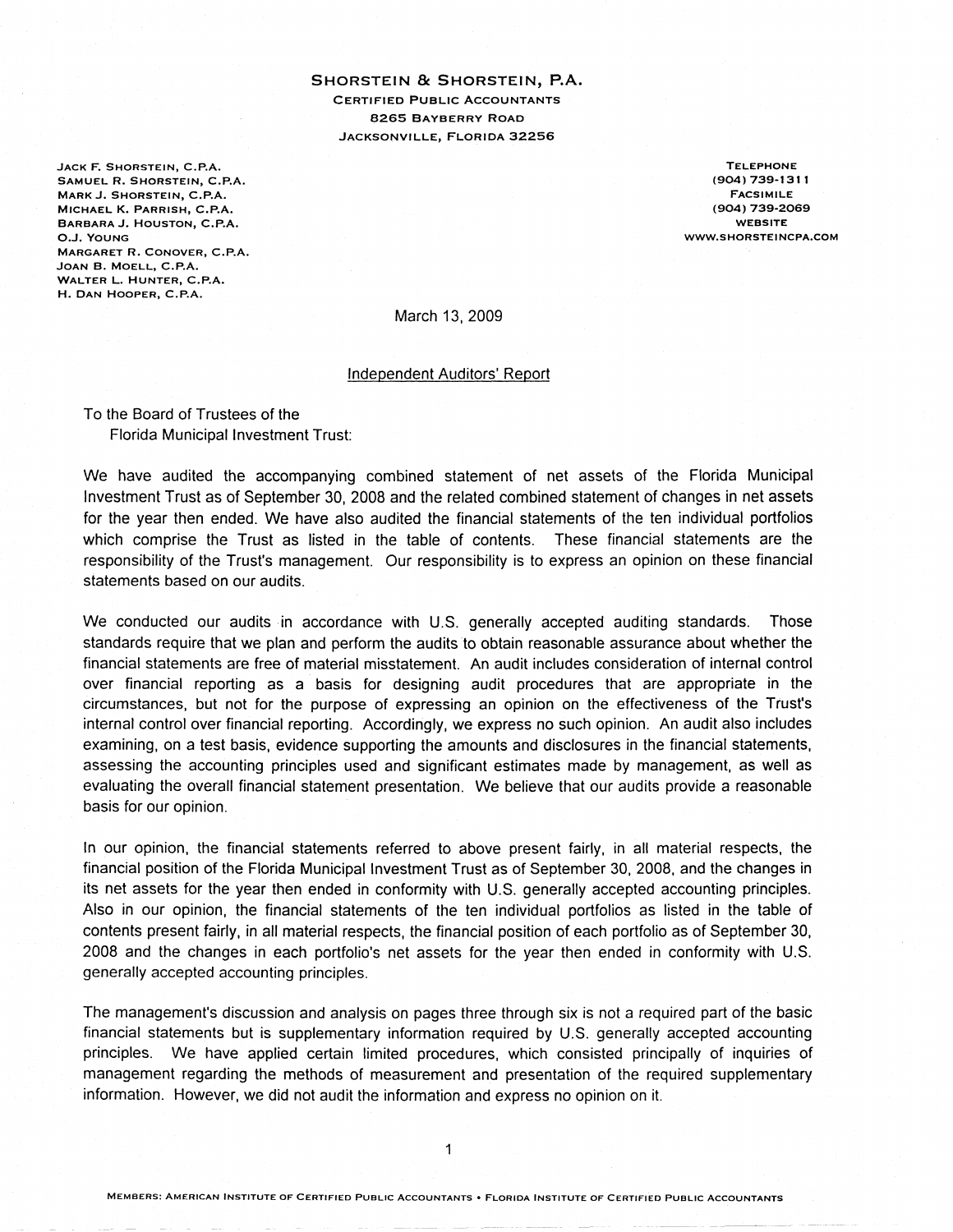Our audits were conducted for the purpose of forming an opinion on the basic financial statements taken as a whole. The information in the Combining Statement of Net Assets and Combining Statement of Changes in Net Assets is presented for the purpose of additional analysis and is not a required part of the basic financial statements. Such information has been subjected to the auditing procedures applied in the audits of the basic financial statements and, in our opinion, is fairly stated in all material respects in relation to the basic financial statements taken as a whole.

Showten + Showtin, P.A.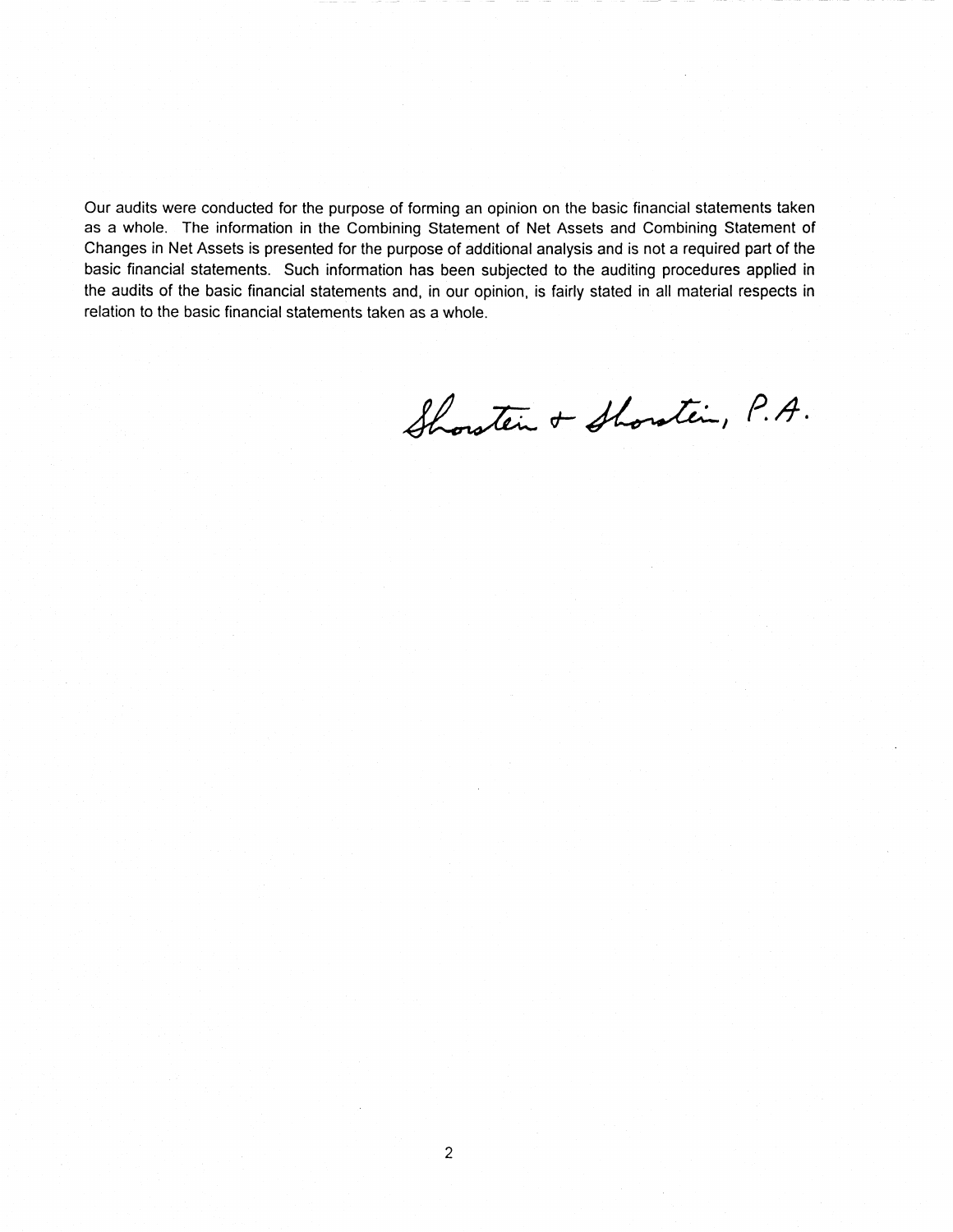The following Management Discussion and Analysis (the "MD&A") presents an overview of the Florida Municipal Investment Trust's financial activities for the fiscal year ended September 30, 2008. This is to be read it in conjunction with the Trust's financial statements following the MD&A.

## **Financial Highlights**

- The net assets of the Trust at the close of fiscal year 2008 were \$1.009 billion, compared to \$846.7 million in 2007. This is an increase of \$162.3 million or 19% over the prior year.
- Total revenues for fiscal year 2008 declined to (\$10.2) million from \$76.6 million for fiscal year 2007. Total expenses also fell to \$15.6 million for fiscal year 2008, compared to \$18.9 million the previous year, for a decrease of \$3.3 million or 18%.
- There was a significant increase in the net increase from share transactions to \$193 million in 2008 compared to \$5.8 million in 2007.
- Net investment income for each of the Trust's bonds funds exceeded that of the equity portfolios without exception, reflecting the financial market's flight to quality and risk aversion.
- On December 6, 2007, Columbia Management Advisors, LLC, a subsidiary of Bank of America, closed the Columbia Strategic Cash Fund to contributions and redemptions. Shares in the Columbia Strategic Cash Fund comprised the sole investment of the Trust's Enhanced Cash Portfolio. The underlying securities representing the Trust's share of the Strategic Cash Fund were transferred to the Trust on December 12, 2007. On December 17, 2007, the Florida League of Cities, Inc. purchased the underlying securities of the Trust's Enhanced Cash Portfolio.
- On June 5, 2008, the Enhanced Cash Portfolio was renamed the High Quality Government Fund.
- On September 19, 2008, Wells Fargo required the Trust to accept in-kind distributions of the underlying securities of the securities lending cash collateral trusts. See Note 2 to the financial statements.

#### **Overview of the Basic Financial Statements**

This overview is intended to serve as an introduction to the Trust's basic financial statements. The Trust's financial statements comprise: 1) entity-wide or combined financial statements; 2) individual portfolio financial statements; and 3) notes to the financial statements. The Trust operates five fixed income portfolios and five equity portfolios, for a total of ten investment funds or portfolios.

#### Combined Financial Statements

The Trust operates as a fiduciary trust fund under governmental accounting standards that require the Trust to prepare a series of financial statements. The combined statement of net assets provides information about the assets and liabilities at a specific point in time, in this case September 30, 2008. The combined statement of changes in net assets provides information about revenues, expenses, and sales and redemptions of shares recorded during the entire fiscal year from October 1, 2007 through September 30, 2008.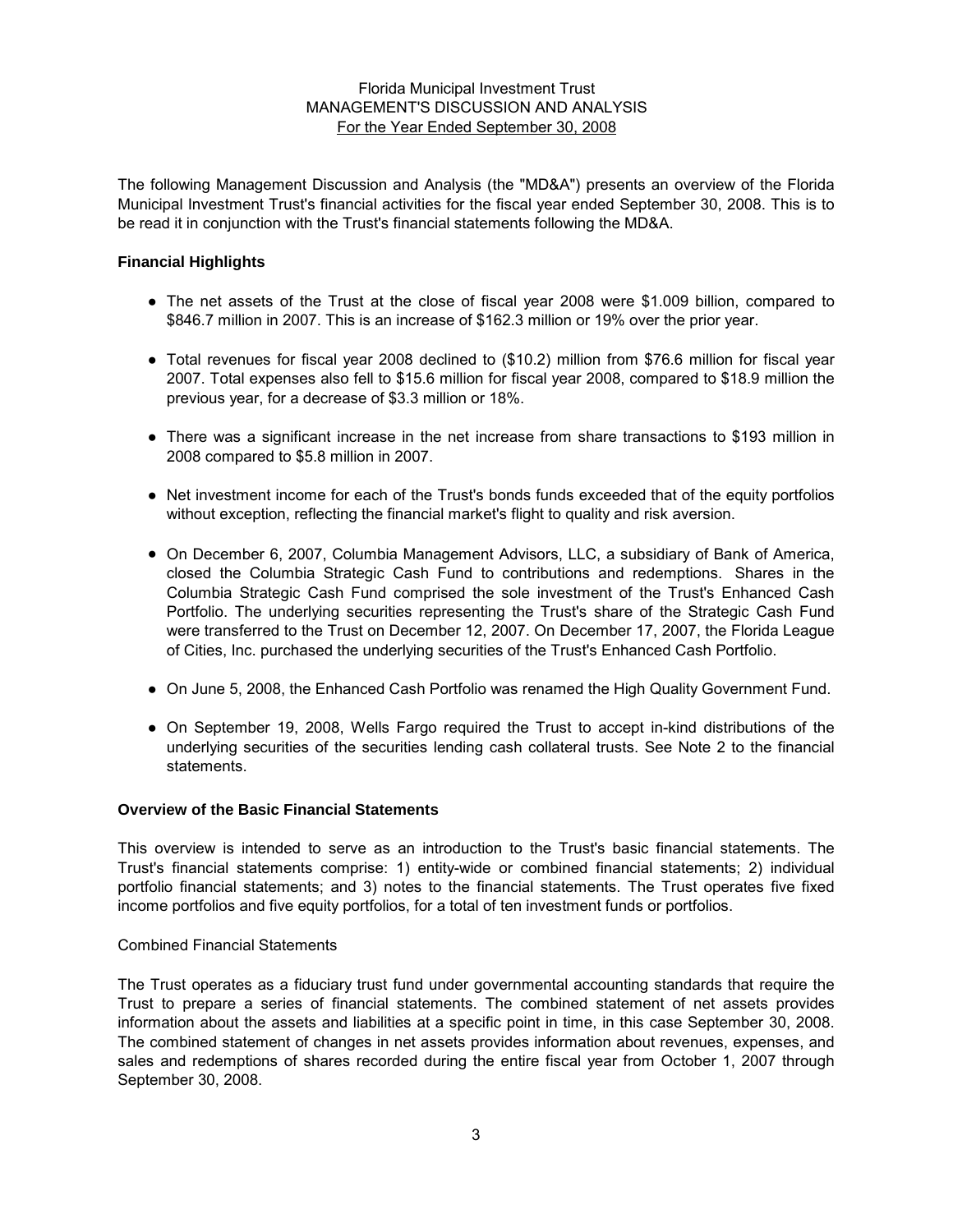#### **Overview of the Basic Financial Statements** (Continued)

The accrual basis of accounting was used to prepare the Trust's financial statements. Revenues are recorded when earned and expenses when incurred, regardless of whether or not cash has been received or paid. Investments are recorded at market, as provided by the Trust's Custodian. The fair value of the positions in the Trust's portfolios is the same as the value of the portfolio shares. Information on the specific types of investments owned by each portfolio as well as total shares sold and redeemed by each portfolio is detailed in the notes to the financial statements.

#### Individual Portfolio Financial Statements

Financial statements for each individual portfolio are included in this report and are prepared using the same measurement focus and basis of accounting as the combined financial statements. The amounts reported in the combined statement of net assets and the combined statement of changes in net assets are the sums of the amounts reported in the financial statements of the individual portfolios.

## Notes to the Financial Statements

The notes to the financial statements provide additional information that is essential to an understanding of the data provided in the Trust's financial statements. The notes to the financial statements can be found following the individual portfolio financial statements.

## **Financial Analysis of the Trust as a Whole Comparative Financial Information**

#### **Net Assets**

|                                                  | FY 07-08                      | FY 06-07                       |
|--------------------------------------------------|-------------------------------|--------------------------------|
| Investments<br>Cash Equivalents and Other Assets | \$1,297,464,337<br>71,079,742 | \$1,060,972,848<br>152,916,446 |
| Total Assets                                     | 1,368,544,079                 | 1,213,889,294                  |
| Liabilities                                      | (359, 301, 473)               | (367, 212, 461)                |
| Net Assets                                       | \$1,009,242,606               | 846,676,833                    |

The total assets, comprised mainly of investments and cash equivalents, increased by \$154.7 million or 13% over the prior year. Sales of new shares contributed to the increase in Trust assets with more than 81% of the net increase from shares transactions in bond funds. The total liabilities declined by \$7.9 million or 2% and is considered comparable to the prior year.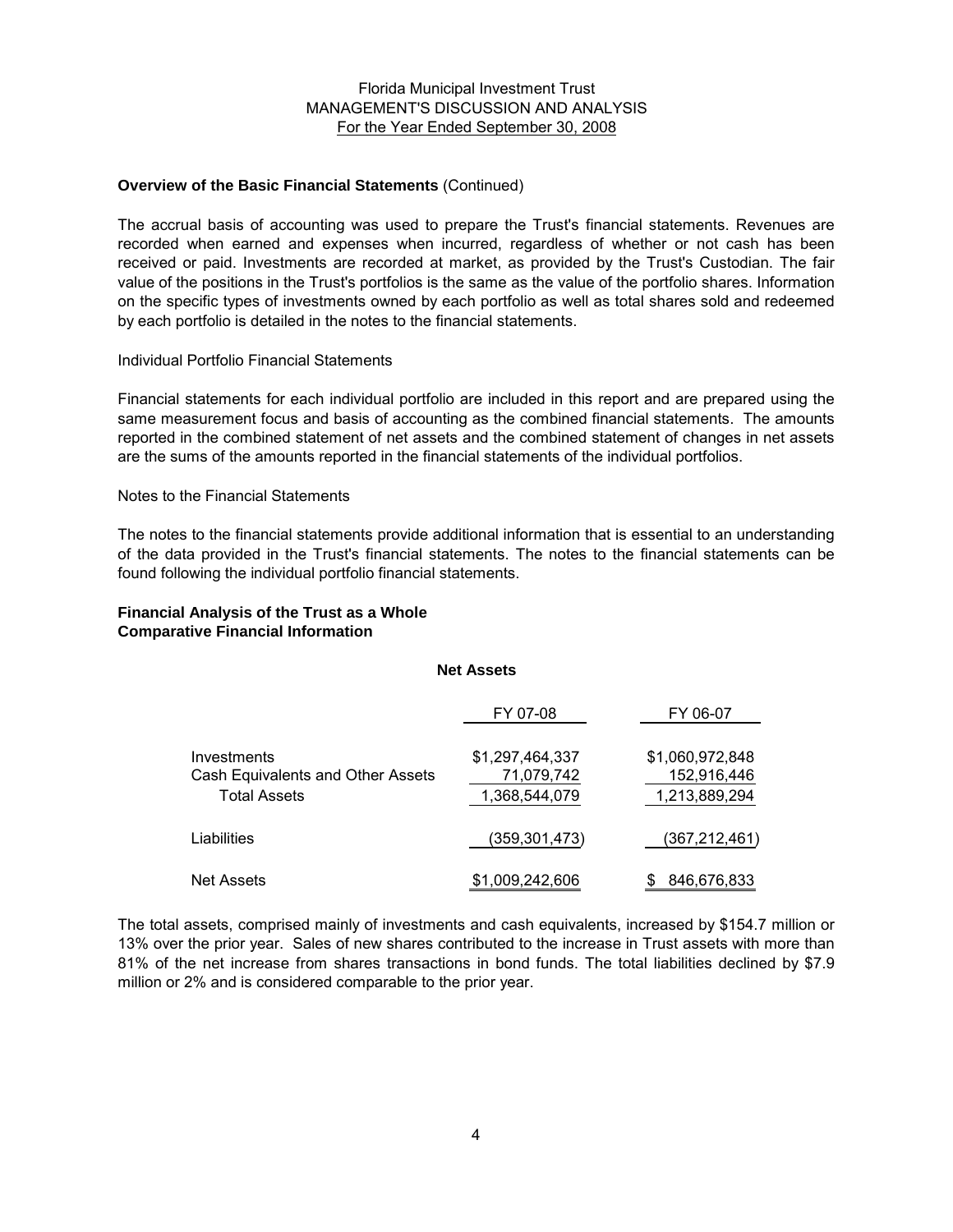## **Financial Analysis of the Trust as a Whole Comparative Financial Information** (Continued)

## **Changes in Net Assets**

|                              | FY 07-08                            | FY 06-07                        |
|------------------------------|-------------------------------------|---------------------------------|
| Revenues<br>Expenses         | (10, 208, 996)<br>S<br>(15,566,472) | 76,567,120<br>S<br>(18,886,725) |
| Net Investment Income (Loss) | (25, 775, 468)                      | 57,680,395                      |
| Dividends Paid               | (4,637,080)                         | (8,624,997)                     |
| Sale of Shares               | 351, 128, 370                       | 159,669,365                     |
| Cost of Redemptions          | (158,150,049)                       | (153,832,770)                   |
| Net Increase in Net Assets   | 162,565,773                         | 54,891,993                      |

The Trust's net investment loss for 2008 was \$25.8 million compared to net investment income of \$57.7 million the previous year. Revenue sources for the Trust include interest and dividend income, securities lending income, and fair value changes on investments.

For fiscal year 2008, the returns of the various portfolios ranged as high as 3.70% for the Broad Market Bond Fund and as low as (38.11)% for the Large Cap Diversified Value Portfolio, net of fees. While interest income was higher in 2008, the most significant element was the decline in fair value of investments by more than \$63 million. Proceeds from sales of shares contributed to the overall increase in the Trust's net assets.

Most trust expenses, such as investment management and administrative fees, increased as a result of additional investments under management. However, securities lending expenses declined by \$3.87 million, contributing to the overall decrease in Trust expenses compared to 2007.

#### **Annual Budget**

The Trust does not have a legislative budget. However, an annual budget is prepared and budgetary results are reported quarterly to the Trustees.

#### **Capital Asset and Long-Term Debt Activity**

The Trust has no capital assets or any long-term debt.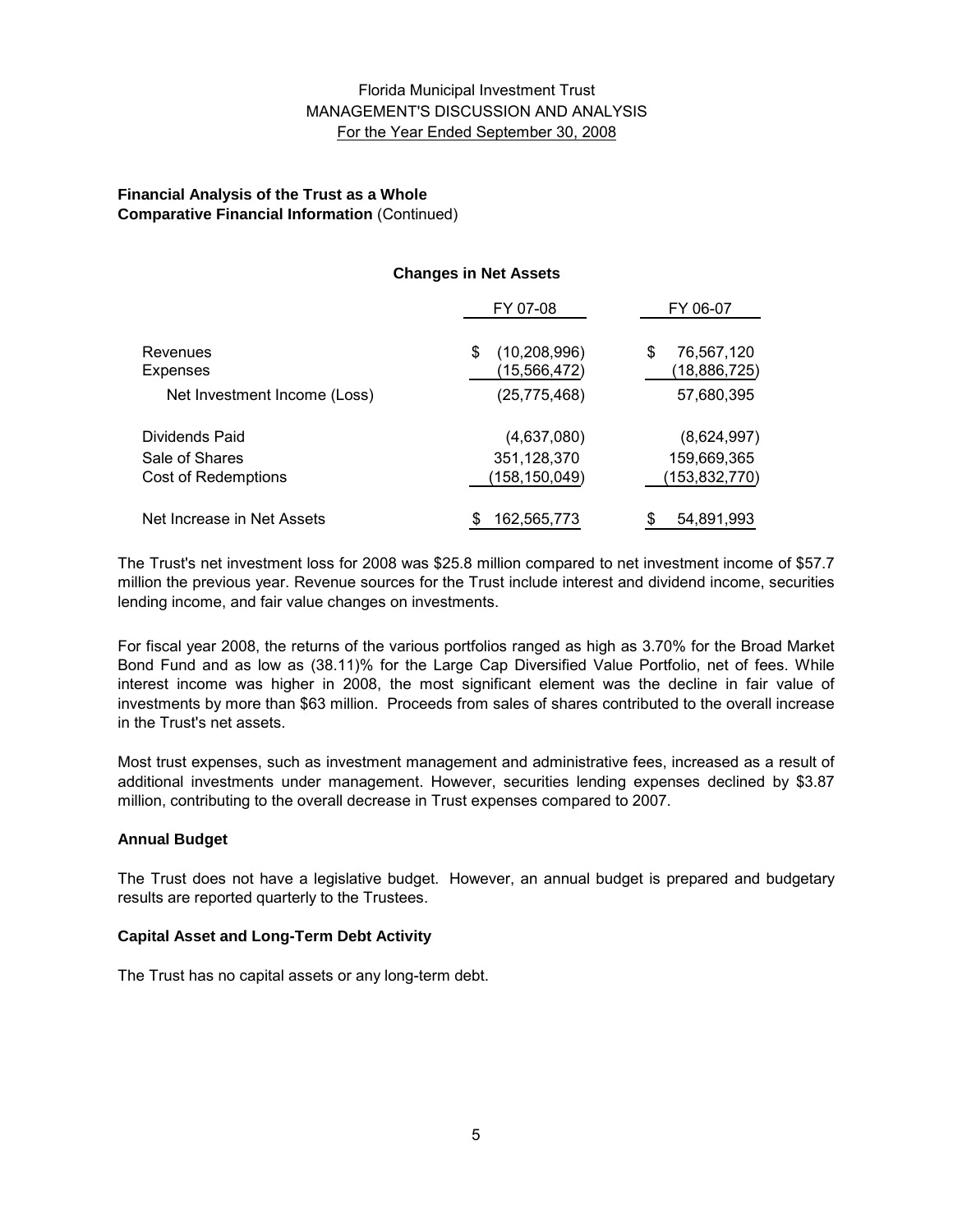## **Economic Factors**

The budgeted forecast of net assets continues to be reduced due to changes in the state's legislative policy, property tax reform, current financial market conditions, and the announcement of the U.S. economy being in a recession. Expectations are that local governmental units, such as municipalities, will have less operating reserves to invest as budgets continue to be reduced throughout the state.

Also, the Federal Reserve initiated an easing cycle in September 2007 by reducing the target federal funds rate by 50 basis points to 4.75 percent. This easing cycle continued over the next 13 months to the current rates of  $0 - 0.25$  percent. The previous tightening cycle began with an increase of the target federal funds rate on June 30, 2004, lasting more than three years.

In February 2009, Congress and President Obama took aggressive action to stimulate the economy with the passage of H.R. 1. This legislation provides \$789 billion in targeted spending and tax cuts. The targeted spending includes funding of local transportation and infrastructure projects.

## **Request for Information**

The information contained in this MD&A was designed to provide readers with a general overview of the Trust's existing and foreseeable financial condition. Questions concerning any of the information provided in this report or requests for additional information should be addressed to Michael Sittig, Administrator for the Florida Municipal Investment Trust, 301 South Bronough Street, Suite 300, Tallahassee, FL 32301.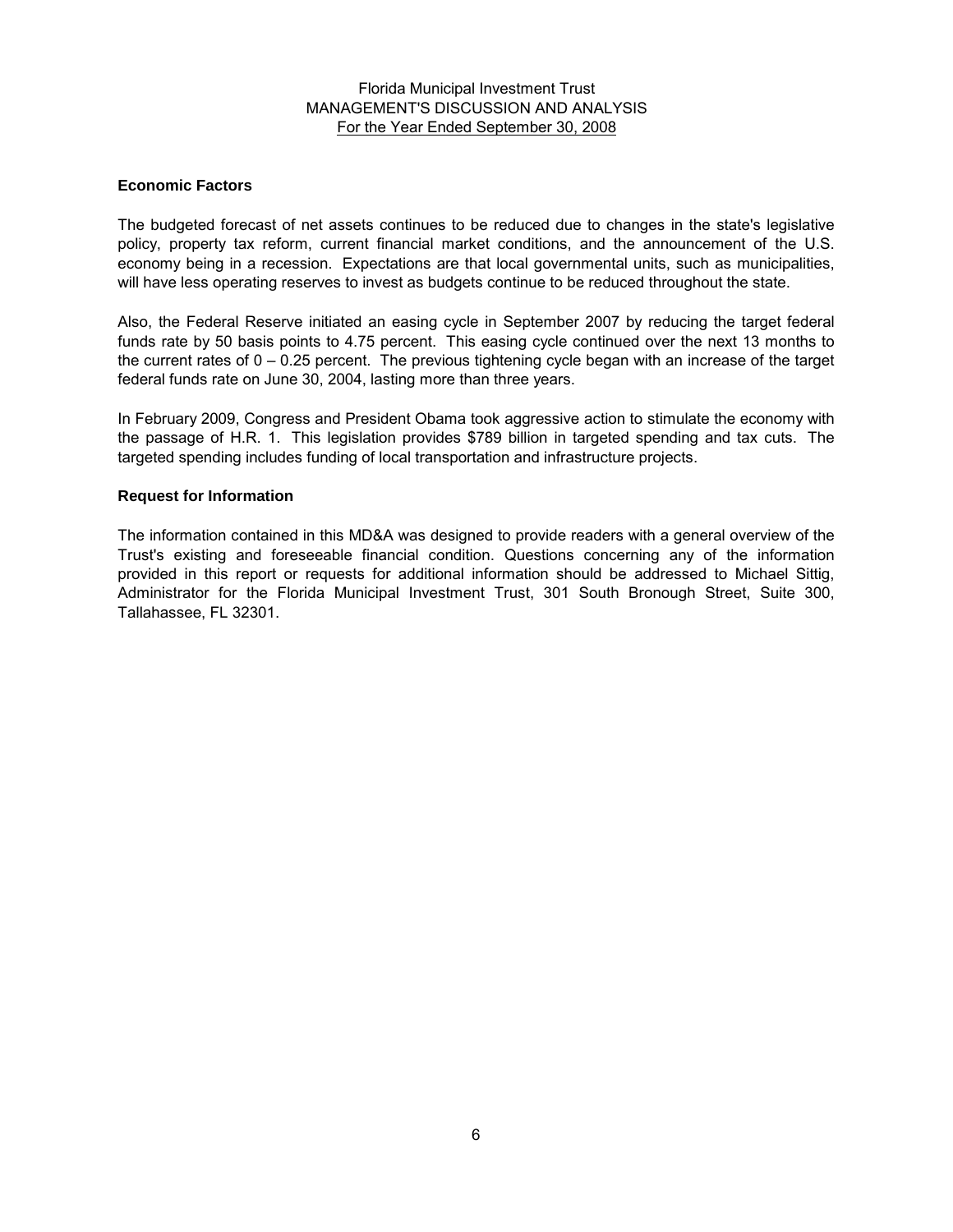# Florida Municipal Investment Trust \*COMBINED STATEMENT OF NET ASSETS September 30, 2008

## **ASSETS**

| Investment in Securities at Fair Value:                    |                |
|------------------------------------------------------------|----------------|
| <b>Collateral Held Under Securities Lending Agreements</b> | \$ 335,204,848 |
| <b>Other Investments</b>                                   | 962,259,489    |
| <b>Total Investments</b>                                   | 1,297,464,337  |
| Cash Equivalents                                           | 60,563,926     |
| Receivables:                                               |                |
| Securities Sold                                            | 3,527,683      |
| Interest and Dividends                                     | 6,908,795      |
| Securities Lending Income                                  | 79.338         |

Total Assets

\$ 1,368,544,079

## **LIABILITIES**

| Payables:                                                  |             |  |
|------------------------------------------------------------|-------------|--|
| <b>Collateral Held Under Securities Lending Agreements</b> | 352,625,246 |  |
| <b>Securities Purchased</b>                                | 5,912,795   |  |
| <b>Accrued Expenses:</b>                                   |             |  |
| Investment Management Fee Payable                          | 393,758     |  |
| Administrative Fee Payable                                 | 247,394     |  |
| Custodian Fee Payable                                      | 29,836      |  |
| <b>Audit Fee Payable</b>                                   | 82,460      |  |
| General Insurance                                          | 3,584       |  |
| <b>Miscellaneous Accrued Expenses</b>                      | 6,400       |  |
|                                                            |             |  |
|                                                            |             |  |

Total Liabilities

359,301,473

**NET ASSETS** 

Net Assets

\$1,009,242,606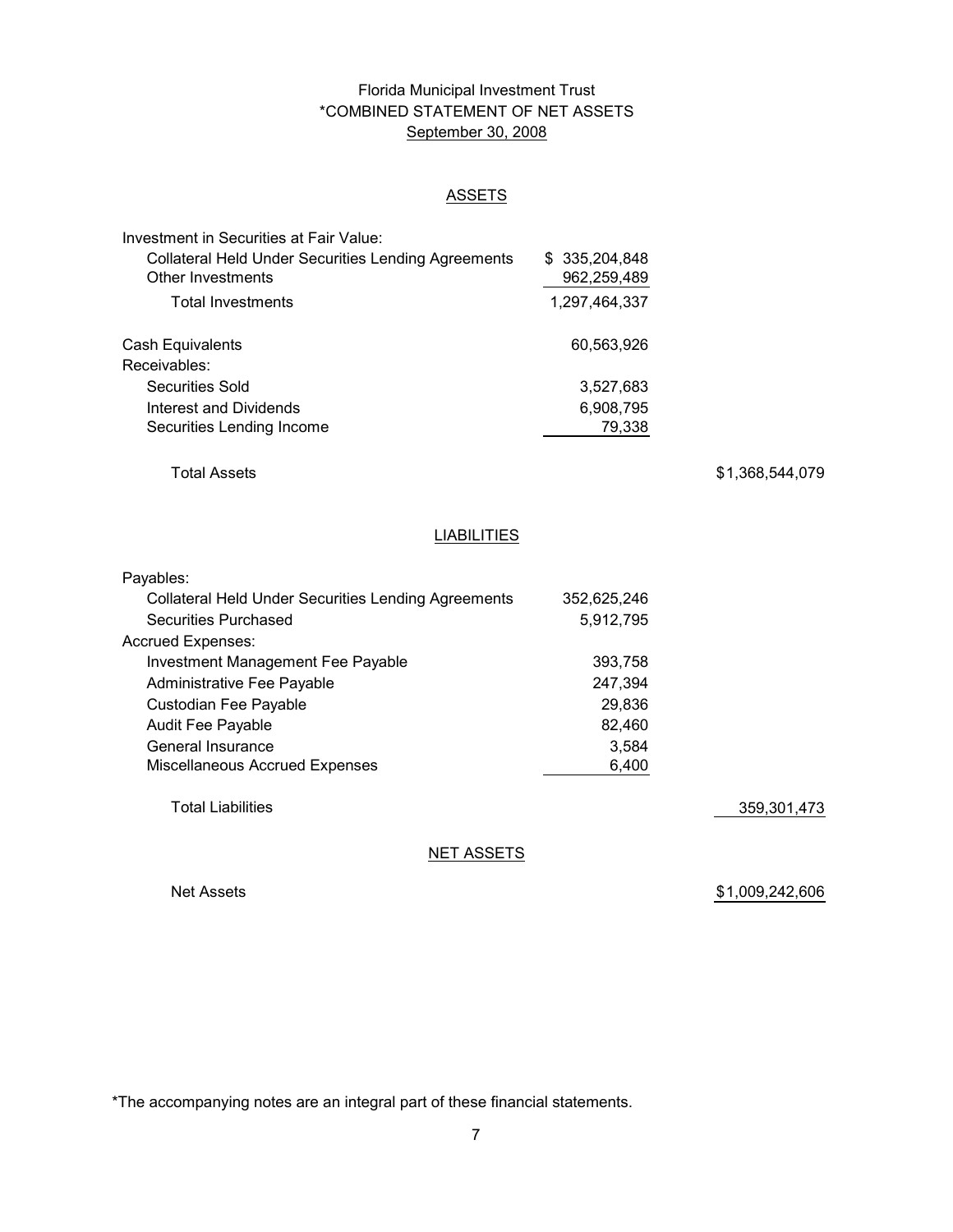# Florida Municipal Investment Trust \*COMBINED STATEMENT OF CHANGES IN NET ASSETS For the Year Ended September 30, 2008

| <b>Revenues</b>                               |                  |                      |
|-----------------------------------------------|------------------|----------------------|
| Interest and Dividend Income                  | 39,076,396<br>\$ |                      |
| Securities Lending Income                     | 13,760,014       |                      |
| Fair Value Increases and Decreases            | (63,045,406)     |                      |
| <b>Total Revenues</b>                         |                  | \$<br>(10, 208, 996) |
| <b>Expenses</b>                               |                  |                      |
| Securities Lending Expense:                   |                  |                      |
| <b>Borrower Rebates</b>                       | 12,384,067       |                      |
| <b>Agent Fees</b>                             | 358,020          |                      |
| <b>Total Securities Lending Expense</b>       | 12,742,087       |                      |
| <b>Investment Management Fees</b>             | 1,541,678        |                      |
| <b>Administrative Fees</b>                    | 924,119          |                      |
| <b>Custodian Fees</b>                         | 119,402          |                      |
| <b>Audit Fees</b>                             | 97,166           |                      |
| <b>Consulting Fees</b>                        | 91,500           |                      |
| <b>Rating Agency Fees</b>                     | 29,000           |                      |
| General Insurance                             | 5,183            |                      |
| <b>Trustee Fees and Travel</b>                | 13,184           |                      |
| Production and Merchandising                  | 294              |                      |
| <b>Legal Fees</b>                             | 1,271            |                      |
| Miscellaneous                                 | 1,588            |                      |
| <b>Total Expenses</b>                         |                  | 15,566,472           |
| <b>Net Investment Loss</b>                    |                  | (25, 775, 468)       |
| <b>Dividends</b>                              |                  | (4,637,080)          |
| <b>Beneficial Interest Share Transactions</b> |                  |                      |
| Proceeds from Sale of Shares                  | 351,128,370      |                      |
| <b>Cost of Shares Redeemed</b>                | (158, 150, 049)  |                      |
| Net Increase from Share Transactions          |                  | 192,978,321          |
| <b>Total Increase in Net Assets</b>           |                  | 162,565,773          |
| <b>Net Assets</b>                             |                  |                      |
| Beginning of Year                             |                  | 846,676,833          |
| End of Year                                   |                  | 1,009,242,606<br>\$  |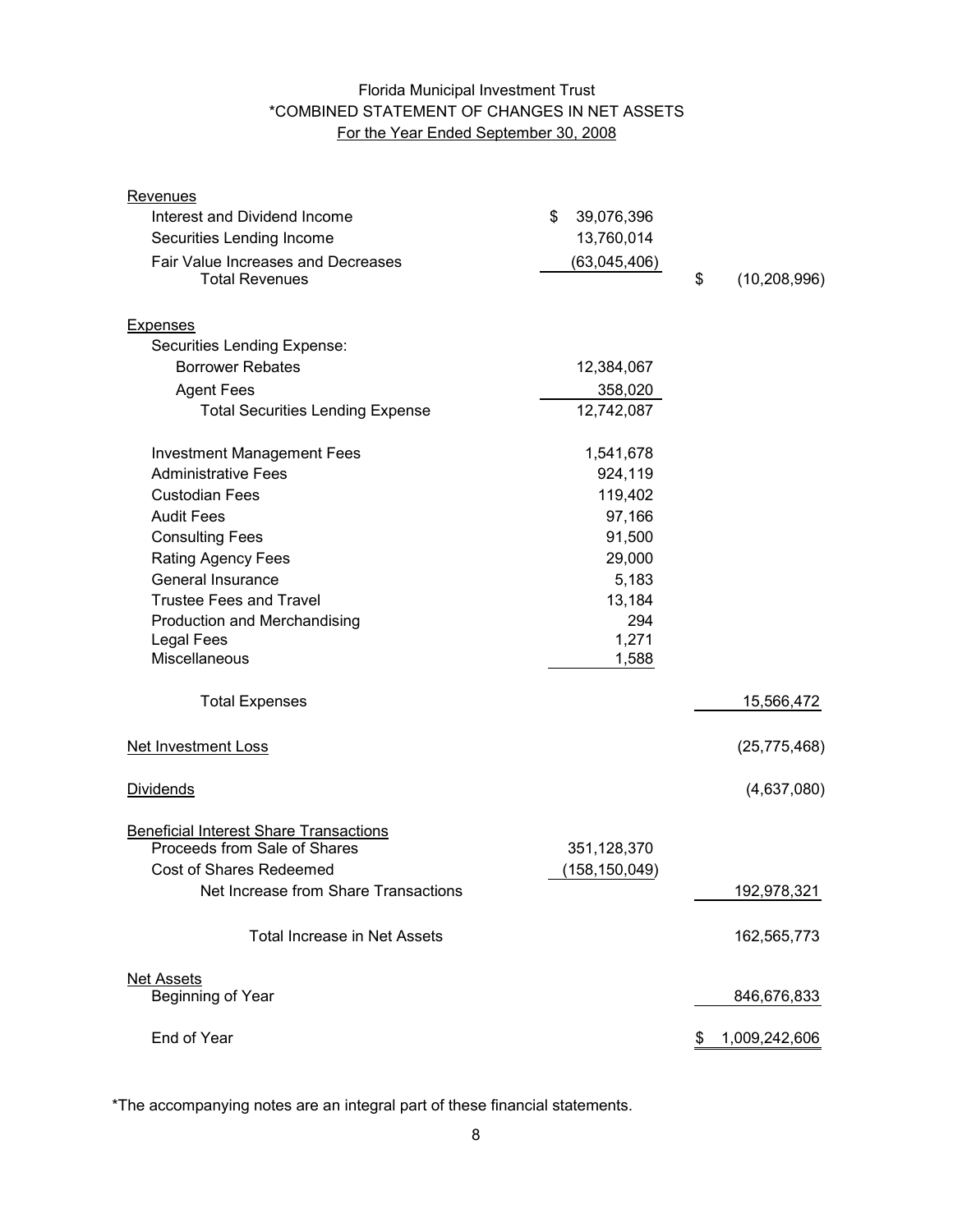# Florida Municipal Investment Trust Intermediate High Quality Bond Fund \*STATEMENT OF NET ASSETS September 30, 2008

#### ASSETS

| Investment in Securities at Fair Value:                    |   |               |  |
|------------------------------------------------------------|---|---------------|--|
| <b>Collateral Held Under Securities Lending Agreements</b> | S | 89,770,802    |  |
| Other Investments                                          |   | 221,344,953   |  |
| <b>Total Investments</b>                                   |   | 311, 115, 755 |  |
| <b>Cash Equivalents</b>                                    |   | 4,547,567     |  |
| Receivables:                                               |   |               |  |
| Interest and Dividends                                     |   | 1,427,343     |  |
| Securities Lending Income                                  |   | 23,285        |  |

Total Assets

\$ 317,113,950

#### **LIABILITIES**

| Payables:                                                  |            |            |
|------------------------------------------------------------|------------|------------|
| <b>Collateral Held Under Securities Lending Agreements</b> | 94,436,138 |            |
| Securities Purchased                                       | 633,263    |            |
| <b>Accrued Expenses:</b>                                   |            |            |
| Investment Management Fee Payable                          | 55,893     |            |
| Administrative Fee Payable                                 | 50.304     |            |
| Custodian Fee Payable                                      | 4.493      |            |
| <b>Audit Fee Payable</b>                                   | 13.640     |            |
| General Insurance                                          | 597        |            |
| <b>Miscellaneous Accrued Expenses</b>                      | 2,264      |            |
|                                                            |            |            |
| <b>Total Liabilities</b>                                   |            | 95,196,592 |
|                                                            |            |            |

#### NET ASSETS

Net Assets (Equivalent to \$17.84 per share based on 12,442,584.9711 shares outstanding)

\$ 221,917,358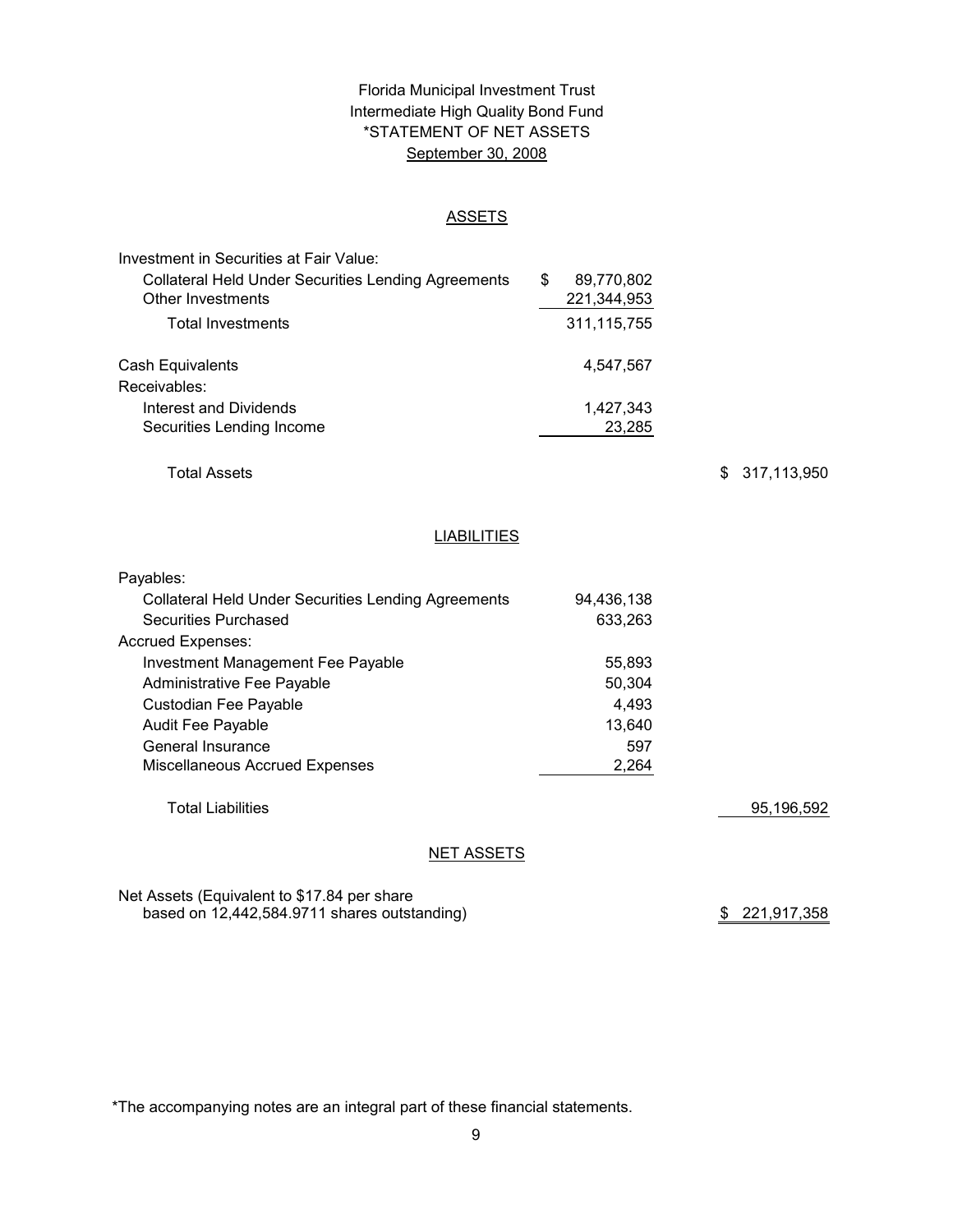# Intermediate High Quality Bond Fund For the Year Ended September 30, 2008 Florida Municipal Investment Trust \*STATEMENT OF CHANGES IN NET ASSETS

| Revenues                                      |                  |                  |
|-----------------------------------------------|------------------|------------------|
| Interest and Dividend Income                  | \$<br>10,272,953 |                  |
| Securities Lending Income                     | 4,882,258        |                  |
| Fair Value Increases and Decreases            | (2,553,066)      |                  |
| <b>Total Revenues</b>                         |                  | \$<br>12,602,145 |
|                                               |                  |                  |
| <b>Expenses</b>                               |                  |                  |
| Securities Lending Expense:                   |                  |                  |
| <b>Borrower Rebates</b>                       | 4,484,276        |                  |
| <b>Agent Fees</b>                             | 105,766          |                  |
| <b>Total Securities Lending Expense</b>       | 4,590,042        |                  |
| <b>Investment Management Fees</b>             | 217,944          |                  |
| <b>Administrative Fees</b>                    | 196,151          |                  |
| <b>Custodian Fees</b>                         | 16,339           |                  |
| <b>Audit Fees</b>                             | 17,007           |                  |
| <b>Consulting Fees</b>                        | 28,439           |                  |
| <b>Rating Agency Fees</b>                     | 7,776            |                  |
| General Insurance                             | 757              |                  |
| <b>Trustee Fees and Travel</b>                | 3,262            |                  |
| <b>Legal Fees</b>                             | 414              |                  |
| Miscellaneous                                 | 317              |                  |
| <b>Total Expenses</b>                         |                  | 5,078,448        |
| Net Investment Income                         |                  | 7,523,697        |
| <b>Beneficial Interest Share Transactions</b> |                  |                  |
| Proceeds from Sale of Shares                  | 8,013,322        |                  |
| Cost of Shares Redeemed                       | (541, 557)       |                  |
| Net Increase from Share Transactions          |                  | 7,471,765        |
| <b>Total Increase in Net Assets</b>           |                  | 14,995,462       |
| <b>Net Assets</b>                             |                  |                  |
| Beginning of Year                             |                  | 206,921,896      |
| End of Year                                   |                  | \$ 221,917,358   |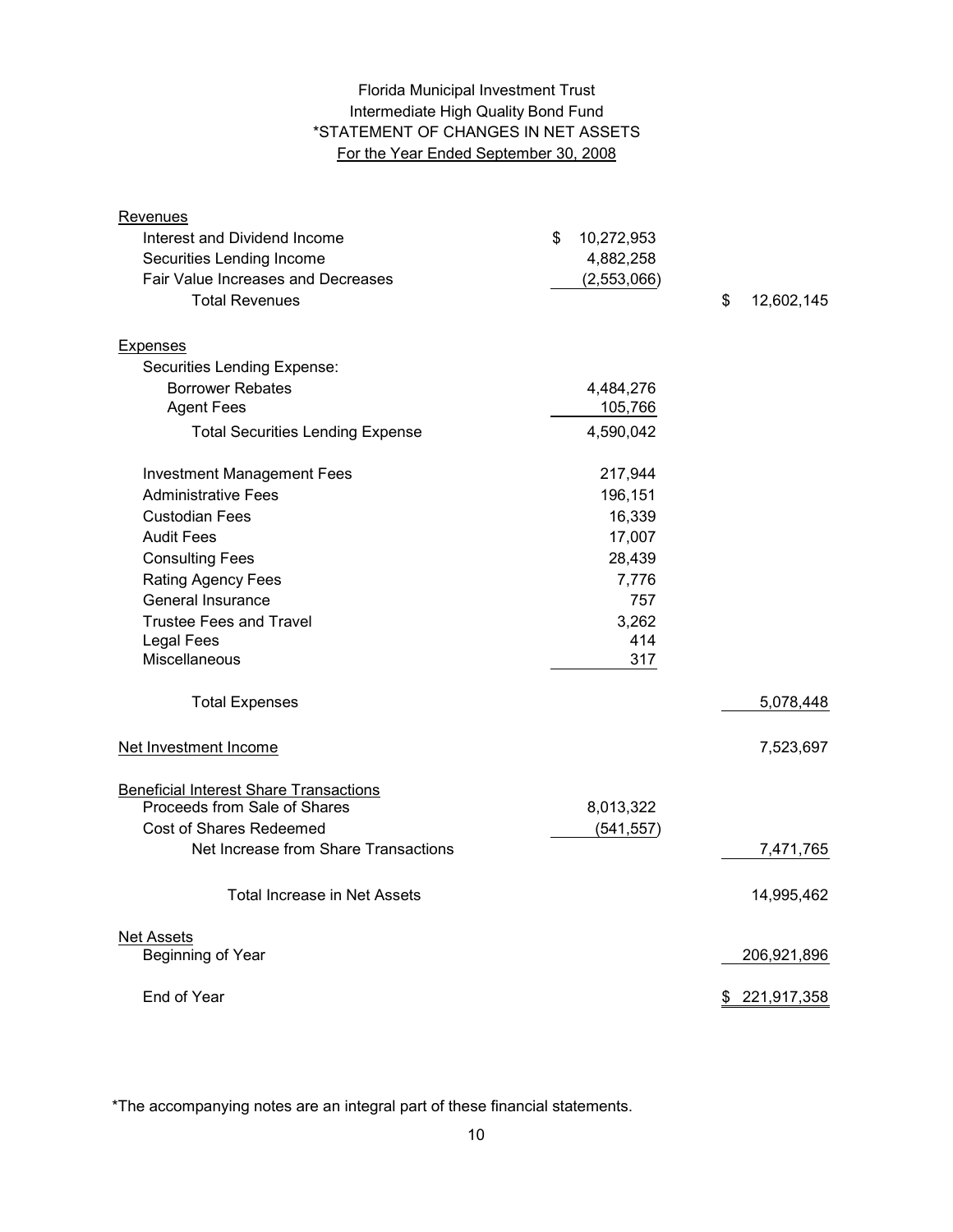# \*STATEMENT OF NET ASSETS Florida Municipal Investment Trust 1-3 Year High Quality Bond Fund September 30, 2008

#### ASSETS

| Investment in Securities at Fair Value:                    |                   |
|------------------------------------------------------------|-------------------|
| <b>Collateral Held Under Securities Lending Agreements</b> | \$<br>167,919,298 |
| Other Investments                                          | 351,986,365       |
| <b>Total Investments</b>                                   | 519,905,663       |
| Cash Equivalents                                           | 6,558,381         |
| Receivables:                                               |                   |
| Securities Sold                                            | 3,027,416         |
| Interest and Dividends                                     | 2,735,792         |
| Securities Lending Income                                  | 28,074            |

Total Assets

\$ 532,255,326

# **LIABILITIES**

| Payables:                                                  |             |             |
|------------------------------------------------------------|-------------|-------------|
| <b>Collateral Held Under Securities Lending Agreements</b> | 176,645,965 |             |
| Securities Purchased                                       | 4,206,886   |             |
| <b>Accrued Expenses:</b>                                   |             |             |
| Investment Management Fee Payable                          | 90.880      |             |
| Administrative Fee Payable                                 | 81,792      |             |
| Custodian Fee Payable                                      | 5,537       |             |
| <b>Audit Fee Payable</b>                                   | 13,640      |             |
| General Insurance                                          | 755         |             |
| Miscellaneous Accrued Expenses                             | 1,984       |             |
| <b>Total Liabilities</b>                                   |             | 181,047,439 |
| <b>NET ASSETS</b>                                          |             |             |

Net Assets (Equivalent to \$16.22 per share based on 21,659,085.8945 shares outstanding)

\$ 351,207,887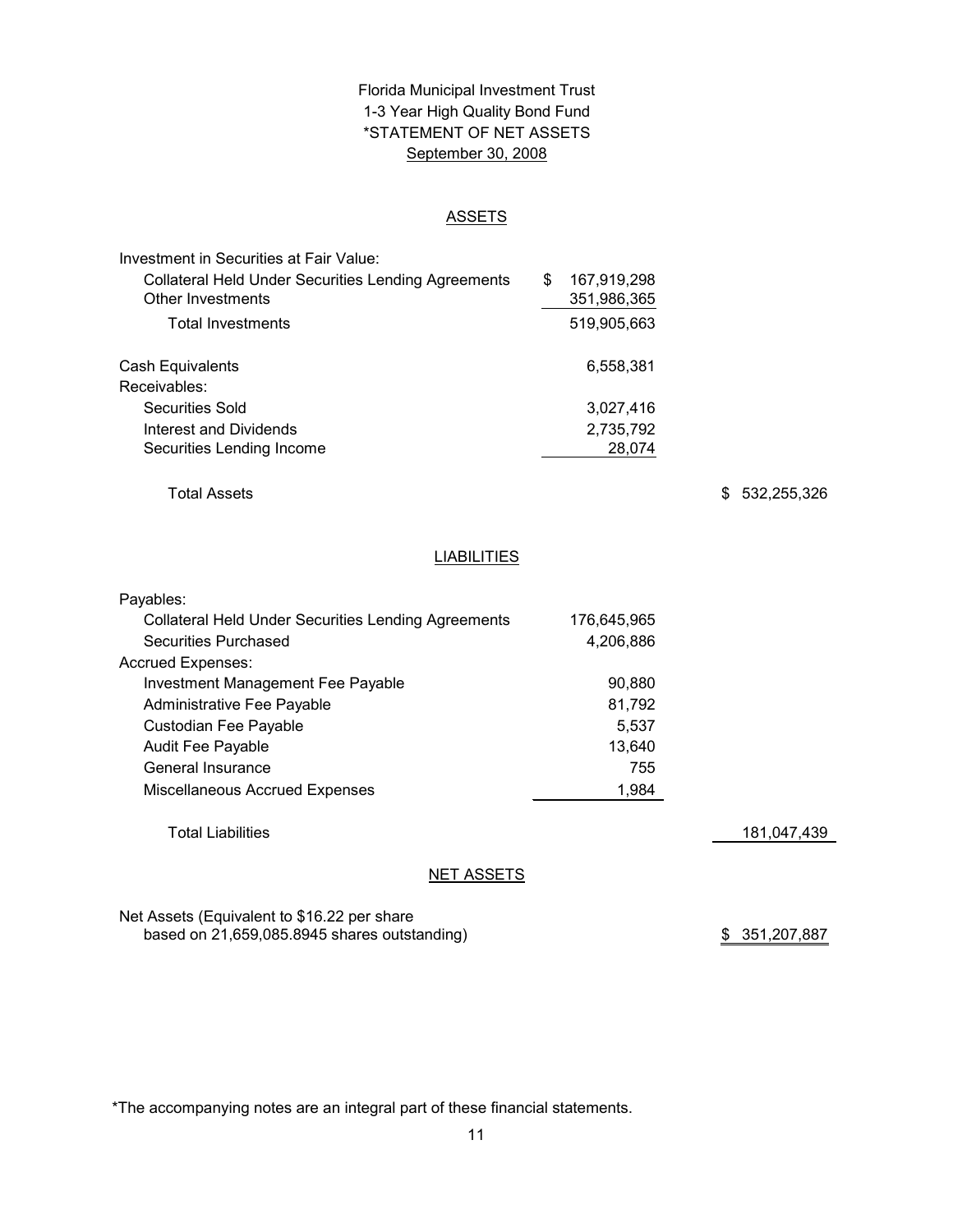# 1-3 Year High Quality Bond Fund \*STATEMENT OF CHANGES IN NET ASSETS For the Year Ended September 30, 2008 Florida Municipal Investment Trust

| Revenues                                      |                  |                   |
|-----------------------------------------------|------------------|-------------------|
| Interest and Dividend Income                  | \$<br>13,094,533 |                   |
| Securities Lending Income                     | 5,153,348        |                   |
| Fair Value Increases and Decreases            | (9,547,015)      |                   |
| <b>Total Revenues</b>                         |                  | \$<br>8,700,866   |
| <b>Expenses</b>                               |                  |                   |
| Securities Lending Expense:                   |                  |                   |
| <b>Borrower Rebates</b>                       | 4,672,858        |                   |
| <b>Agent Fees</b>                             | 123,499          |                   |
| <b>Total Securities Lending Expense</b>       | 4,796,357        |                   |
| <b>Investment Management Fees</b>             | 290,892          |                   |
| <b>Administrative Fees</b>                    | 261,872          |                   |
| <b>Custodian Fees</b>                         | 21,290           |                   |
| <b>Audit Fees</b>                             | 17,788           |                   |
| <b>Consulting Fees</b>                        | 34,069           |                   |
| <b>Rating Agency Fees</b>                     | 8,192            |                   |
| <b>General Insurance</b>                      | 915              |                   |
| <b>Trustee Fees and Travel</b>                | 3,535            |                   |
| <b>Miscellaneous</b>                          | 479              |                   |
| <b>Total Expenses</b>                         |                  | 5,435,389         |
| Net Investment Income                         |                  | 3,265,477         |
| <b>Beneficial Interest Share Transactions</b> |                  |                   |
| Proceeds from Sale of Shares                  | 171,281,072      |                   |
| Cost of Shares Redeemed                       | (24, 793, 155)   |                   |
| Net Increase from Share Transactions          |                  | 146,487,917       |
| <b>Total Increase in Net Assets</b>           |                  | 149,753,394       |
| <b>Net Assets</b>                             |                  |                   |
| Beginning of Year                             |                  | 201,454,493       |
| End of Year                                   |                  | 351,207,887<br>\$ |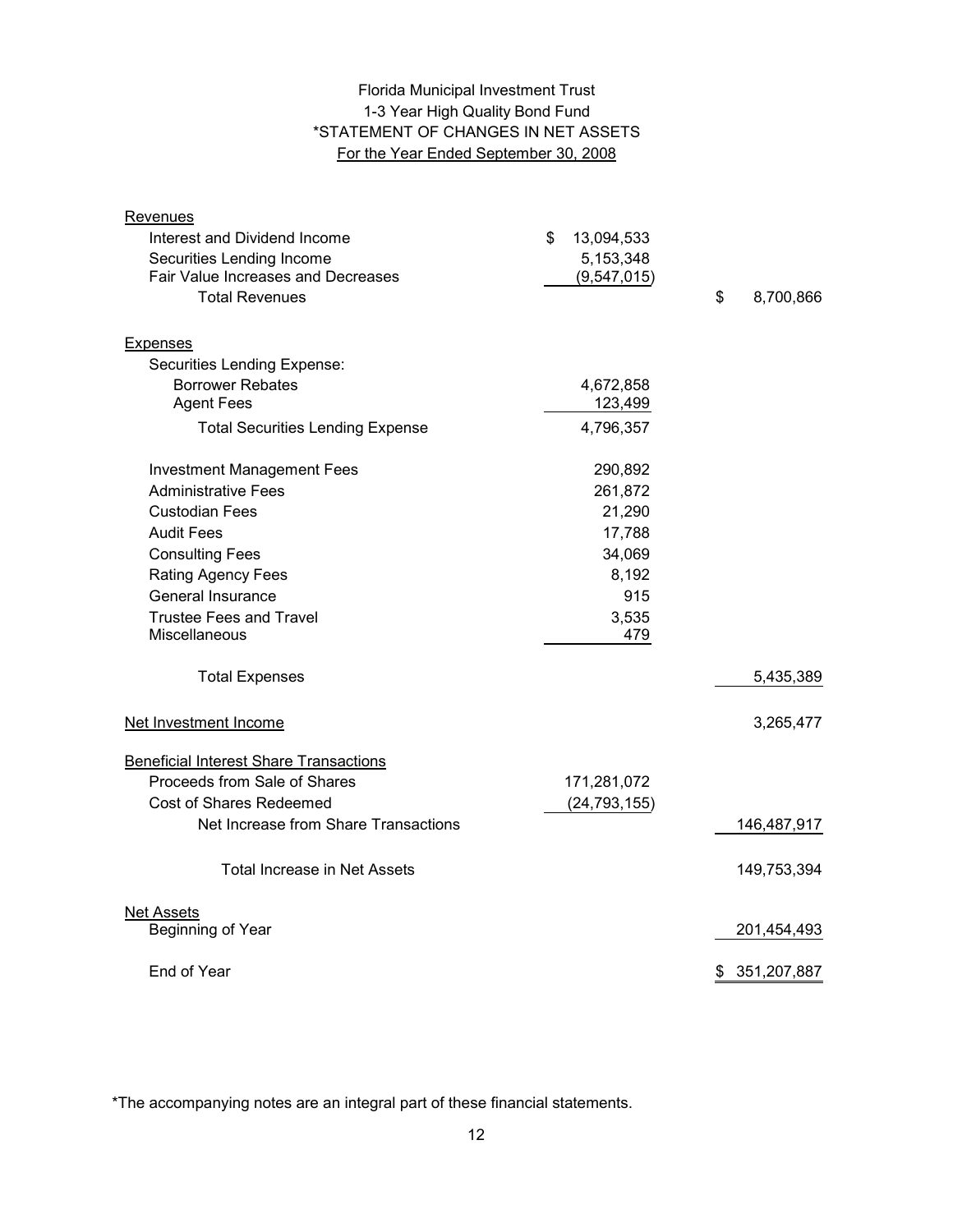# Florida Municipal Investment Trust Broad Market High Quality Bond Fund September 30, 2008 \*STATEMENT OF NET ASSETS

#### ASSETS

| Investment in Securities at Fair Value:                    |                  |
|------------------------------------------------------------|------------------|
| <b>Collateral Held Under Securities Lending Agreements</b> | 57.043.853<br>\$ |
| Other Investments                                          | 124,365,056      |
| <b>Total Investments</b>                                   | 181,408,909      |
| Cash Equivalents                                           | 5,964,774        |
| Receivables:                                               |                  |
| Interest and Dividends                                     | 915,612          |
| Securities Lending Income                                  | 18,029           |

Total Assets

\$ 188,307,324

#### **LIABILITIES**

| Payables:                                                  |            |            |
|------------------------------------------------------------|------------|------------|
| <b>Collateral Held Under Securities Lending Agreements</b> | 60,008,388 |            |
| Securities Purchased                                       | 402.400    |            |
| <b>Accrued Expenses:</b>                                   |            |            |
| Investment Management Fee Payable                          | 48.877     |            |
| Administrative Fee Payable                                 | 42.360     |            |
| Custodian Fee Payable                                      | 2.626      |            |
| <b>Audit Fee Payable</b>                                   | 13.640     |            |
| General Insurance                                          | 827        |            |
| Miscellaneous Accrued Expenses                             | 288        |            |
|                                                            |            |            |
| <b>Total Liabilities</b>                                   |            | 60,519,406 |
|                                                            |            |            |

#### **NET ASSETS**

Net Assets (Equivalent to \$17.24 per share based on 7,414,169.6365 shares outstanding)

\$ 127,787,918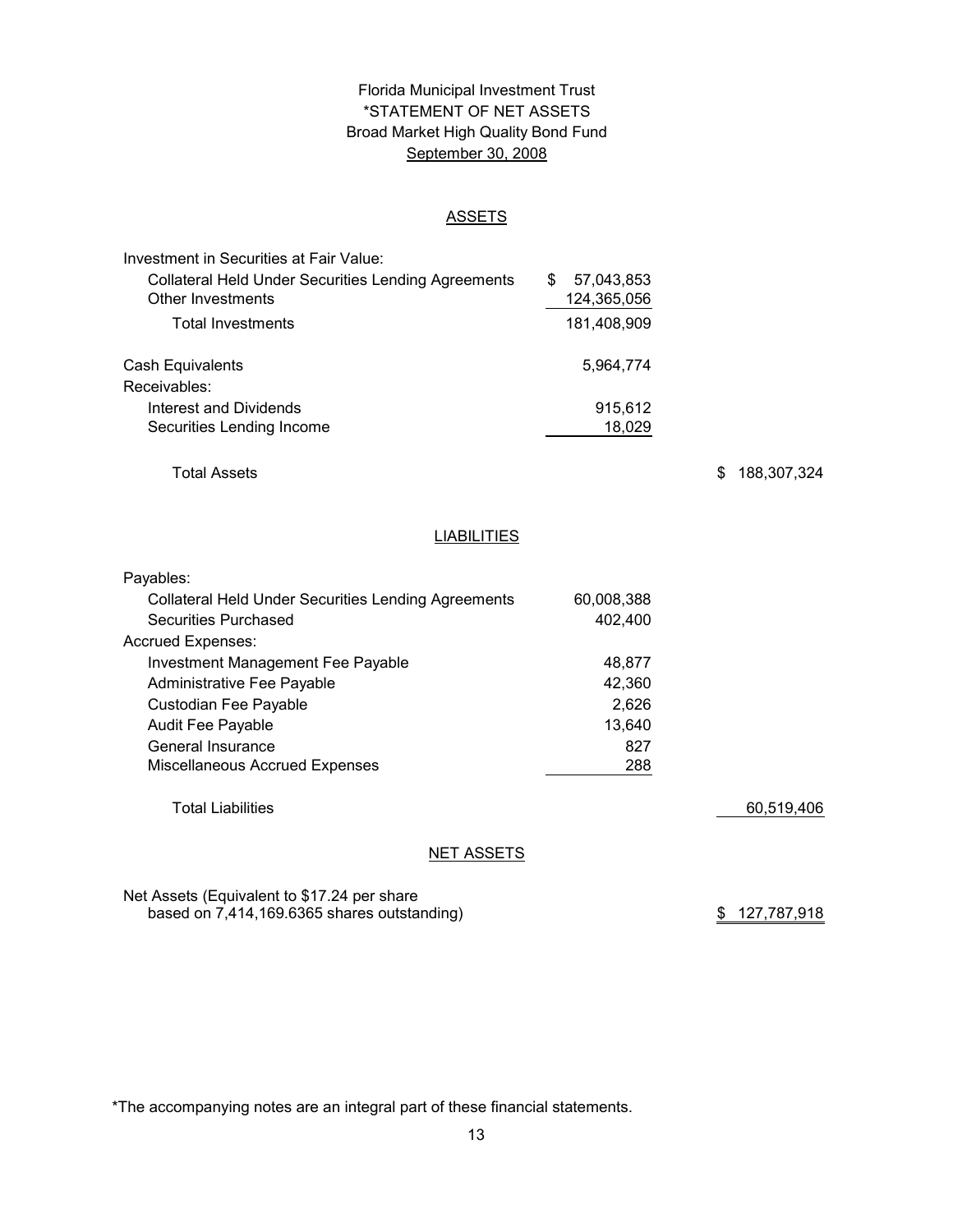# Florida Municipal Investment Trust Broad Market High Quality Bond Fund \*STATEMENT OF CHANGES IN NET ASSETS For the Year Ended September 30, 2008

| Revenues                                      |                 |                   |
|-----------------------------------------------|-----------------|-------------------|
| Interest and Dividend Income                  | \$<br>5,900,611 |                   |
| Securities Lending Income                     | 2,746,760       |                   |
| Fair Value Increases and Decreases            | (1,455,302)     |                   |
| <b>Total Revenues</b>                         |                 | \$<br>7,192,069   |
| <b>Expenses</b>                               |                 |                   |
| Securities Lending Expense:                   |                 |                   |
| <b>Borrower Rebates</b>                       | 2,437,947       |                   |
| <b>Agent Fees</b>                             | 80,823          |                   |
| <b>Total Securities Lending Expense</b>       | 2,518,770       |                   |
| <b>Investment Management Fees</b>             | 190,253         |                   |
| <b>Administrative Fees</b>                    | 164,886         |                   |
| <b>Custodian Fees</b>                         | 11,260          |                   |
| <b>Audit Fees</b>                             | 15,532          |                   |
| <b>Consulting Fees</b>                        | 17,197          |                   |
| Rating Agency Fees                            | 5,032           |                   |
| General Insurance                             | 987             |                   |
| <b>Trustee Fees and Travel</b>                | 1,856           |                   |
| <b>Legal Fees</b>                             | 280             |                   |
| Miscellaneous                                 | 209             |                   |
| <b>Total Expenses</b>                         |                 | 2,926,262         |
| Net Investment Income                         |                 | 4,265,807         |
| <b>Beneficial Interest Share Transactions</b> |                 |                   |
| Proceeds from Sale of Shares                  | 17,753,409      |                   |
| Cost of Shares Redeemed                       | (8, 120, 776)   |                   |
| Net Increase from Share Transactions          |                 | 9,632,633         |
| <b>Total Increase in Net Assets</b>           |                 | 13,898,440        |
| <b>Net Assets</b>                             |                 |                   |
| Beginning of Year                             |                 | 113,889,478       |
| End of Year                                   |                 | 127,787,918<br>\$ |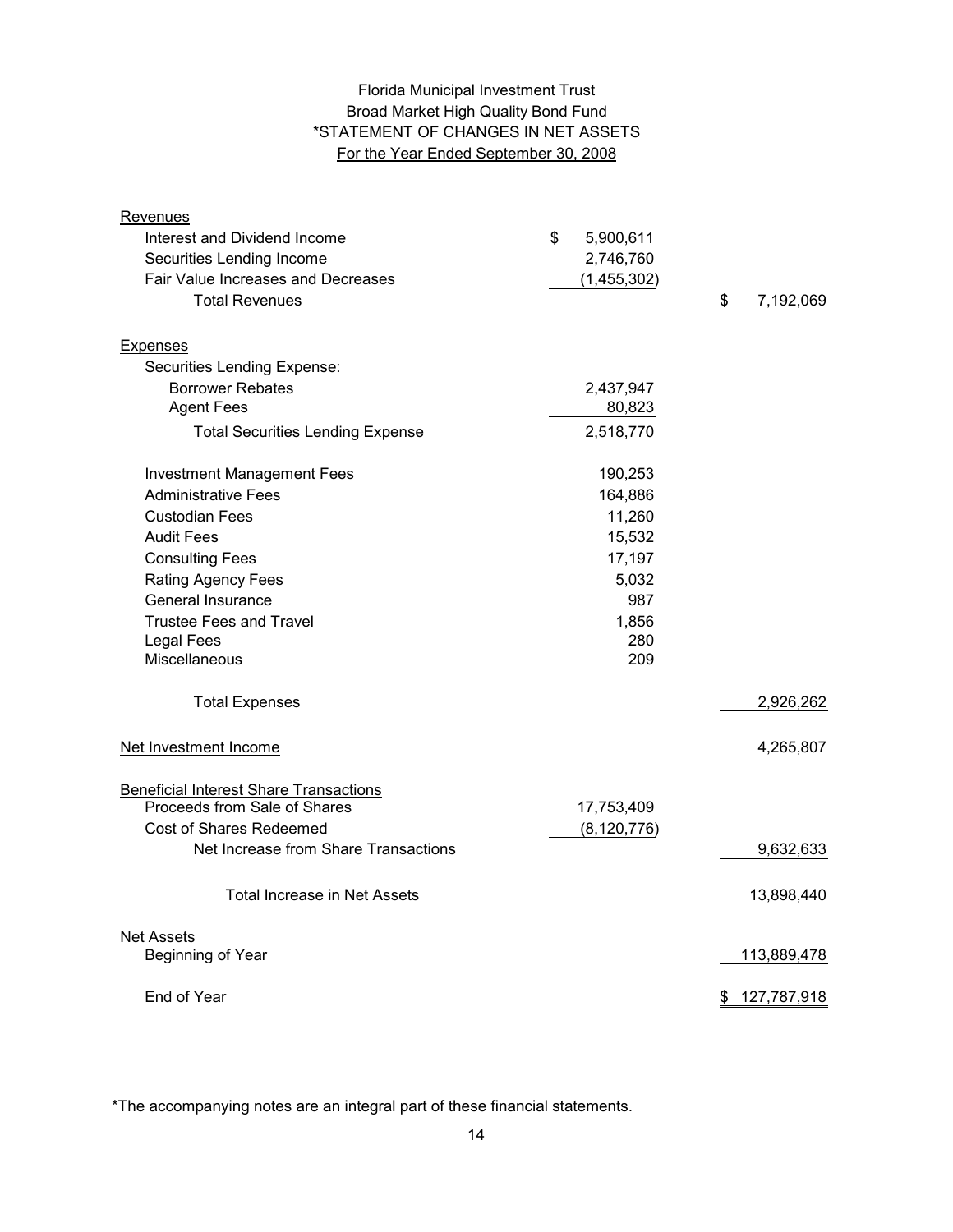# \*STATEMENT OF NET ASSETS Florida Municipal Investment Trust High Quality Growth Portfolio September 30, 2008

#### ASSETS

| Investment in Securities at Fair Value:                    |                 |  |
|------------------------------------------------------------|-----------------|--|
| <b>Collateral Held Under Securities Lending Agreements</b> | \$<br>2,729,927 |  |
| Other Investments                                          | 20,247,322      |  |
| <b>Total Investments</b>                                   | 22,977,249      |  |
| Cash Equivalents                                           | 663,123         |  |
| Receivables:                                               |                 |  |
| Securities Sold                                            | 82,603          |  |
| Interest and Dividends                                     | 24,137          |  |
| Securities Lending Income                                  | 725             |  |
|                                                            |                 |  |

Total Assets

\$ 23,747,837

# **LIABILITIES**

| Payables:                                                  |           |           |
|------------------------------------------------------------|-----------|-----------|
| <b>Collateral Held Under Securities Lending Agreements</b> | 2,871,800 |           |
| Securities Purchased                                       | 96,079    |           |
| <b>Accrued Expenses:</b>                                   |           |           |
| Investment Management Fee Payable                          | 25,469    |           |
| Administrative Fee Payable                                 | 7,358     |           |
| Custodian Fee Payable                                      | 2,417     |           |
| <b>Audit Fee Payable</b>                                   | 13,900    |           |
| General Insurance                                          | 73        |           |
| Miscellaneous Accrued Expenses                             | 486       |           |
| <b>Total Liabilities</b>                                   |           | 3,017,582 |
| NET ASSETS                                                 |           |           |

Net Assets (Equivalent to \$13.57 per share based on 1,528,020.9932 shares outstanding)

\$ 20,730,255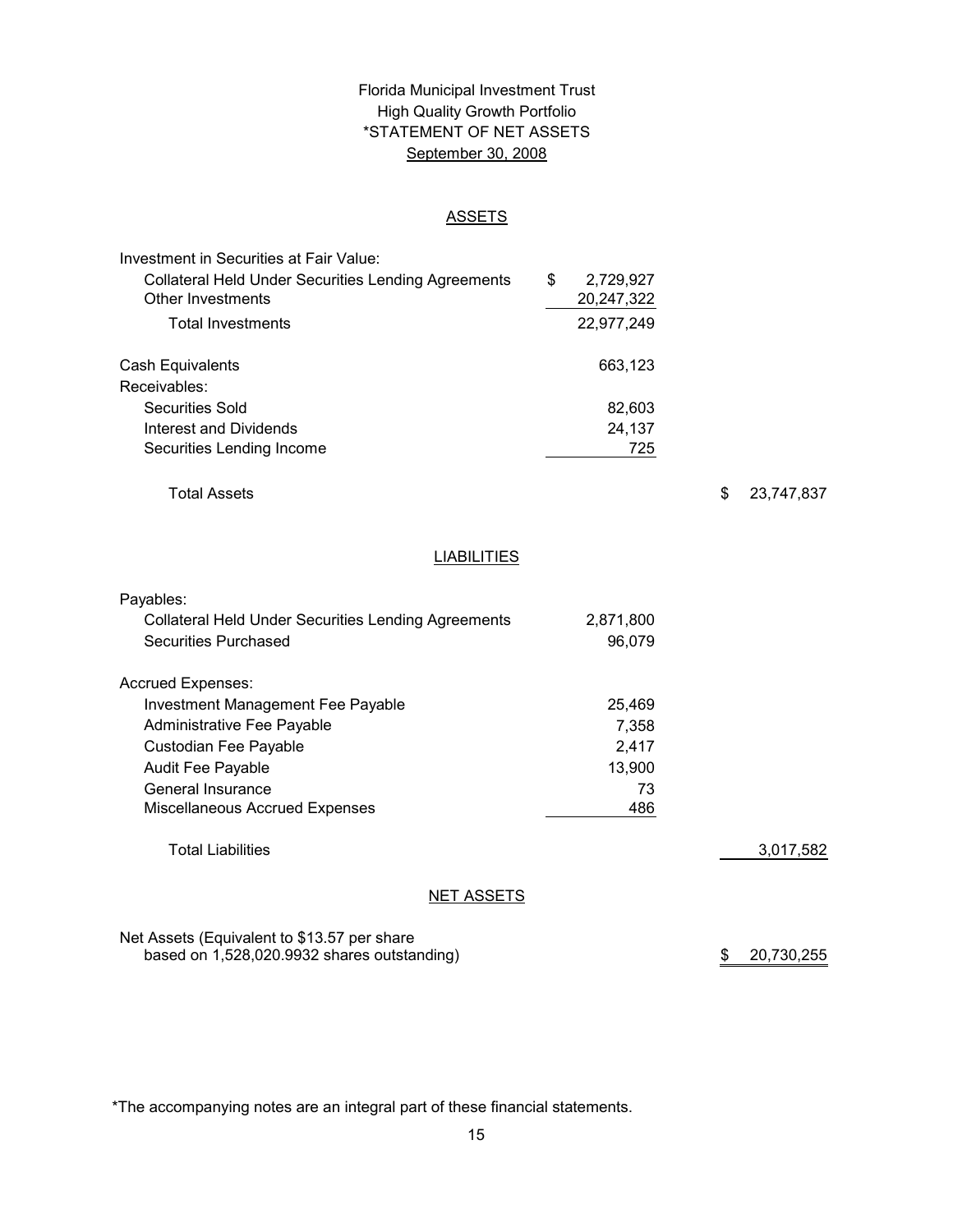# High Quality Growth Portfolio \*STATEMENT OF CHANGES IN NET ASSETS For the Year Ended September 30, 2008 Florida Municipal Investment Trust

| <b>Revenues</b>                               |               |                   |
|-----------------------------------------------|---------------|-------------------|
| Interest and Dividend Income                  | \$<br>320,803 |                   |
| Securities Lending Income                     | 147,050       |                   |
| Fair Value Increases and Decreases            | (4,208,513)   |                   |
| <b>Total Revenues</b>                         |               | \$<br>(3,740,660) |
| <b>Expenses</b>                               |               |                   |
| Securities Lending Expense:                   |               |                   |
| <b>Borrower Rebates</b>                       | 130,735       |                   |
| <b>Agent Fees</b>                             | 3,138         |                   |
| <b>Total Securities Lending Expense</b>       | 133,873       |                   |
| <b>Investment Management Fees</b>             | 106,696       |                   |
| <b>Administrative Fees</b>                    | 30,825        |                   |
| <b>Custodian Fees</b>                         | 9,621         |                   |
| <b>Audit Fees</b>                             | 13,865        |                   |
| <b>Consulting Fees</b>                        | 2,941         |                   |
| General Insurance                             | 233           |                   |
| <b>Trustee Fees and Travel</b>                | 209           |                   |
| <b>Total Expenses</b>                         |               | 298,263           |
| <b>Net Investment Loss</b>                    |               | (4,038,923)       |
| <b>Beneficial Interest Share Transactions</b> |               |                   |
| Proceeds from Sale of Shares                  | 3,112,500     |                   |
| Cost of Shares Redeemed                       | (6,030,750)   |                   |
| Net Decrease from Share Transactions          |               | (2,918,250)       |
| <b>Total Decrease in Net Assets</b>           |               | (6,957,173)       |
| <b>Net Assets</b>                             |               |                   |
| Beginning of Year                             |               | 27,687,428        |
| End of Year                                   |               | \$<br>20,730,255  |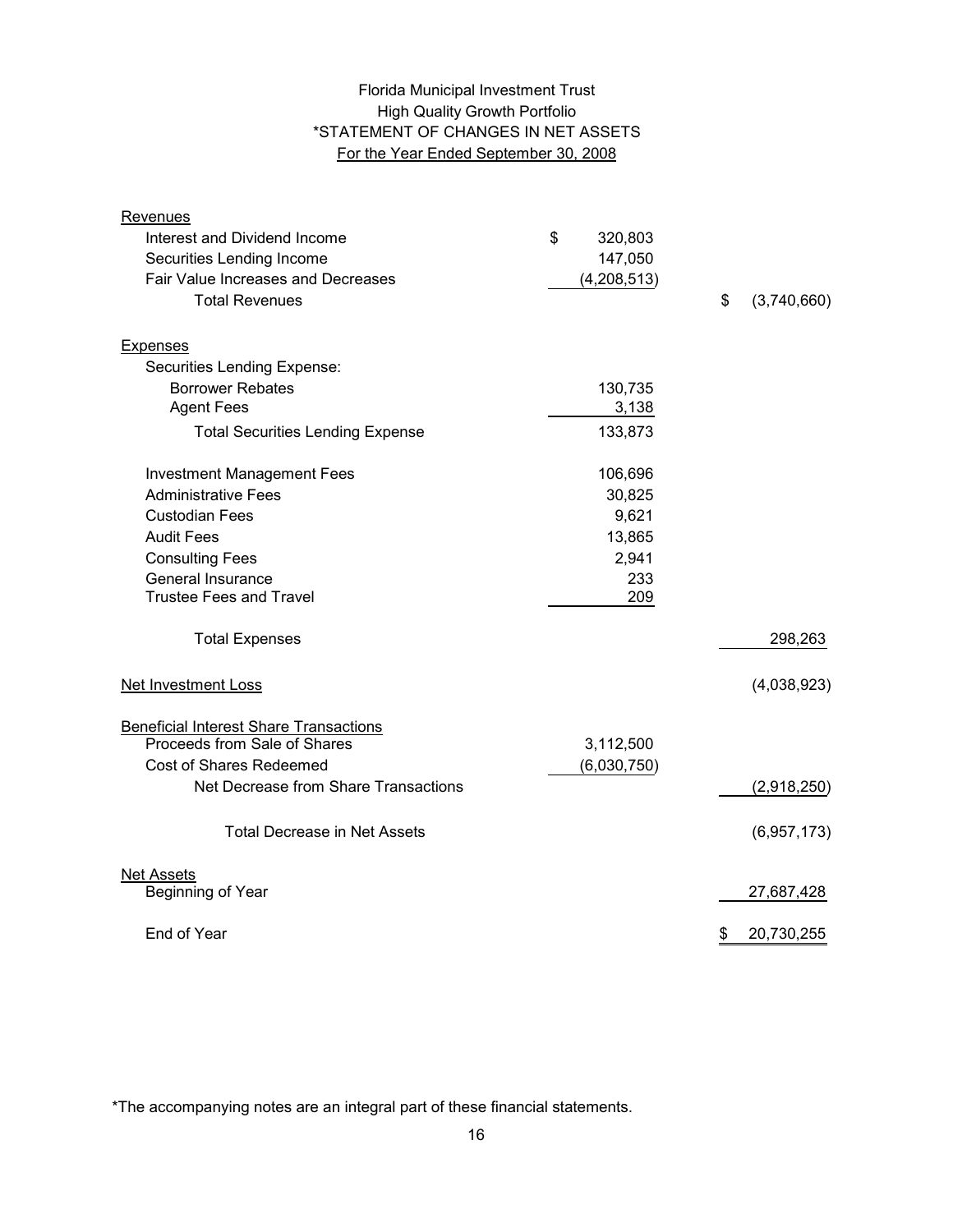# \*STATEMENT OF NET ASSETS Florida Municipal Investment Trust Diversified Small Cap Equity Portfolio September 30, 2008

#### ASSETS

| Investment in Securities at Fair Value:                    |   |            |
|------------------------------------------------------------|---|------------|
| <b>Collateral Held Under Securities Lending Agreements</b> | S | 12,839,347 |
| Other Investments                                          |   | 37,722,102 |
| <b>Total Investments</b>                                   |   | 50,561,449 |
| Cash Equivalents                                           |   | 1,353,489  |
| Receivables:                                               |   |            |
| Securities Sold                                            |   | 219,570    |
| Interest and Dividends                                     |   | 36,021     |
| Securities Lending Income                                  |   | 7,517      |

Total Assets

\$ 52,178,046

# **LIABILITIES**

| Payables:                                                  |            |            |
|------------------------------------------------------------|------------|------------|
| <b>Collateral Held Under Securities Lending Agreements</b> | 13,506,600 |            |
| Securities Purchased                                       | 367,533    |            |
| <b>Accrued Expenses:</b>                                   |            |            |
| Investment Management Fee Payable                          | 42,599     |            |
| Administrative Fee Payable                                 | 12,306     |            |
| Custodian Fee Payable                                      | 2,307      |            |
| <b>Audit Fee Payable</b>                                   | 6,000      |            |
| General Insurance                                          | 298        |            |
| <b>Miscellaneous Accrued Expenses</b>                      | 348        |            |
| <b>Total Liabilities</b>                                   |            | 13,937,991 |
| <b>NET ASSETS</b>                                          |            |            |

Net Assets (Equivalent to \$22.59 per share based on 1,692,505.2547 shares outstanding) 38,240,055 \$ 38,240,055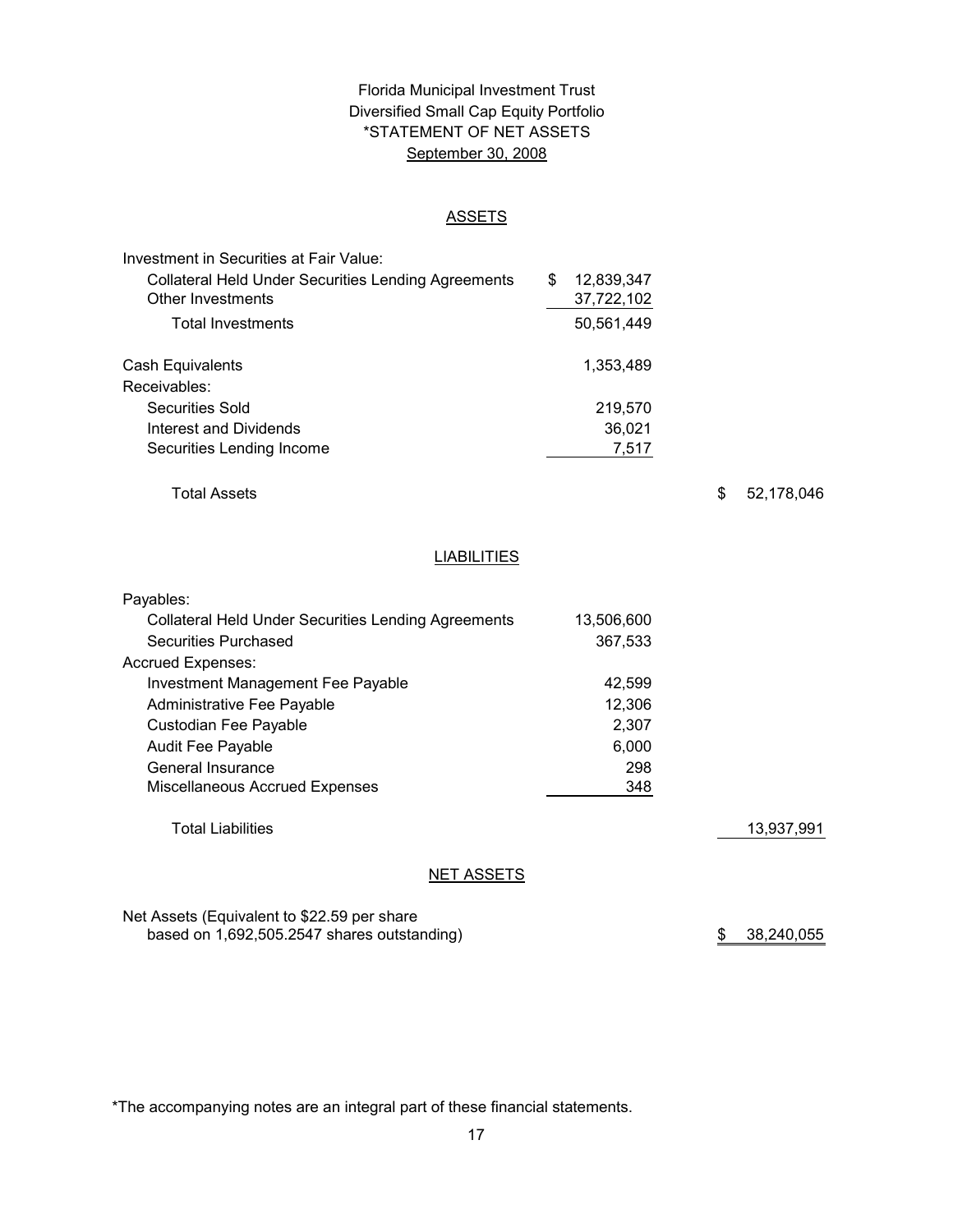# Diversified Small Cap Equity Portfolio \*STATEMENT OF CHANGES IN NET ASSETS For the Year Ended September 30, 2008 Florida Municipal Investment Trust

| Revenues                                                    |               |                   |
|-------------------------------------------------------------|---------------|-------------------|
| Interest and Dividend Income                                | \$<br>447,781 |                   |
| Securities Lending Income                                   | 556,965       |                   |
| Fair Value Increases and Decreases<br><b>Total Revenues</b> | (3,313,842)   | \$<br>(2,309,096) |
| <b>Expenses</b>                                             |               |                   |
| Securities Lending Expense:                                 |               |                   |
| <b>Borrower Rebates</b>                                     | 424,149       |                   |
| <b>Agent Fees</b>                                           | 34,413        |                   |
| <b>Total Securities Lending Expense</b>                     | 458,562       |                   |
| <b>Investment Management Fees</b>                           | 164,545       |                   |
| <b>Administrative Fees</b>                                  | 47,535        |                   |
| <b>Custodian Fees</b>                                       | 11,157        |                   |
| <b>Audit Fees</b>                                           | 6,510         |                   |
| <b>Consulting Fees</b>                                      | 4,830         |                   |
| General Insurance                                           | 457           |                   |
| <b>Trustee Fees and Travel</b>                              | 499           |                   |
| <b>Legal Fees</b>                                           | 75            |                   |
| Miscellaneous                                               | 61            |                   |
| <b>Total Expenses</b>                                       |               | 694,231           |
| <b>Net Investment Loss</b>                                  |               | (3,003,327)       |
| <b>Beneficial Interest Share Transactions</b>               |               |                   |
| Proceeds from Sale of Shares                                | 6,044,145     |                   |
| Cost of Shares Redeemed                                     | (64, 500)     |                   |
| Net Increase from Share Transactions                        |               | 5,979,645         |
| <b>Total Increase in Net Assets</b>                         |               | 2,976,318         |
| <b>Net Assets</b>                                           |               |                   |
| Beginning of Year                                           |               | 35,263,737        |
| End of Year                                                 |               | 38,240,055<br>\$  |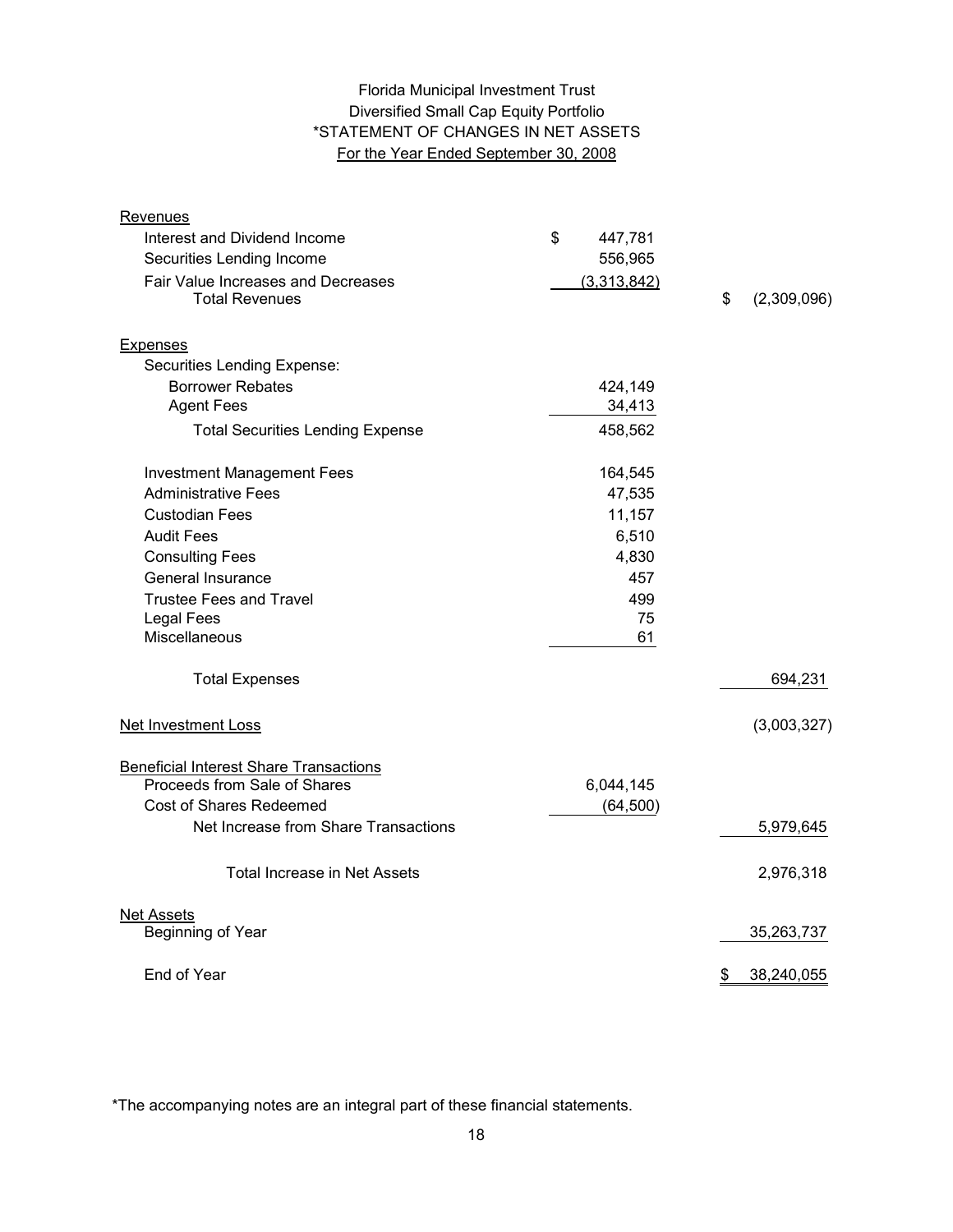# \*STATEMENT OF NET ASSETS Florida Municipal Investment Trust Russell 1000 Enhanced Index Portfolio September 30, 2008

## **ASSETS**

| Investment in Securities at Fair Value<br>Cash Equivalents |                    | \$<br>55,614,718<br>3,022 |                  |
|------------------------------------------------------------|--------------------|---------------------------|------------------|
| Receivables:                                               |                    |                           |                  |
| <b>Interest and Dividends</b>                              |                    | 6                         |                  |
| <b>Total Assets</b>                                        |                    |                           | \$<br>55,617,746 |
|                                                            | <b>LIABILITIES</b> |                           |                  |
| Accrued Expenses:                                          |                    |                           |                  |
| Administrative Fee Payable                                 |                    | 13,290                    |                  |
| Custodian Fee Payable                                      |                    | 1,477                     |                  |
| Audit Fee Payable                                          |                    | 2,000                     |                  |
| General Insurance                                          |                    | 291                       |                  |
| <b>Miscellaneous Accrued Expenses</b>                      |                    | 467                       |                  |
| <b>Total Liabilities</b>                                   |                    |                           | 17,525           |
|                                                            | <b>NET ASSETS</b>  |                           |                  |
| Not Accote (Equivalent to \$9.61 per charge                |                    |                           |                  |

Net Assets (Equivalent to \$9.61 per share based on 5,783,765.1195 shares outstanding)

\$ 55,600,221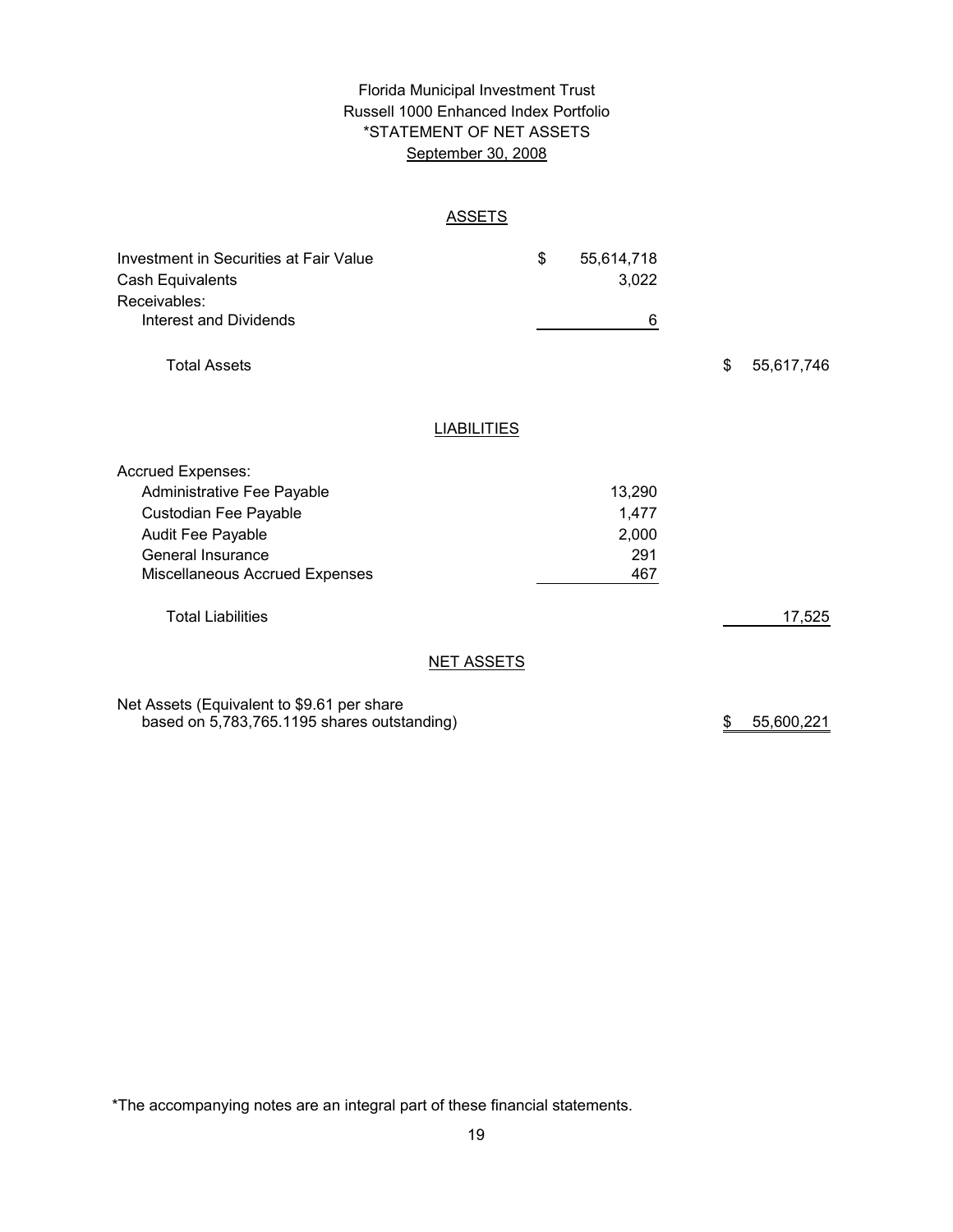# Florida Municipal Investment Trust Russell 1000 Enhanced Index Portfolio \*STATEMENT OF CHANGES IN NET ASSETS For the Year Ended September 30, 2008

| Revenues                                      |                |                    |
|-----------------------------------------------|----------------|--------------------|
| Interest and Dividend Income                  | \$<br>1,269    |                    |
| Fair Value Increases and Decreases            | (13, 594, 739) |                    |
| <b>Total Revenues</b>                         |                | \$<br>(13,593,470) |
|                                               |                |                    |
| <b>Expenses</b>                               |                |                    |
| <b>Investment Management Fees</b>             | 105,912        |                    |
| <b>Administrative Fees</b>                    | 51,577         |                    |
| <b>Custodian Fees</b>                         | 6,299          |                    |
| <b>Audit Fees</b>                             | 2,868          |                    |
| <b>Consulting Fees</b>                        | 375            |                    |
| General Insurance                             | 451            |                    |
| <b>Trustee Fees and Travel</b>                | 810            |                    |
| <b>Legal Fees</b>                             | 159            |                    |
| Miscellaneous                                 | 68             |                    |
| <b>Total Expenses</b>                         |                | 168,519            |
| Net Investment Loss                           |                | (13,761,989)       |
| <b>Beneficial Interest Share Transactions</b> |                |                    |
| Proceeds from Sale of Shares                  | 17,125,919     |                    |
| <b>Cost of Shares Redeemed</b>                | (190, 396)     |                    |
| Net Increase from Share Transactions          |                | 16,935,523         |
| <b>Total Increase in Net Assets</b>           |                | 3,173,534          |
| <b>Net Assets</b>                             |                |                    |
| Beginning of Year                             |                | 52,426,687         |
| End of Year                                   |                | 55,600,221<br>\$   |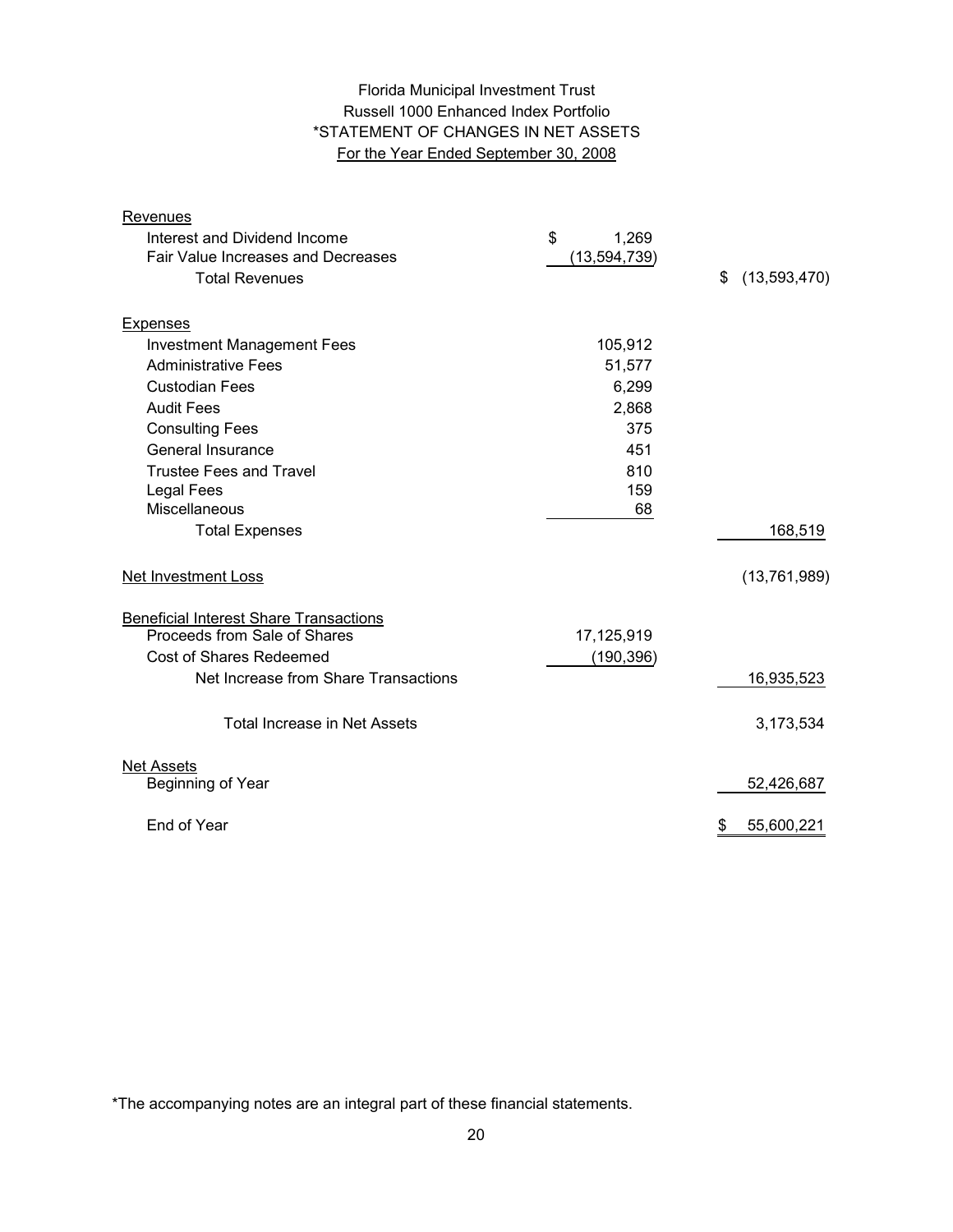# High Quality Government Fund September 30, 2008 \*STATEMENT OF NET ASSETS Florida Municipal Investment Trust

## ASSETS

| Investment in Securities at Fair Value<br>Cash Equivalents<br>Receivables: |                    | \$<br>74,059,061<br>41,134,721 |                   |
|----------------------------------------------------------------------------|--------------------|--------------------------------|-------------------|
| Interest and Dividends                                                     |                    | 1,011,578                      |                   |
| <b>Total Assets</b>                                                        |                    |                                | \$<br>116,205,360 |
|                                                                            | <b>LIABILITIES</b> |                                |                   |
| Accrued Expenses:                                                          |                    |                                |                   |
| Investment Management Fee Payable                                          |                    | 22,374                         |                   |
| Administrative Fee Payable                                                 |                    | 23,866                         |                   |
| Custodian Fee Payable                                                      |                    | 4,512                          |                   |
| Audit Fee Payable                                                          |                    | 2,000                          |                   |
| General Insurance                                                          |                    | 496                            |                   |
| Miscellaneous Accrued Expenses                                             |                    | 120                            |                   |
| <b>Total Liabilities</b>                                                   |                    |                                | 53,368            |
|                                                                            | <b>NET ASSETS</b>  |                                |                   |
| Not Accota (Equivalent to $61,00$ per obera                                |                    |                                |                   |

Net Assets (Equivalent to \$1.00 per share based on 116,151,992.3800 shares outstanding)

\$ 116,151,992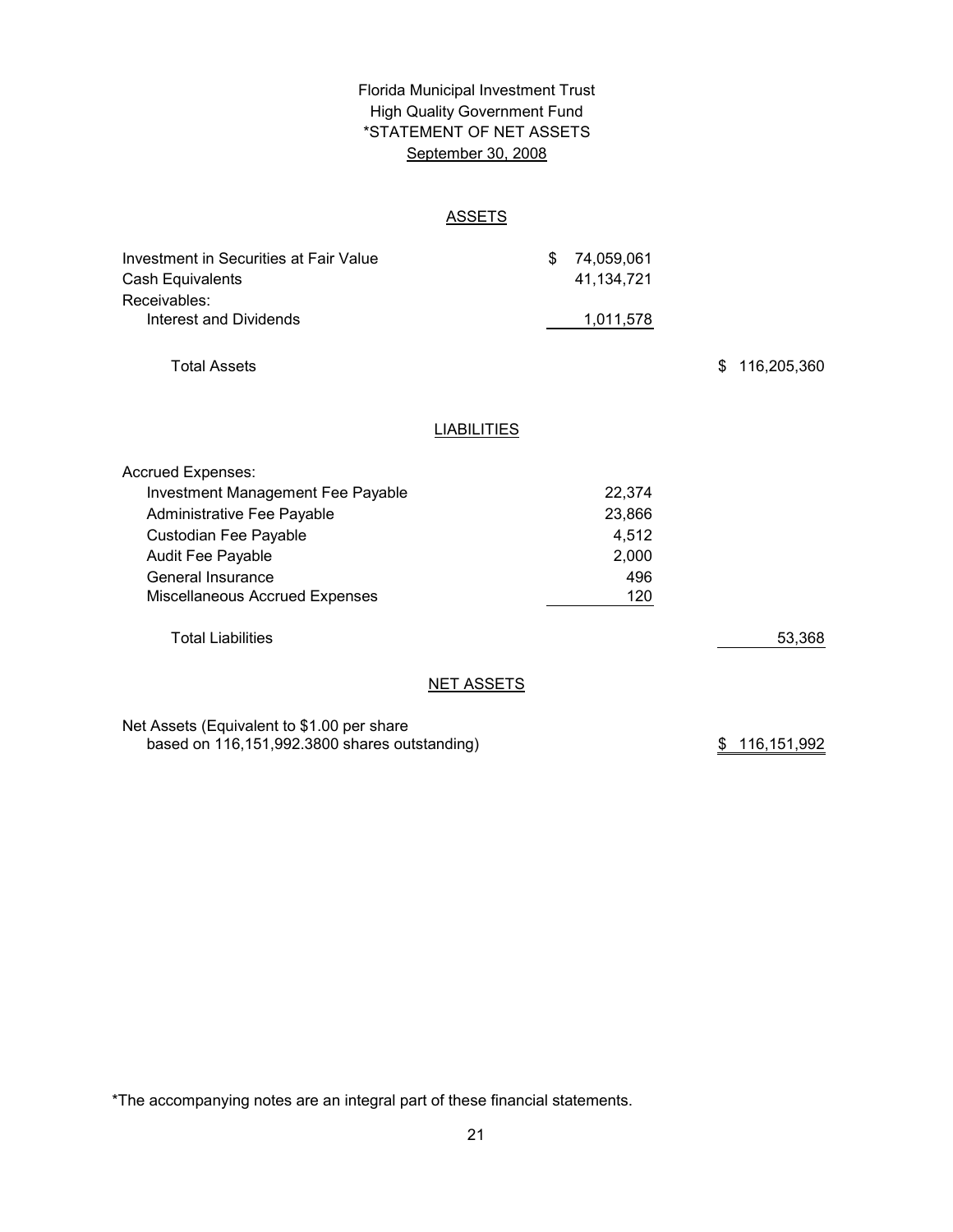# High Quality Government Fund \*STATEMENT OF CHANGES IN NET ASSETS For the Year Ended September 30, 2008 Florida Municipal Investment Trust

| <b>Revenues</b>                               |                 |                 |
|-----------------------------------------------|-----------------|-----------------|
| Interest and Dividend Income                  | \$<br>5,570,005 |                 |
| Securities Lending Income                     | 100,800         |                 |
| Fair Value Increases and Decreases            | (759, 353)      |                 |
| <b>Total Revenues</b>                         |                 | \$<br>4,911,452 |
| <b>Expenses</b>                               |                 |                 |
| Securities Lending Expense:                   |                 |                 |
| <b>Borrower Rebates</b>                       | 89,010          |                 |
| <b>Agent Fees</b>                             | 3,258           |                 |
| <b>Total Securities Lending Expense</b>       | 92,268          |                 |
| <b>Investment Management Fees</b>             | 46,040          |                 |
| <b>Administrative Fees</b>                    | 105,952         |                 |
| <b>Custodian Fees</b>                         | 13,999          |                 |
| <b>Audit Fees</b>                             | 4,664           |                 |
| <b>Consulting Fees</b>                        | 313             |                 |
| <b>Rating Agency Fees</b>                     | 8,000           |                 |
| General Insurance                             | 656             |                 |
| <b>Trustee Fees and Travel</b>                | 1,837           |                 |
| Production and Merchandising                  | 206             |                 |
| Legal Fees                                    | 129             |                 |
| Miscellaneous                                 | 308             |                 |
| <b>Total Expenses</b>                         |                 | 274,372         |
| Net Investment Income                         |                 | 4,637,080       |
| <b>Dividends</b>                              |                 | (4,637,080)     |
| <b>Beneficial Interest Share Transactions</b> |                 |                 |
| Proceeds from Sale of Shares                  | 92,838,766      |                 |
| <b>Cost of Shares Redeemed</b>                | (117, 587, 265) |                 |
| Net Decrease from Share Transactions          |                 | (24, 748, 499)  |
| <b>Total Decrease in Net Assets</b>           |                 | (24, 748, 499)  |
| <b>Net Assets</b>                             |                 |                 |
| Beginning of Year                             |                 | 140,900,491     |
| End of Year                                   |                 | \$116,151,992   |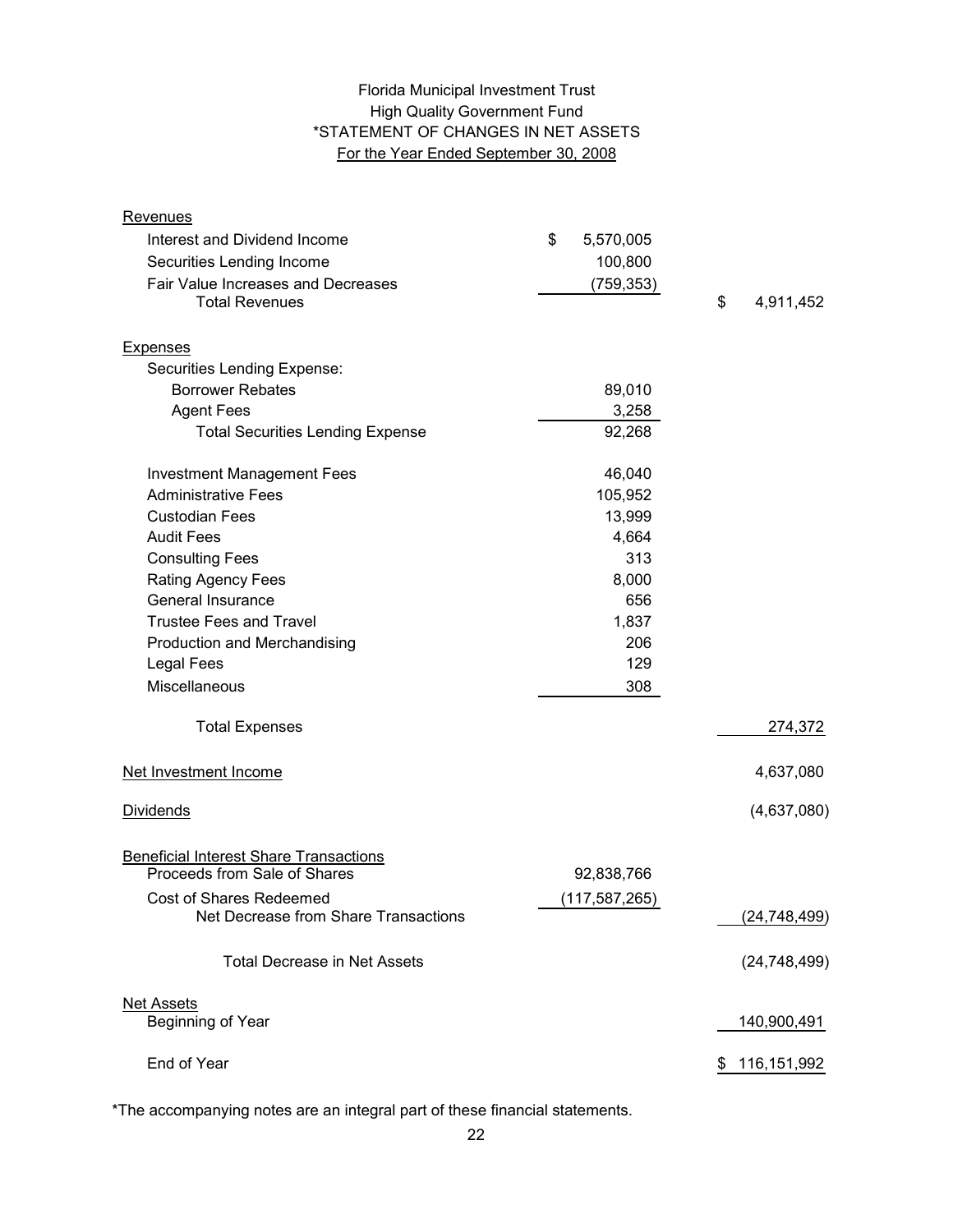# \*STATEMENT OF NET ASSETS Florida Municipal Investment Trust International Blend Portfolio September 30, 2008

## **ASSETS**

| Investment in Securities at Fair Value      |                    | \$<br>24,996,034 |                  |
|---------------------------------------------|--------------------|------------------|------------------|
| Cash Equivalents<br>Receivables:            |                    | 206              |                  |
| <b>Interest and Dividends</b>               |                    | 1                |                  |
| <b>Total Assets</b>                         |                    |                  | \$<br>24,996,241 |
|                                             | <b>LIABILITIES</b> |                  |                  |
| <b>Accrued Expenses:</b>                    |                    |                  |                  |
| Investment Management Fee Payable           |                    | 66,511           |                  |
| Administrative Fee Payable                  |                    | 10,172           |                  |
| Custodian Fee Payable                       |                    | 1,458            |                  |
| Audit Fee Payable                           |                    | 2,000            |                  |
| General Insurance                           |                    | 95               |                  |
| Miscellaneous Accrued Expenses              |                    | 91               |                  |
| <b>Total Liabilities</b>                    |                    |                  | 80,327           |
|                                             | <b>NET ASSETS</b>  |                  |                  |
| Net Assets (Equivalent to \$10.91 per share |                    |                  |                  |

based on 2,282,777.0024 shares outstanding) 24,915,914 \$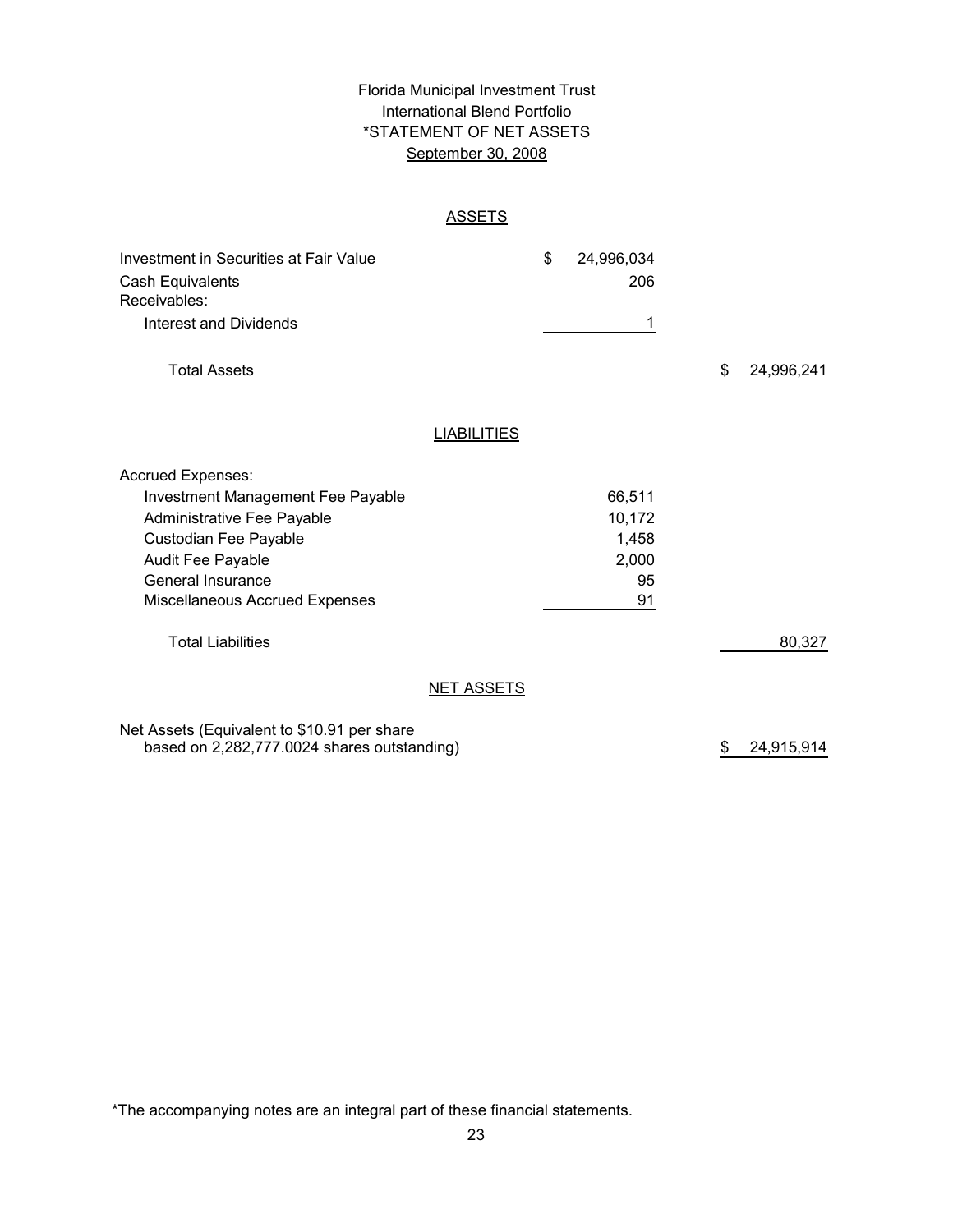# Florida Municipal Investment Trust International Blend Portfolio \*STATEMENT OF CHANGES IN NET ASSETS For the Year Ended September 30, 2008

| Revenues                                      |              |                    |
|-----------------------------------------------|--------------|--------------------|
| Interest and Dividend Income                  | \$<br>85     |                    |
| Fair Value Increases and Decreases            | (12,823,042) |                    |
| <b>Total Revenues</b>                         |              | \$<br>(12,822,957) |
|                                               |              |                    |
| <b>Expenses</b>                               |              |                    |
| <b>Investment Management Fees</b>             | 269,328      |                    |
| <b>Administrative Fees</b>                    | 41,192       |                    |
| <b>Custodian Fees</b>                         | 5,630        |                    |
| <b>Audit Fees</b>                             | 2,476        |                    |
| <b>Consulting Fees</b>                        | 375          |                    |
| General Insurance                             | 255          |                    |
| <b>Trustee Fees and Travel</b>                | 457          |                    |
| <b>Legal Fees</b>                             | 91           |                    |
| Miscellaneous                                 | 54           |                    |
| <b>Total Expenses</b>                         |              | 319,858            |
| Net Investment Loss                           |              | (13, 142, 815)     |
| <b>Beneficial Interest Share Transactions</b> |              |                    |
| Proceeds from Sale of Shares                  | 7,487,625    |                    |
| <b>Cost of Shares Redeemed</b>                | (696, 400)   |                    |
| Net Increase from Share Transactions          |              | 6,791,225          |
| <b>Total Decrease in Net Assets</b>           |              | (6,351,590)        |
| <b>Net Assets</b>                             |              |                    |
| Beginning of Year                             |              | 31,267,504         |
| End of Year                                   |              | 24,915,914<br>\$   |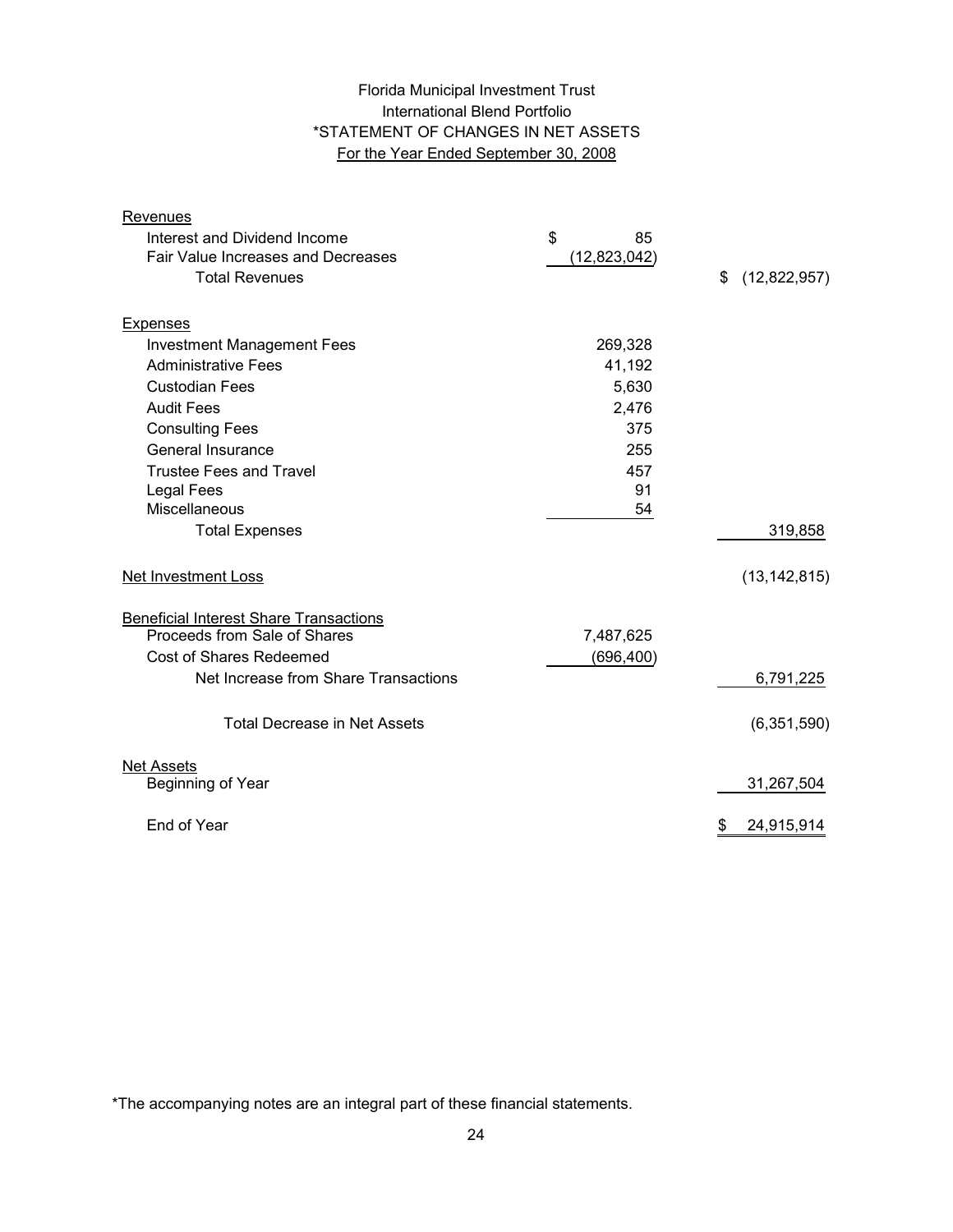# \*STATEMENT OF NET ASSETS Florida Municipal Investment Trust Large Cap Diversified Value Portfolio September 30, 2008

#### ASSETS

| Investment in Securities at Fair Value:                    |                 |
|------------------------------------------------------------|-----------------|
| <b>Collateral Held Under Securities Lending Agreements</b> | \$<br>4,901,621 |
| Other Investments                                          | 16,903,199      |
| <b>Total Investments</b>                                   | 21,804,820      |
| Cash and Cash Equivalents                                  | 332,707         |
| Receivables:                                               |                 |
| Securities Sold                                            | 198,094         |
| Interest and Dividends                                     | 31,282          |
| Securities Lending Income                                  | 1,708           |

Total Assets

\$ 22,368,611

# **LIABILITIES**

| Payables:                                                  |           |           |
|------------------------------------------------------------|-----------|-----------|
| <b>Collateral Held Under Securities Lending Agreements</b> | 5.156,355 |           |
| Securities Purchased                                       | 206.634   |           |
| <b>Accrued Expenses:</b>                                   |           |           |
| Investment Management Fee Payable                          | 36,590    |           |
| Administrative Fee Payable                                 | 5,946     |           |
| Custodian Fee Payable                                      | 3.734     |           |
| <b>Audit Fee Payable</b>                                   | 13,640    |           |
| General Insurance                                          | 53        |           |
| Miscellaneous Accrued Expenses                             | 352       |           |
| <b>Total Liabilities</b>                                   |           | 5,423,304 |
| <b>NET ASSETS</b>                                          |           |           |

Net Assets (Equivalent to \$6.28 per share based on 2,696,554.4509 shares outstanding)

\$ 16,945,307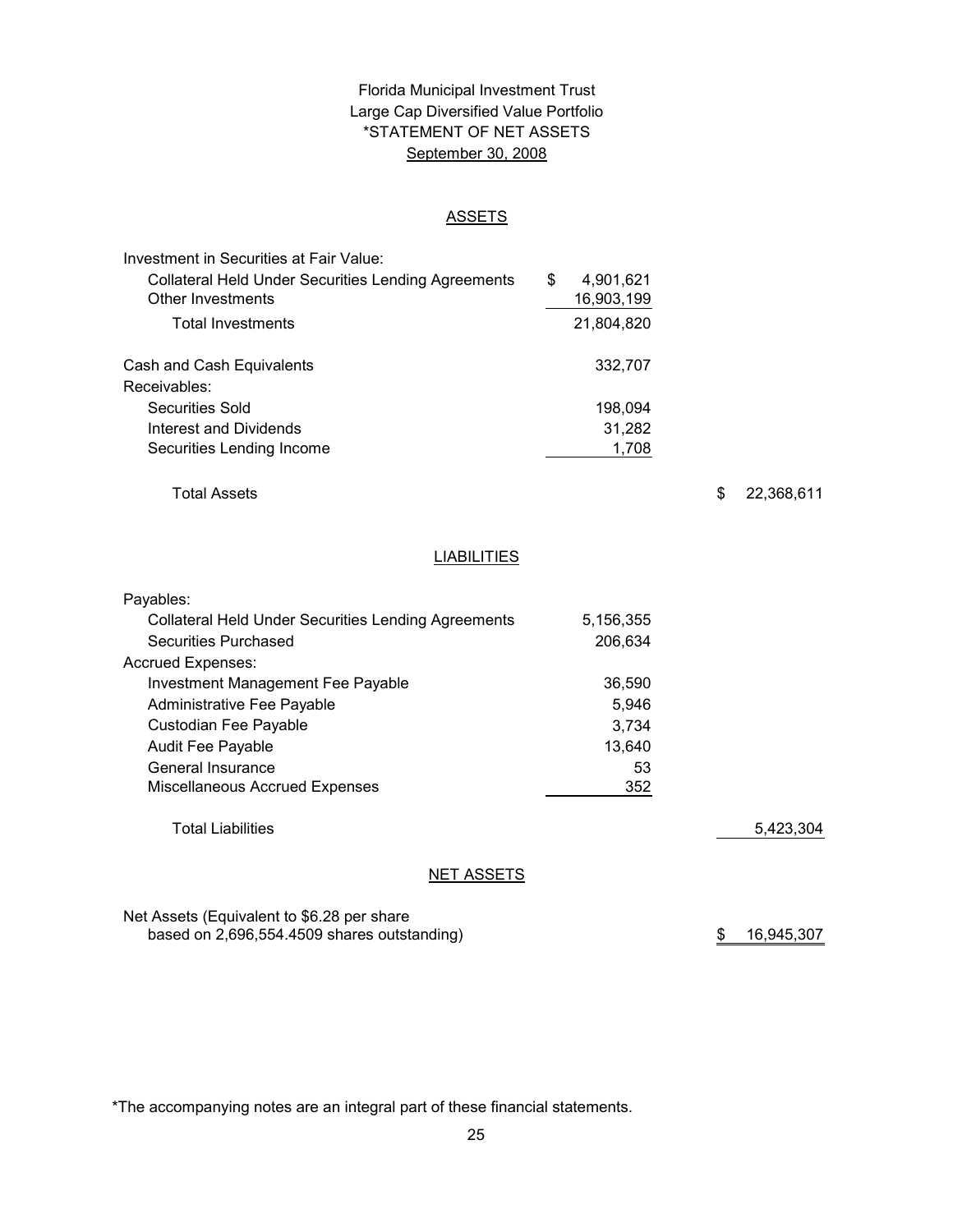# Large Cap Diversified Value Portfolio \*STATEMENT OF CHANGES IN NET ASSETS For the Year Ended September 30, 2008 Florida Municipal Investment Trust

| Revenues                                      |               |                   |
|-----------------------------------------------|---------------|-------------------|
| Interest and Dividend Income                  | \$<br>528,527 |                   |
| Securities Lending Income                     | 172,833       |                   |
| Fair Value Increases and Decreases            | (9,303,265)   |                   |
| <b>Total Revenues</b>                         |               | \$<br>(8,601,905) |
| <b>Expenses</b>                               |               |                   |
| Securities Lending Expense:                   |               |                   |
| <b>Borrower Rebates</b>                       | 145,092       |                   |
| <b>Agent Fees</b>                             | 7,123         |                   |
| <b>Total Securities Lending Expense</b>       | 152,215       |                   |
| <b>Investment Management Fees</b>             | 148,415       |                   |
| <b>Administrative Fees</b>                    | 24,129        |                   |
| <b>Custodian Fees</b>                         | 18,248        |                   |
| <b>Audit Fees</b>                             | 13,939        |                   |
| <b>Consulting Fees</b>                        | 2,586         |                   |
| General Insurance                             | 213           |                   |
| <b>Trustee Fees and Travel</b>                | 265           |                   |
| <b>Legal Fees</b>                             | 40            |                   |
| <b>Miscellaneous</b>                          | 33            |                   |
| <b>Total Expenses</b>                         |               | 360,083           |
| <b>Net Investment Loss</b>                    |               | (8,961,988)       |
| <b>Beneficial Interest Share Transactions</b> |               |                   |
| Proceeds from Sale of Shares                  | 9,471,612     |                   |
| <b>Cost of Shares Redeemed</b>                | (125, 250)    |                   |
| Net Increase from Share Transactions          |               | 9,346,362         |
| Total Increase in Net Assets                  |               | 384,374           |
| <b>Net Assets</b>                             |               |                   |
| Beginning of Year                             |               | 16,560,933        |
| End of Year                                   |               | \$<br>16,945,307  |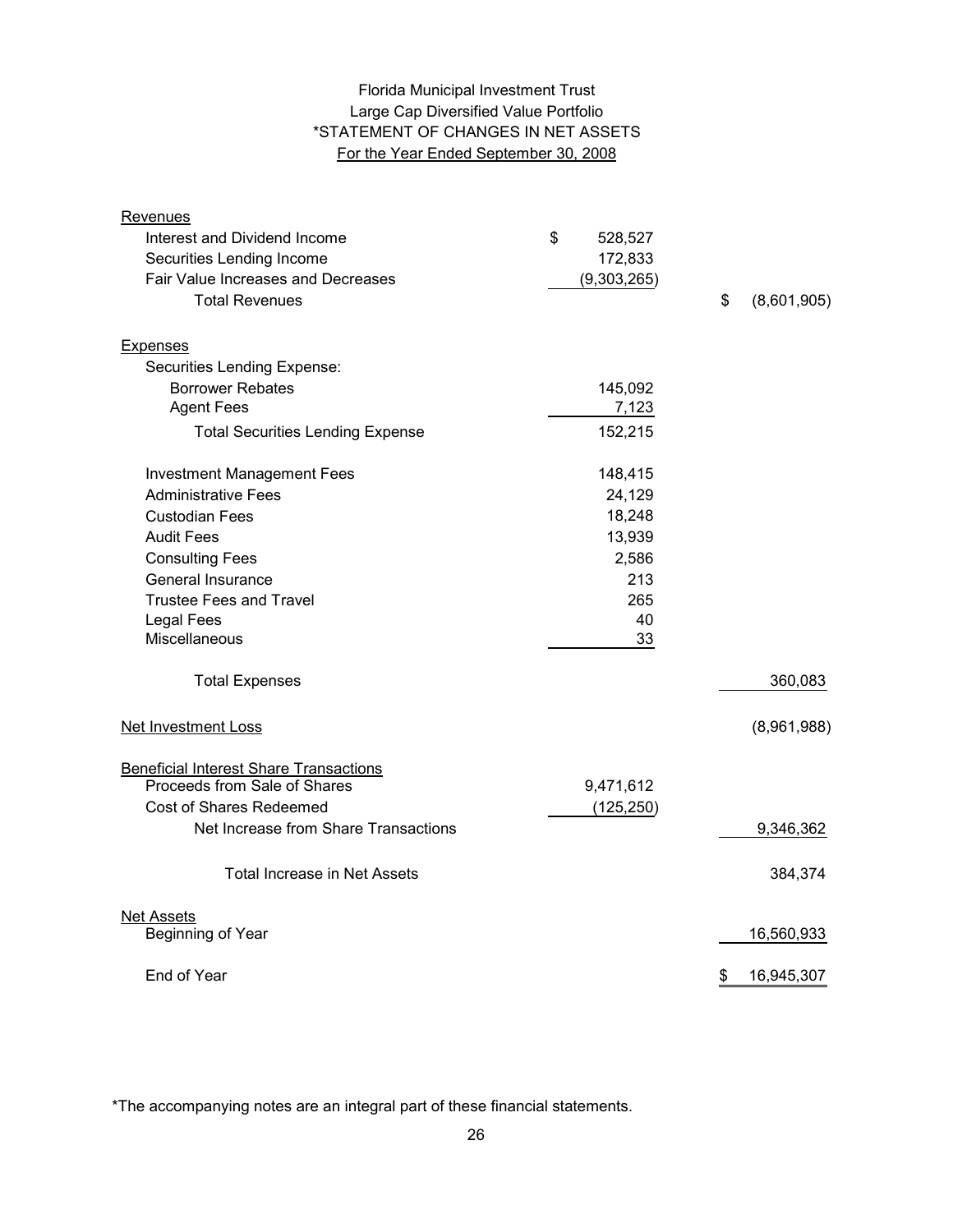# \*STATEMENT OF NET ASSETS Florida Municipal Investment Trust Expanded High Yield Bond Fund September 30, 2008

## **ASSETS**

| Investment in Securities at Fair Value<br>Cash Equivalents |                    | \$<br>35,020,679<br>5,936 |    |            |
|------------------------------------------------------------|--------------------|---------------------------|----|------------|
| Receivables:                                               |                    |                           |    |            |
| <b>Interest and Dividends</b>                              |                    | 727,023                   |    |            |
| <b>Total Assets</b>                                        |                    |                           | \$ | 35,753,638 |
|                                                            | <b>LIABILITIES</b> |                           |    |            |
|                                                            |                    |                           |    |            |
| <b>Accrued Expenses:</b>                                   |                    |                           |    |            |
| <b>Investment Management Fee Payable</b>                   |                    | 4,565                     |    |            |
| Custodian Fee Payable                                      |                    | 1,275                     |    |            |
| <b>Audit Fee Payable</b>                                   |                    | 2,000                     |    |            |
| General Insurance                                          |                    | 99                        |    |            |
| <b>Total Liabilities</b>                                   |                    |                           |    | 7,939      |
|                                                            | <b>NET ASSETS</b>  |                           |    |            |
| Net Assets (Equivalent to \$9.17 per share                 |                    |                           |    |            |
| based on 3,897,359.6698 shares outstanding)                |                    |                           | \$ | 35,745,699 |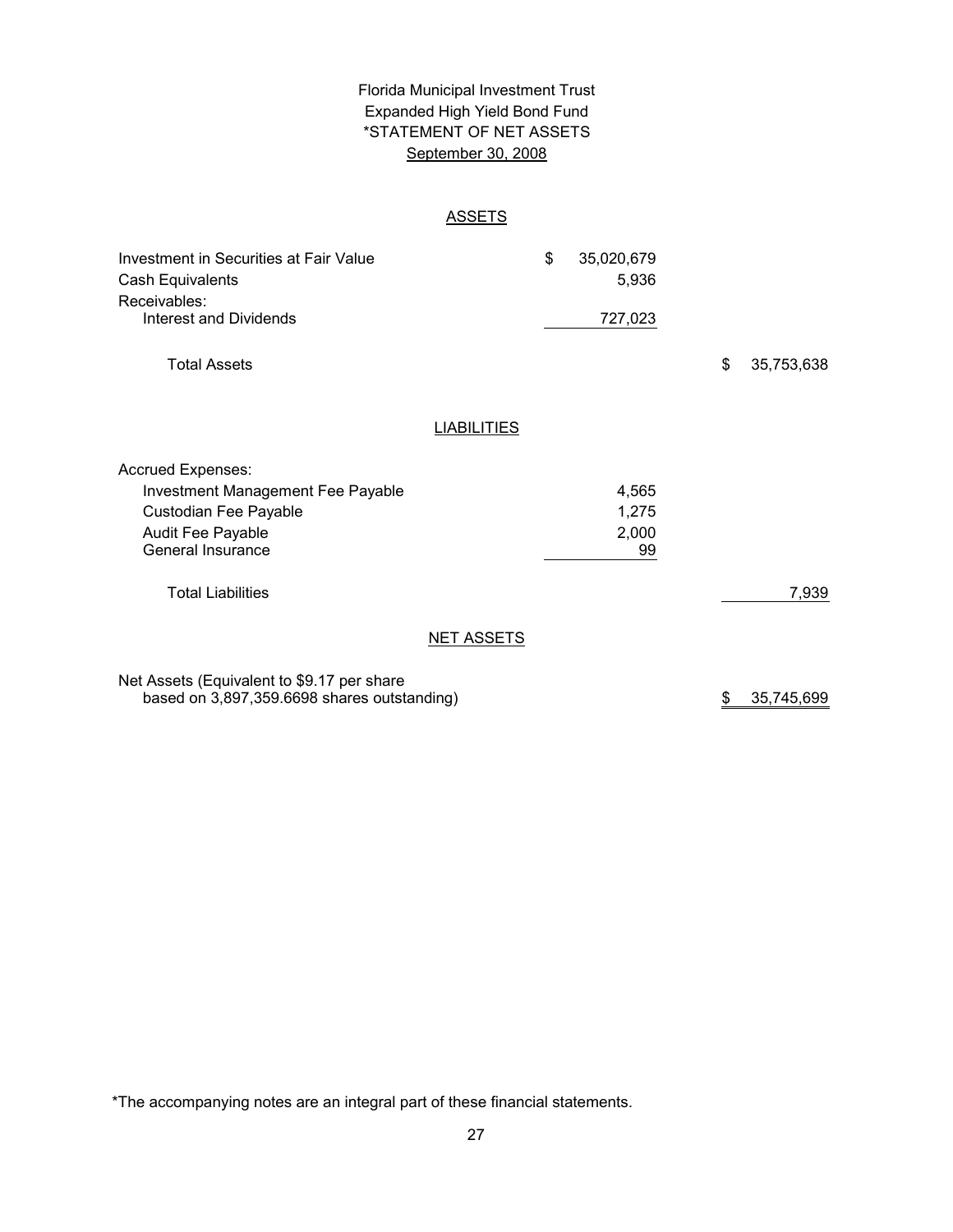# Expanded High Yield Bond Fund \*STATEMENT OF CHANGES IN NET ASSETS For the Year Ended September 30, 2008 Florida Municipal Investment Trust

| Revenues                                      |                 |                   |
|-----------------------------------------------|-----------------|-------------------|
| Interest and Dividend Income                  | \$<br>2,939,829 |                   |
| <b>Fair Value Increases and Decreases</b>     | (5,487,269)     |                   |
| <b>Total Revenues</b>                         |                 | \$<br>(2,547,440) |
|                                               |                 |                   |
| <b>Expenses</b>                               |                 |                   |
| <b>Investment Management Fees</b>             | 1,653           |                   |
| <b>Custodian Fees</b>                         | 5,559           |                   |
| <b>Audit Fees</b>                             | 2,517           |                   |
| <b>Consulting Fees</b>                        | 375             |                   |
| General Insurance                             | 259             |                   |
| <b>Trustee Fees and Travel</b>                | 454             |                   |
| Production and Merchandising                  | 88              |                   |
| Legal Fees                                    | 83              |                   |
| <b>Miscellaneous</b>                          | 59              |                   |
| <b>Total Expenses</b>                         |                 | 11,047            |
| <b>Net Investment Loss</b>                    |                 | (2,558,487)       |
| <b>Beneficial Interest Share Transactions</b> |                 |                   |
| Proceeds from Sale of Shares                  | 18,000,000      |                   |
| <b>Cost of Shares Redeemed</b>                |                 |                   |
| Net Increase from Share Transactions          |                 | 18,000,000        |
| Total Increase in Net Assets                  |                 | 15,441,513        |
| <b>Net Assets</b>                             |                 |                   |
| Beginning of Year                             |                 | 20,304,186        |
| End of Year                                   |                 | \$ 35,745,699     |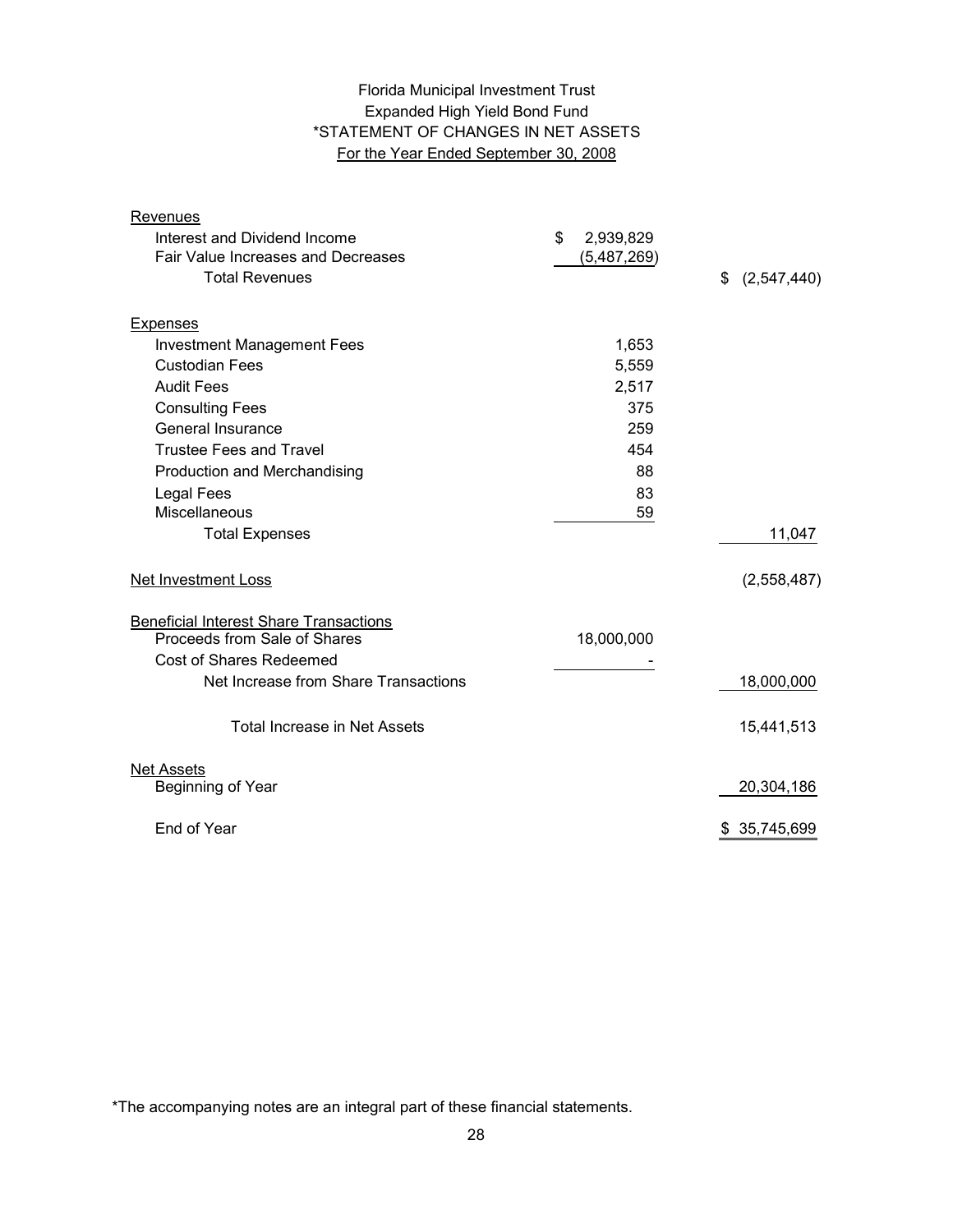Large Cap Diversified Value Portfolio Expanded High Yield Bond Fund Russell 1000 Enhanced Index Portfolio High Quality Government Fund International Blend Portfolio Florida Municipal Investment Trust Intermediate High Quality Bond Fund 1-3 Year High Quality Bond Fund Broad Market High Quality Bond Fund High Quality Growth Portfolio Diversified Small Cap Equity Portfolio

#### NOTES TO FINANCIAL STATEMENTS September 30, 2008

## Note 1 - Organization and Significant Accounting Policies

A. Organization and Purpose - The Florida Municipal Investment Trust (Trust) was created on April 28, 1993, under the laws of the State of Florida, to provide eligible units of local governments with an investment vehicle to pool their surplus funds and to reinvest such funds in one or more investment portfolios under the direction and daily supervision of an investment advisor. The Trust began operations on October 1, 1993.

The Trust's attorneys have advised that the Trust is exempt from registration under the Securities Act of 1933, the Investment Company Act of 1940, and the Florida Securities and Investor Protection Act.

The Trust is governed by a Board of Trustees consisting of the President (or his appointee) and Second Vice President of the Florida League of Cities, Inc. (League), two representatives of the Florida Municipal Insurance Trust, and up to three additional appointed members who are elected officials of the governmental entities who actively participate in the Trust.

B. Reporting Entity and Basis of Accounting - The Trust is an independent reporting entity accounted for as a fiduciary trust fund in accordance with generally accepted accounting principles for governments as established by the Governmental Accounting Standards Board (GASB). The Trust uses the flow of economic resources measurement focus and accrual basis of accounting. Under this method, revenues are recorded when earned and expenses are recorded at the time the liabilities are incurred. These financial statements have been prepared utilizing accounting principles for governmental external investment pools.

The preparation of financial statements in conformity with generally accepted accounting principles requires management to make estimates and assumptions that affect the reported amounts of assets and liabilities and disclosure of contingent assets and liabilities at the date of the financial statements and the reported amounts of revenues and expenses during the reporting period. Actual results could differ from those estimates.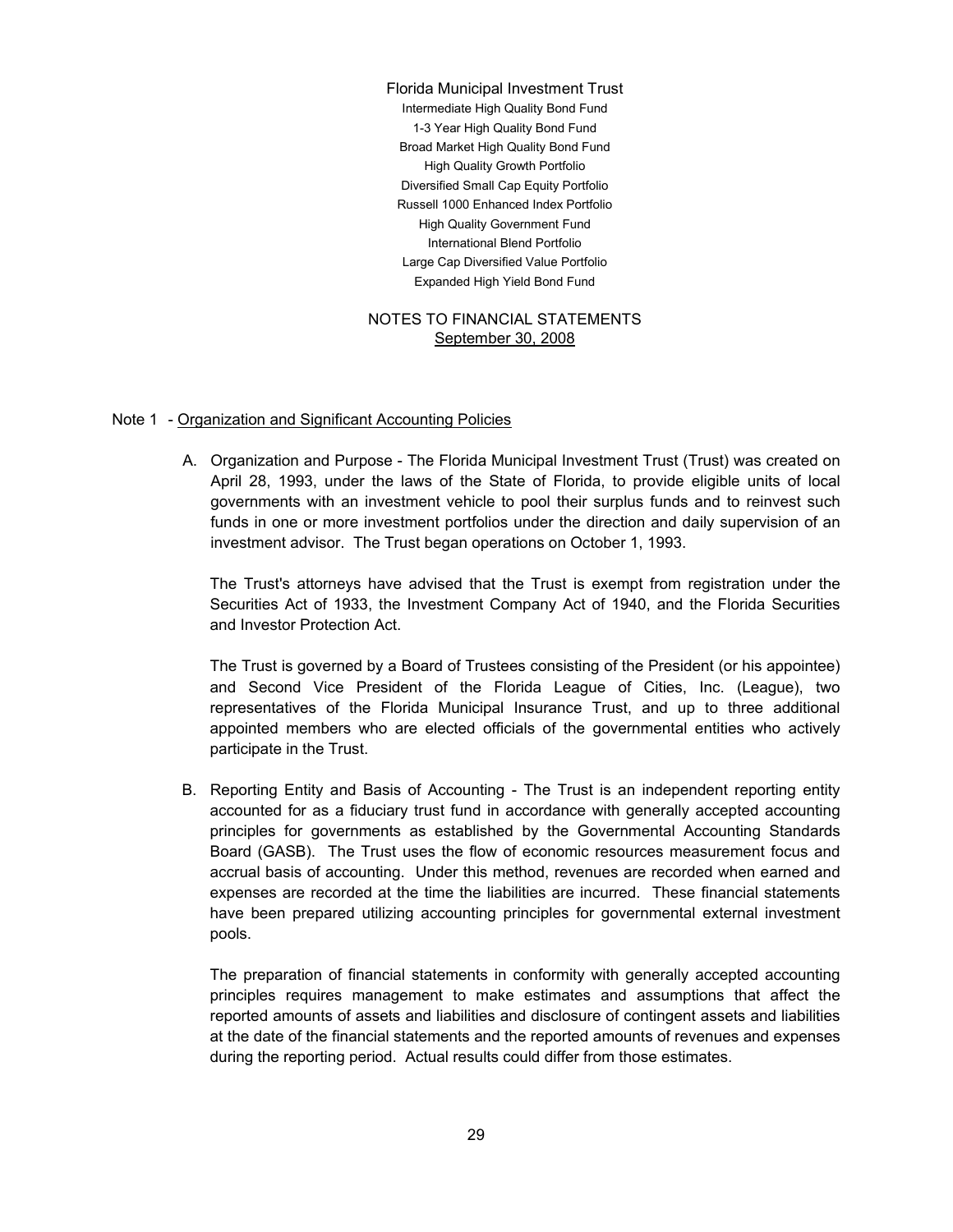## Note 1 - Organization and Significant Accounting Policies (Continued)

- C. Security Valuation Securities are reported at fair value, the amount at which an investment could be exchanged in a current transaction between willing parties, other than in a forced or liquidation sale. Securities' market values were provided by the Custodian of each portfolio, utilizing an independent pricing service. Pricing services typically consider such factors as security prices, yields, maturities, call features, prepayment rates, ratings and other information as it relates in determining a specific security's market price.
- D. Cash equivalents include short-term investments with original maturities of three months or less, other than short-term investments purchased with cash collateral and held by the securities lending agent.
- E. Federal Income Taxes The Trust is exempt from federal income taxes.
- F. Other The Trust follows industry practice and records security transactions on a trade date basis. Dividend and interest income is recognized on the accrual basis. Fair value increases and decreases include both realized gains and losses and the change in unrealized gains and losses during the period. Securities lending income is comprised of interest and dividends earned on collateral investments and fees paid by borrowers providing non cash collateral, but excludes realized and unrealized gains and losses on cash collateral investments.

## Note 2 - Securities Lending and Collateral Held Under Securities Lending Agreements

## A. Securities Lending

As authorized under its investment policy, the Trust participates in a securities lending program managed by the Trust's custodian, Wells Fargo Bank, N.A. (Custodian). Securities owned by the Trust are loaned to participating brokers-dealers who must provide collateral in the form of cash, U.S. Government securities or letters of credit issued by approved banks. Under the terms of the agreement, collateral is initially pledged at 102% of the fair market value of the loaned securities. Additional collateral must be provided by the next business day if the value of the collateral falls to 100% of the fair market value of the loaned securities. The Trust cannot pledge or sell securities received as collateral unless the borrower defaults. The amount of loans that could be made was limited to approximately \$400 million during the year.

At September 30, 2008, the Trust had credit risk exposure to certain borrowers of \$187,511 because the amounts these borrowers owed to the Trust exceeded the amounts the Trust owed the borrowers. This credit risk was caused by appreciation in market values of certain securities, and additional collateral was provided the next business day eliminating this exposure. The contract with the Custodian requires it to indemnify the Trust if the borrowers fail to return the securities or if the cash collateral received is insufficient to replace the securities.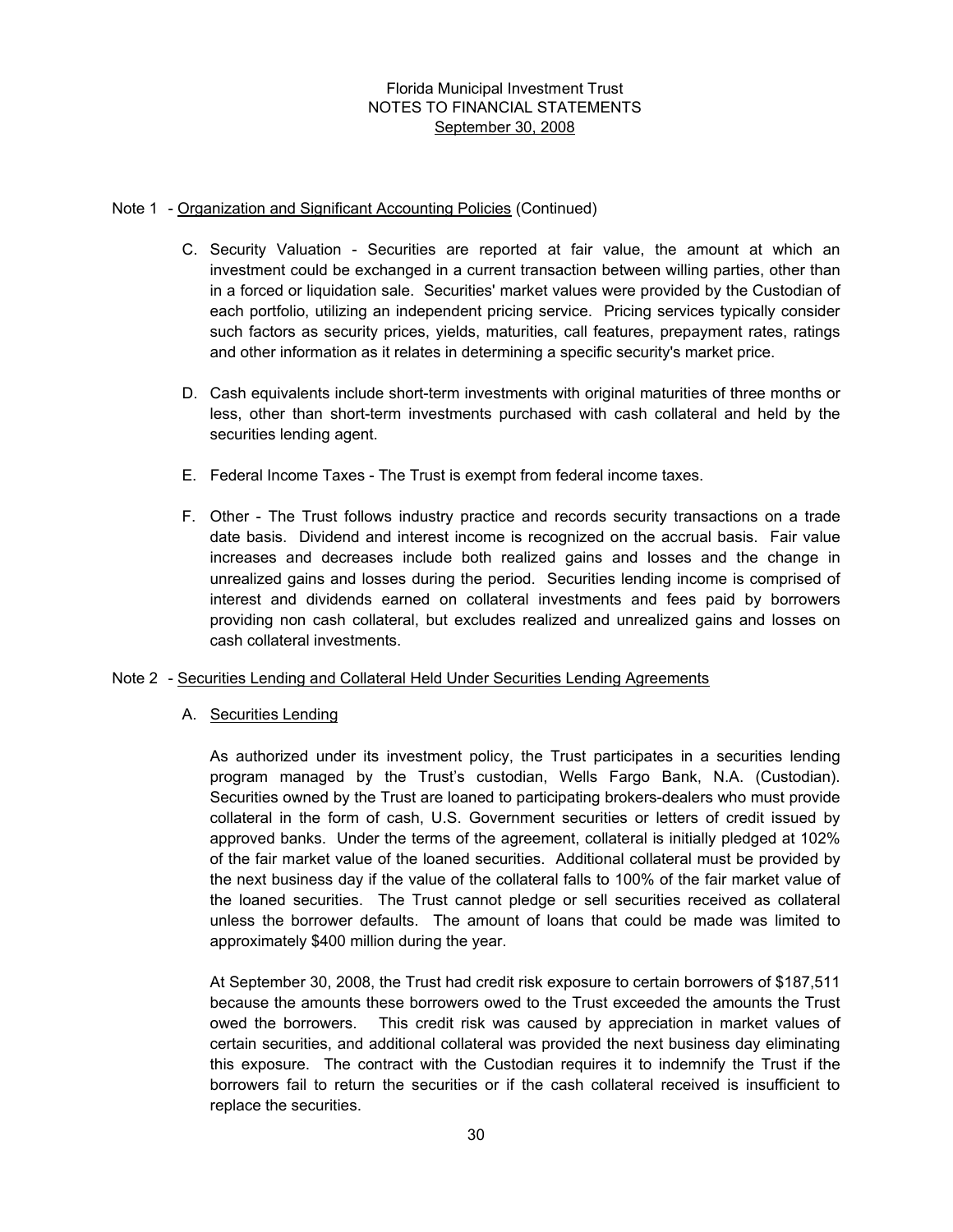#### Note 2 - Securities Lending and Collateral Held Under Securities Lending Agreements (Continued)

## A. Securities Lending (Continued)

There were no losses on security lending transactions during the year ended September 30, 2008 resulting from the default of a borrower. In September 2008, there was one borrower default that resulted in the Custodian implementing the buy-in process to purchase back securities which were not returned by the borrower. The pledged collateral amount was sufficient to purchase all replacement securities.

Securities loans are either open-ended with no fixed expiration date, or for a certain term. However, all securities loans can be terminated on demand by either the Trust or the borrower. Since the loans are terminable on demand, the duration of the loans generally does not match the duration of the investments made with the cash collateral.

At September 30, 2008, securities with fair market value of \$344 million were on loan, for which borrowers provided cash collateral of \$352 million. The fair value of the investments made with the cash collateral was \$333 million, net of \$2 million payable for investments purchased. The unrealized loss of \$19 million is included in the Trust's statement of changes in net assets as fair value increases and decreases. This amount has been allocated to the six funds and portfolios that participate in securities lending.

## B. Collateral Held Under Securities Lending Agreements

Until September 18, 2008, securities lending cash collateral was invested in certain commingled funds operated by the Custodian, the Wells Fargo Collateral Investment for Term Loans Trust and the Wells Fargo Collateral Investment Trust Fund (commingled funds). On September 19, 2008, the Custodian closed the commingled funds. The underlying securities representing the Trust's pro rata share of the commingled funds were transferred to the Trust. The Custodian holds these securities in a separately managed account on behalf of the Trust.

The commingled funds were an allowable investment for the cash collateral. The securities transferred from the commingled funds complied with the investment guidelines of the commingled funds. However, several of the transferred securities do not comply with the investment guidelines of the Trust, due, in part, to various security ratings downgrades during the year. These investments include securities with a par value of \$19.8 million and fair market value at year-end of \$5.8 million that are in default. It is not known at this time what the recovery rate will be on these securities. The separately managed account also includes several corporate notes which are private placement securities. These are prohibited investments under the informational statements of three portfolios that participate in securities lending. The Trust subsequently amended its investment policy to specifically allow all securities transferred directly to the Trust from the previously owned commingled funds.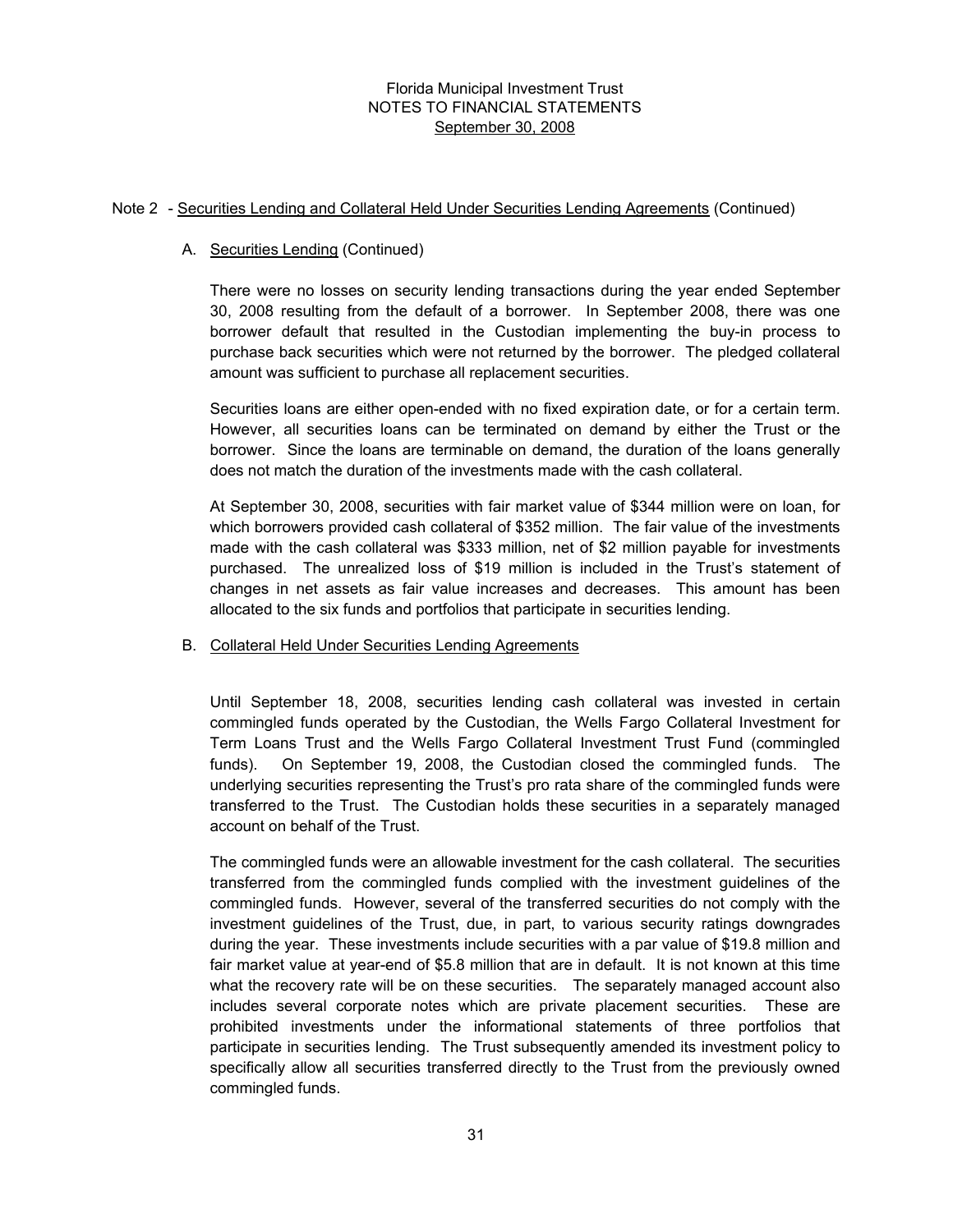## Note 2 - Securities Lending and Collateral Held Under Securities Lending Agreements (Continued)

## B. Collateral Held Under Securities Lending Agreements (Continued)

The following rating information is based on the lowest credit rating provided by Standard & Poor's, Moody's or Fitch. The mortgage backed security and the certificates of deposit are rated AA. The money market mutual funds and repurchase agreements are rated AAA, and the commercial paper is rated A-1. The medium term notes are rated as follows: 10.59% are rated AAA, 49.30% are rated AA, 34.12% are rated A, 1.37% are rated BBB, and 4.62% are rated D. Of the corporate bank notes, 89.44% are rated AA and 10.56% are rated A. The corporate pass through note is not rated. The following table reports repurchase agreements which comprise more than five percent of the market value of the separately managed account as of September 30, 2008.

| <b>Description</b>                      |     | Amount     | Percent |
|-----------------------------------------|-----|------------|---------|
| Bank of America Repurchase Agreement    | \$. | 26.373.000 | 7.9%    |
| Barclays Repurchase Agreement           |     | 29.161.481 | $8.7\%$ |
| <b>BNP Paribas Repurchase Agreement</b> | S   | 32.473.000 | $9.7\%$ |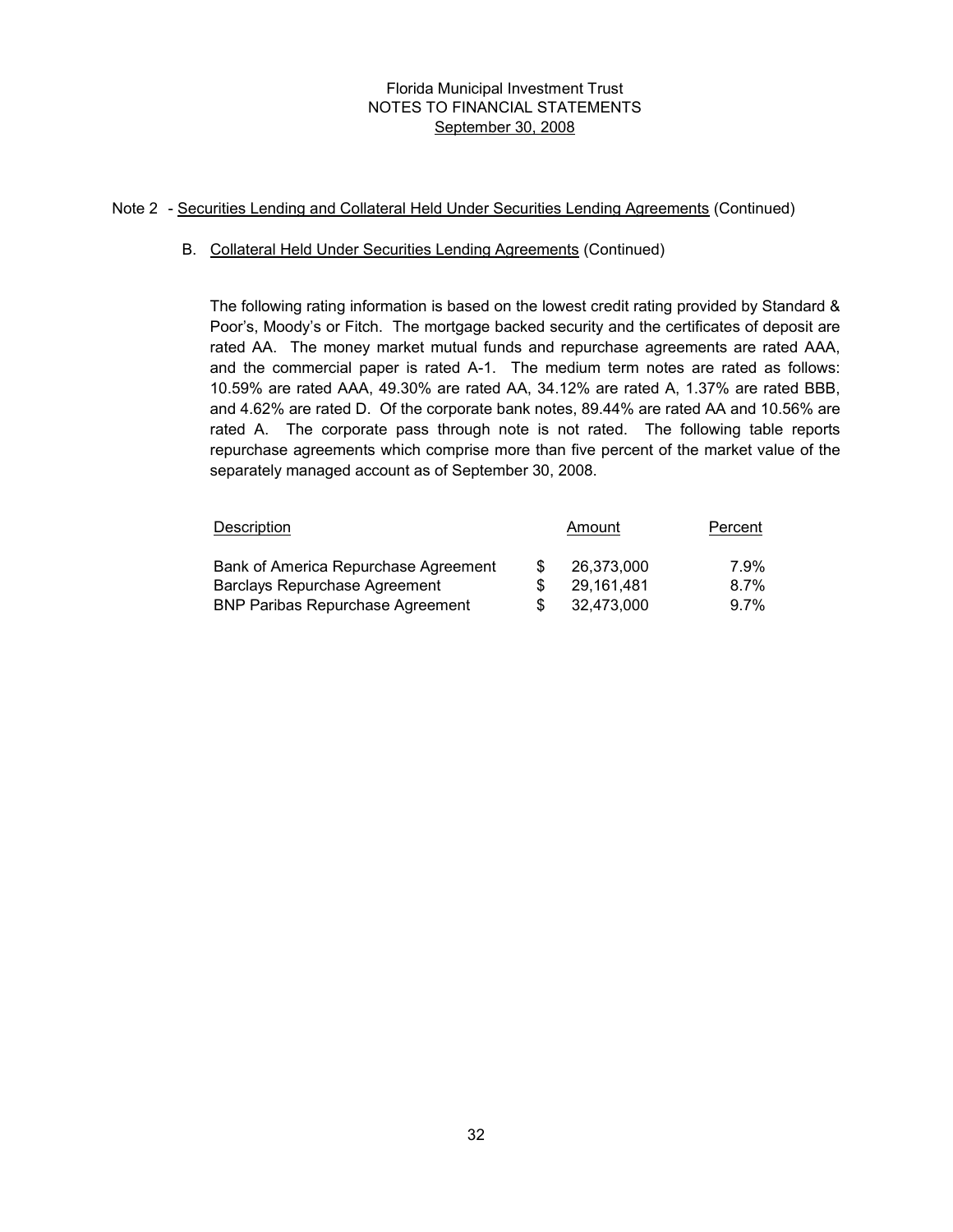### Note 2 - Securities Lending and Collateral Held Under Securities Lending Agreements (Continued)

#### B. Collateral Held Under Securities Lending Agreements (Continued)

Information about the amounts and types of investments held in the separately managed account at year-end is included below.

| Shares or<br>Par Value | Description                                                                   |                           | <b>Fair Value</b> | Weighted<br>Average<br>Maturity<br>(Days) |
|------------------------|-------------------------------------------------------------------------------|---------------------------|-------------------|-------------------------------------------|
| 615,114.95             | Variable Rate Non Agency Mortgage<br>Backed Security, 3.27%; due 2037         | $\boldsymbol{\mathsf{S}}$ | 460,455           | 608                                       |
| 3,555,465.43           | Corporate Pass Through Note, due<br>2009                                      |                           | 1,549,116         | 327                                       |
| 5,703,608.62           | Variable Rate Corporate Notes,<br>3.25% to 7.14%; due 2009                    |                           | 5,172,307         | 309                                       |
| 145, 156, 307. 94      | Variable Rate Corporate Medium<br>Term Note, 0% to 7.24%; due 2008 to<br>2010 |                           | 124,731,763       | 213                                       |
| 5,390,519.40           | Certificates of Deposit, 1.70% to<br>2.91%; due 2009 to 2010                  |                           | 5,341,113         | 404                                       |
| 32,618,226.42          | Commercial Paper, 2.70% to 7.50%;<br>due 2008                                 |                           | 32,610,859        | 3                                         |
| 66,819,955.53          | <b>Money Market</b>                                                           |                           | 66,819,957        | 1                                         |
| 98,519,278.37          | Repurchase Agreements, due<br>10/1/2008                                       |                           | 98,519,278        | 1                                         |
| 358,378,476.66         | <b>Totals</b>                                                                 | \$                        | 335,204,848       | 93                                        |

The securities of the separately managed account were allocated to the six funds and portfolios of the Trust that participate in securities lending.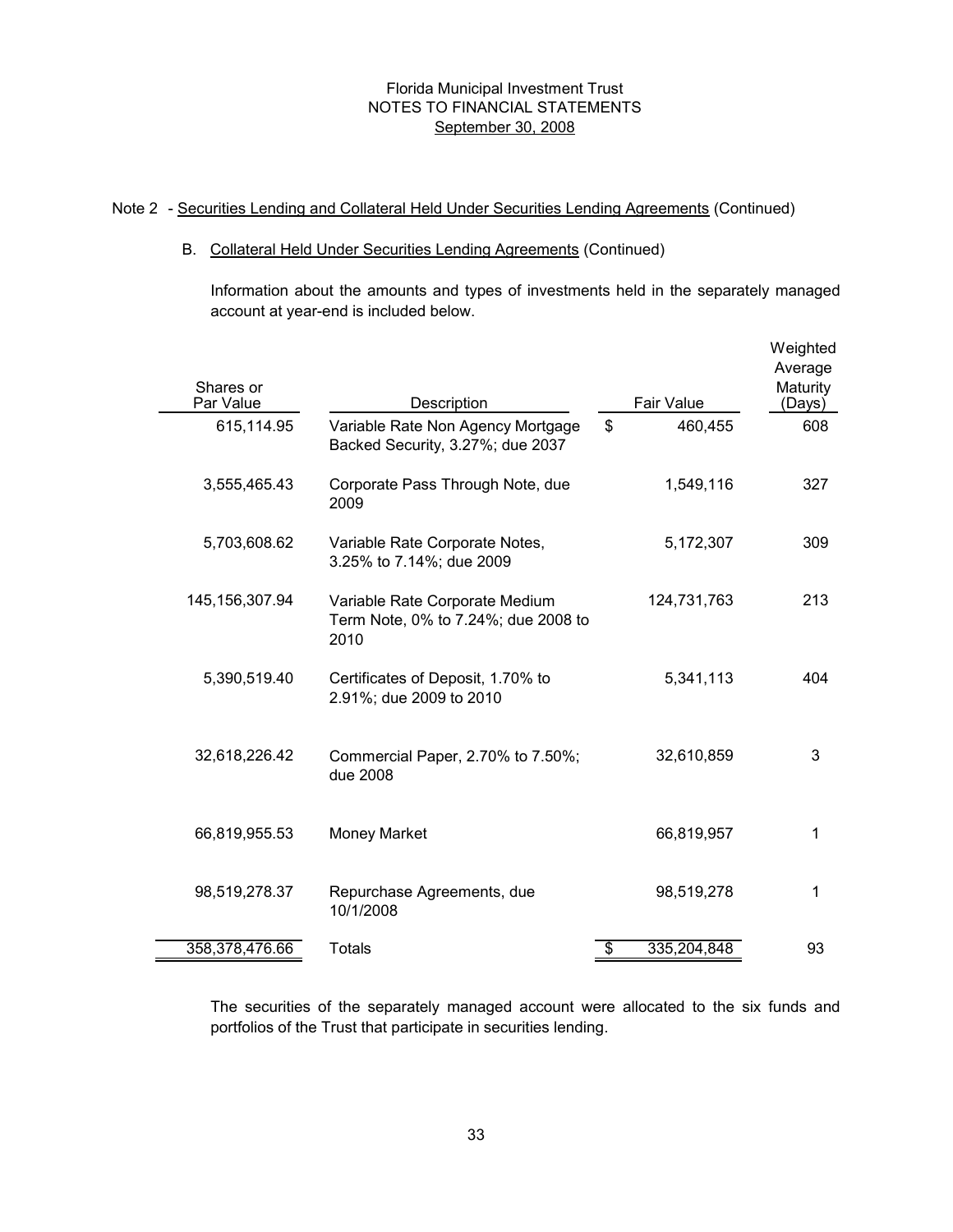#### Note 2 - Securities Lending and Collateral Held Under Securities Lending Agreements (Continued)

## B. Collateral Held Under Securities Lending Agreements (Continued)

Subsequent to the transfer described above, the Trust provided the Custodian with new investment guidelines covering the investment and reinvestment of cash collateral within the separately managed account. These guidelines restrict the investment of cash collateral to repurchase agreements, money market funds, direct obligations of the United States or obligations that are guaranteed or insured by the United States or its agencies, time deposits issued by domestic banks and commercial paper. These guidelines specify minimum credit ratings, maturity constraints, issuer diversification and liquidity parameters. Furthermore, the Trust instructed the Custodian to maintain at least thirty percent liquidity in the separately managed account to avoid a forced sale of a security at a loss. Investment maturity of newly purchased securities cannot exceed seven days. Cash in excess of the thirty percent limit is being used to recall loans and unwind the securities lending program as rapidly as market conditions allow.

## Note 3 - Investments and Cash and Cash Equivalents

The Board of Trustees adopted an investment policy which identifies various authorized investment instruments, issuer diversification, maturity constraints, investment ratings and liquidity parameters. Authorized investments include obligations of the United States of America and its agencies, corporate debt obligations, asset-backed securities, money market instruments or funds, common stocks, convertible preferred stocks or bonds, repurchase agreements, commercial paper, banker's acceptances, municipal obligations, commingled investment funds, guaranteed investment contracts, certain nonnegotiable certificates of deposit, mortgage obligations and real property located within the State of Florida. Each portfolio's informational statement includes investment guidelines which describe the investments authorized within the portfolio.

The former Enhanced Cash Portfolio was renamed the High Quality Government Fund on June 5, 2008. This Portfolio's sole investment was shares in the Columbia Strategic Cash Fund. On December 6, 2007, Columbia Management Advisors, LLC, a subsidiary of Bank of America, closed the Columbia Strategic Cash Fund to contributions and redemptions. The underlying securities representing the Portfolio's pro rata share of Columbia Strategic Cash Fund were transferred to the Portfolio on December 12, 2007. On December 17, 2007, the Florida League of Cities, Inc. (see Note 5) purchased these securities from the Portfolio at the book value of approximately \$156 million. Book value of the securities exceeded market value by approximately \$400,000 on the date of the transfer. The proceeds from the sale of these securities were reinvested under new investment guidelines as described below.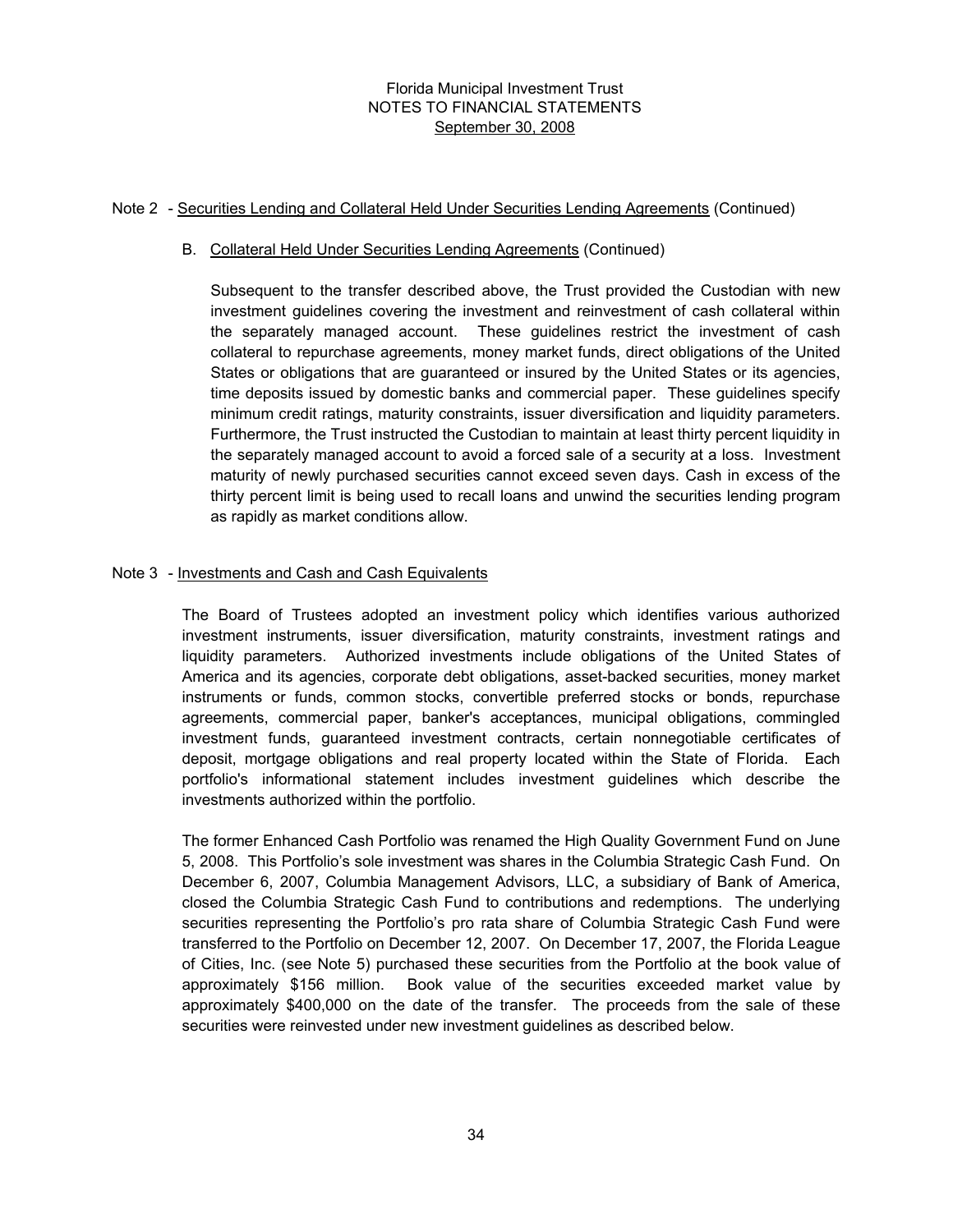#### Note 3 - Investments and Cash and Cash Equivalents (Continued)

*Interest Rate Risk*. Through its investment policy and guidelines, the Trust manages its exposure to fair value losses arising from increasing interest rates by limiting the modified duration of certain bond funds, as follows:

| Fund                                | <b>Expected Target Duration</b> |
|-------------------------------------|---------------------------------|
| Intermediate High Quality Bond Fund | 3 to 4.5 years                  |
| 1-3 Year High Quality Bond Fund     | 1 to $2.25$ years               |
| Broad Market High Quality Bond Fund | 4 to 5.5 years                  |

The High Quality Government Fund is expected to maintain a dollar weighted average maturity of 90 days or less. The Expanded High Yield Bond Fund should provide broad exposure to the domestic and European high yield markets through investment in fixed income securities. There is currently no set target duration for this fund.

*Credit Risk*. Except for the Expanded High Yield Bond Fund which is not rated, the investment guidelines of the remaining bond funds state that each fund will seek to maintain a bond fund credit rating from a nationally recognized statistical rating organization (NRSRO), as follows:

| Fund                                | <b>Target Rating</b> |
|-------------------------------------|----------------------|
| Intermediate High Quality Bond Fund | AAA                  |
| 1-3 Year High Quality Bond Fund     | AAA                  |
| Broad Market High Quality Bond Fund | AA                   |
| <b>High Quality Government Fund</b> | AAA                  |

Funds having an AAA bond fund credit rating are composed of a preponderance of assets that carry the highest credit ratings from an NRSRO. Funds having an AA bond fund credit rating are composed of a large percentage of assets that carry the highest credit rating from an NRSRO. The High Quality Government Fund may invest only in direct obligations issued or guaranteed by the U.S. Government or any of its agencies or repurchase agreements collateralized by any of these securities. The other funds may invest in corporate bonds issued by any corporation in the United States with at least an A rating and collateralized mortgage obligations having a rating of AAA. The Expanded High Yield Bond Fund may invest in commingled funds that provide exposure to the high yield fixed-income markets in the United States, Canada and Europe.

The following rating information is based on the lowest credit rating provided by Standard & Poor's, Moody's or Fitch. The money market mutual fund included in each fund or portfolio is rated Aaa.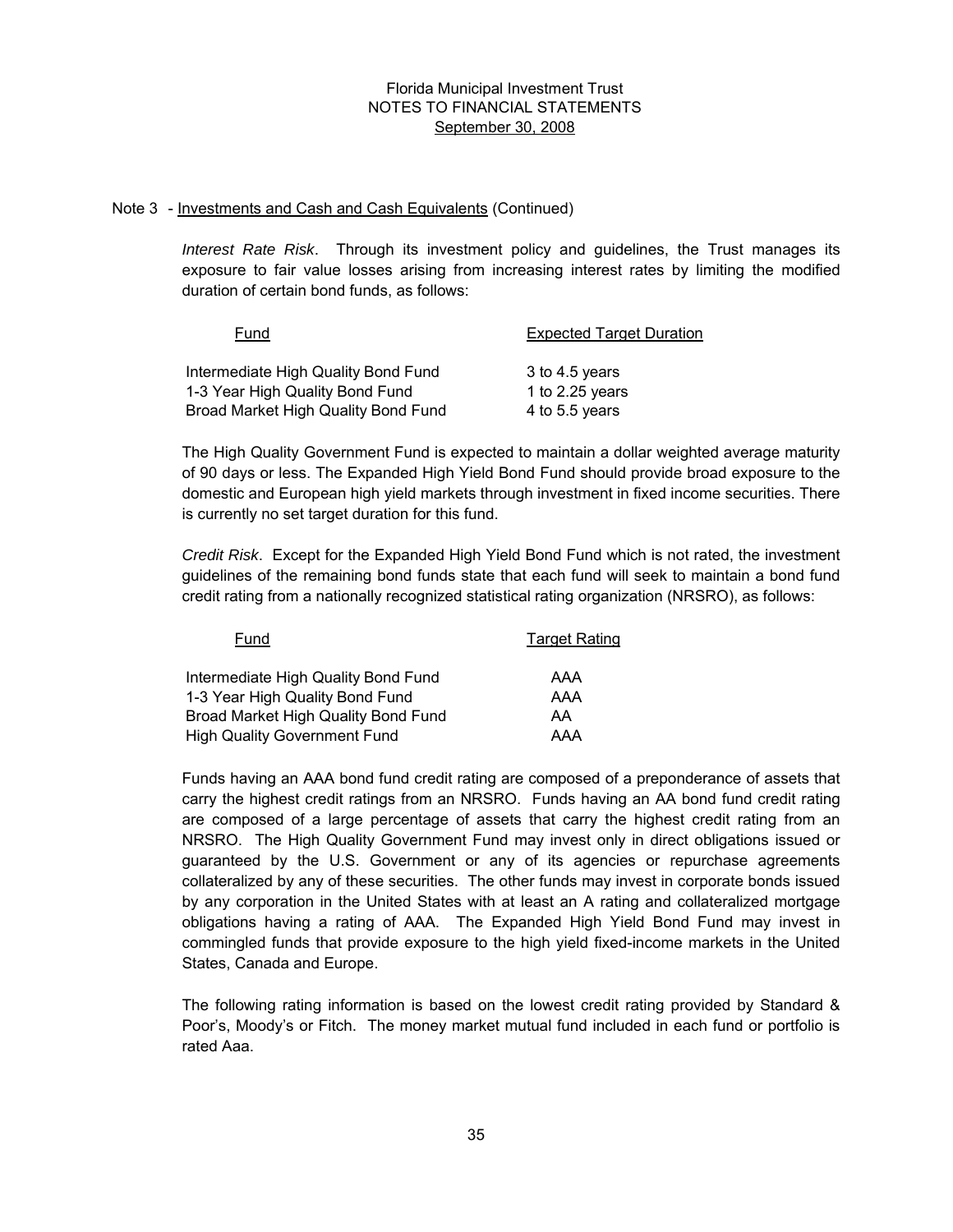#### Note 3 - Investments and Cash and Cash Equivalents (Continued)

Intermediate High Quality Bond Fund - At September 30, 2008, the fund's investments in assetbacked securities, United States agency obligations, collateralized mortgage obligations and non-agency mortgage backed securities were rated AAA. Of the fund's investments in corporate bonds and notes, \$2,143,824 were rated AAA, \$686,800 were rated AA and \$516,140 were rated A.

1-3 Year High Quality Bond Fund - At September 30, 2008, the fund's investments in assetbacked securities, United States agency obligations and non-agency mortgage backed securities were rated AAA.

Broad Market High Quality Bond Fund - At September 30, 2008, the fund's investments in asset-backed securities and United States agency obligations were rated AAA. Of the fund's investment in corporate bonds and notes, \$1,276,550 were rated AAA, \$867,708 were rated AA and \$265,910 were rated A.

High Quality Government Fund - At September 30, 2008, the portfolio's investments in United States Agency Obligations were rated AAA.

Expanded High Yield Bond Fund - At September 30, 2008, the fund's only investment, the OCM Expanded High Yield Fund, was not rated.

*Concentration of Credit Risk*. The investment guidelines of each bond fund limit the amount that may be invested in corporate securities of an individual issuer to three percent at the time of purchase and five percent based on market value. The guidelines also limit the amount that may be invested in an individual trust of asset-backed securities or non-agency collateralized mortgage obligations to five percent of each portfolio. The Trust places no limit on the amount that may be invested in an individual issue of the United States Treasury or of any United States agency. At September 30, 2008, no individual issue accounted for five percent or more of a portfolio.

Intermediate High Quality Bond Fund - More than five percent of the fund's investments were in securities issued by the Federal Home Loan Mortgage Corporation, the Federal Home Loan Bank and the Federal National Mortgage Association at September 30, 2008. These investments represent 20.10%, 11.12% and 37.98% respectively, of the fund's total investments.

1-3 Year High Quality Bond Fund - More than five percent of the fund's investments were in securities issued by the Federal Home Loan Mortgage Corporation, the Federal Home Loan Bank and the Federal National Mortgage Association at September 30, 2008. These investments represent 27.33%, 18.10% and 23.62% respectively, of the fund's total investments.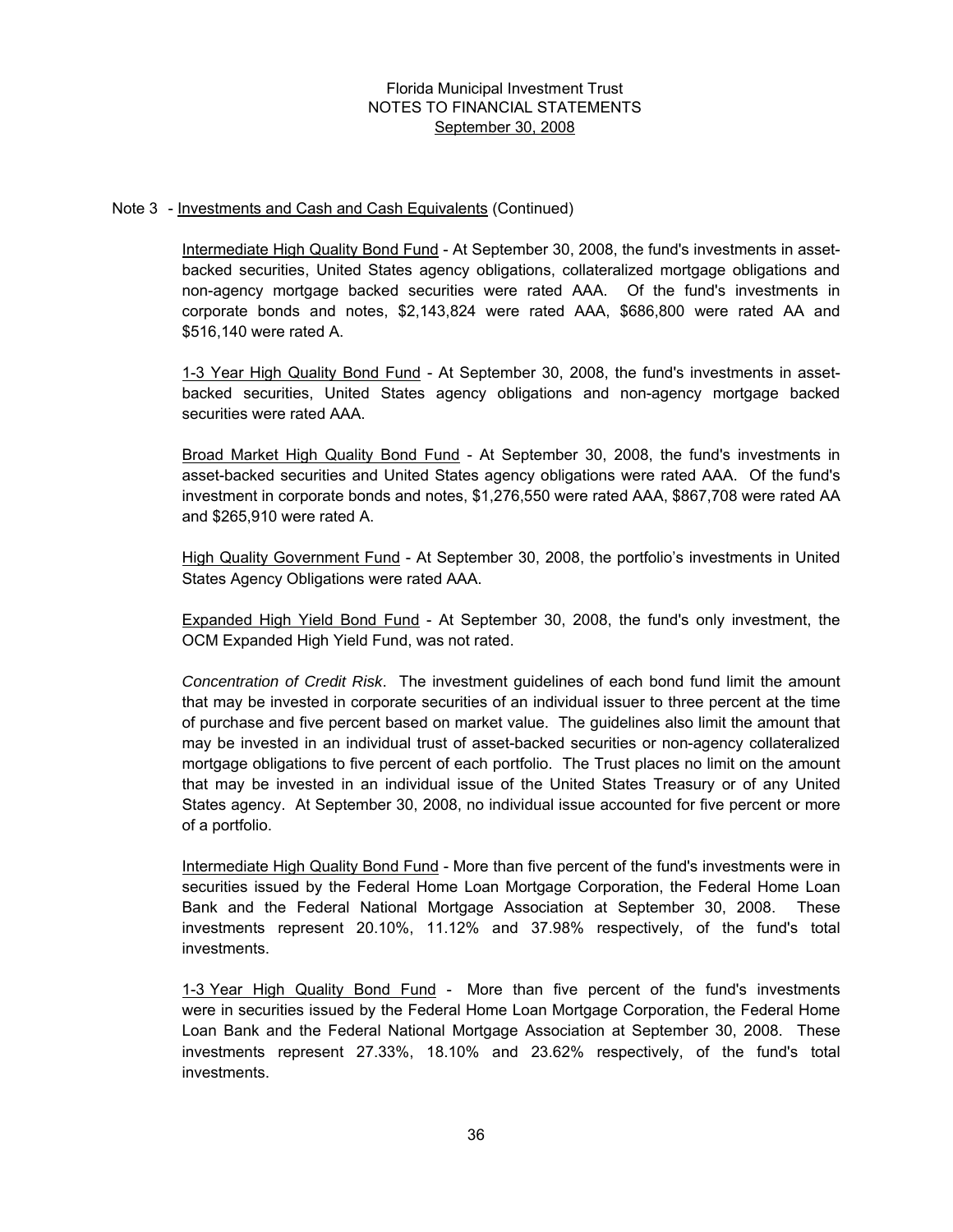#### Note 3 - Investments and Cash and Cash Equivalents (Continued)

Broad Market High Quality Bond Fund - More than five percent of the fund's investments were in securities issued by the Federal Home Loan Mortgage Corporation, the Federal Home Loan Bank the Federal National Mortgage Association and the Government National Mortgage Association at September 30, 2008. These investments represent 9.90%, 11.56%, 33.24% and 5.10% respectively, of the fund's total investments.

High Quality Government Fund – More than five percent of the fund's investments were in securities issued by the Federal Home Loan Mortgage Corporation, the Federal Home Loan Bank and the Federal National Mortgage Association at September 30, 2008. These investments represent 12.73%, 66.75% and 7.78% respectively, of the fund's total investments.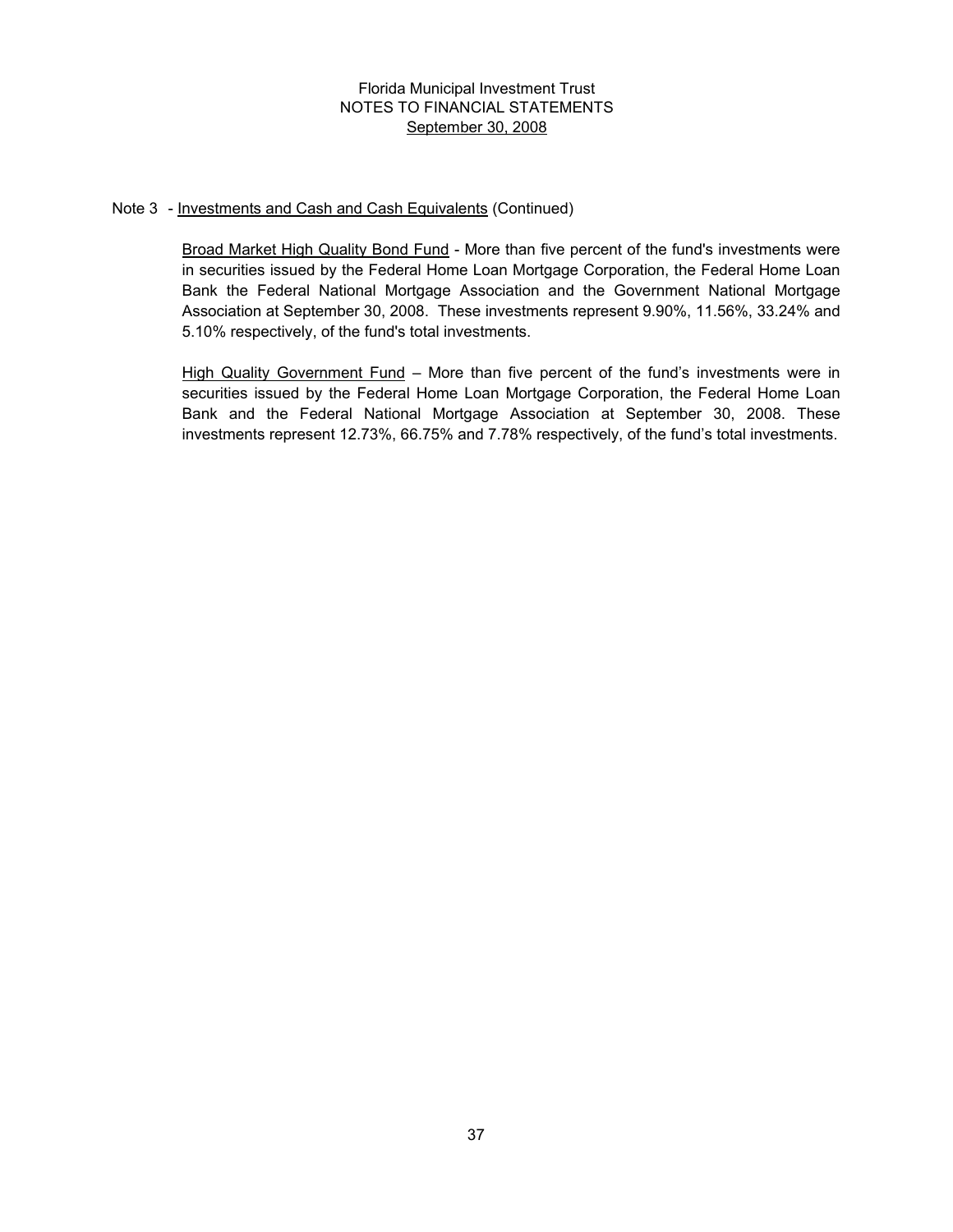#### Note 3 - Investments and Cash and Cash Equivalents (Continued)

## INTERMEDIATE HIGH QUALITY BOND FUND **Investments**

| . <b>. . . . .</b><br>Shares or |                                                                                       |                  | Modified<br>Duration |
|---------------------------------|---------------------------------------------------------------------------------------|------------------|----------------------|
| Par Value                       | Description                                                                           | Fair Value       | (Years)              |
| 25,332,000                      | United States Treasury Notes, 3.5%<br>to 4.875%; due 2011 to 2018                     | \$<br>26,628,562 | 4.55                 |
| 62,005,000                      | United States Agencies, 2.75% to<br>6.625%; due 2009 to 2017                          | 63,280,726       | 3.59                 |
| 103,158,669                     | United States Agencies - CMO's and<br>Pass-throughs, 3.5% to 10%; due<br>2008 to 2037 | 102,247,125      | 3.49                 |
| 10,130,714                      | Non-Agencies Mortgage Backed<br>Securities - 5% to 6%; due 2017 to<br>2036            | 9,211,310        | 2.10                 |
| 16,662,839                      | Fixed Rate Asset-Backed Securities,<br>4.94% to 5.66%; due 2010 to 2012               | 16,630,466       | 0.74                 |
| 3,950,000                       | Corporate Bonds and Notes, 5.25% to<br>7.375%; due 2012 to 2017                       | 3,346,764        | 5.66                 |
| 221,239,222                     | <b>Total Other Investments</b>                                                        | 221,344,953      | 3.42                 |
| <b>Cash Equivalents</b>         |                                                                                       |                  |                      |
| 4,547,567                       | Money Market Mutual Fund                                                              | \$<br>4,547,567  | 0.07                 |
| 4,547,567                       | <b>Total Cash Equivalents</b>                                                         | \$<br>4,547,567  |                      |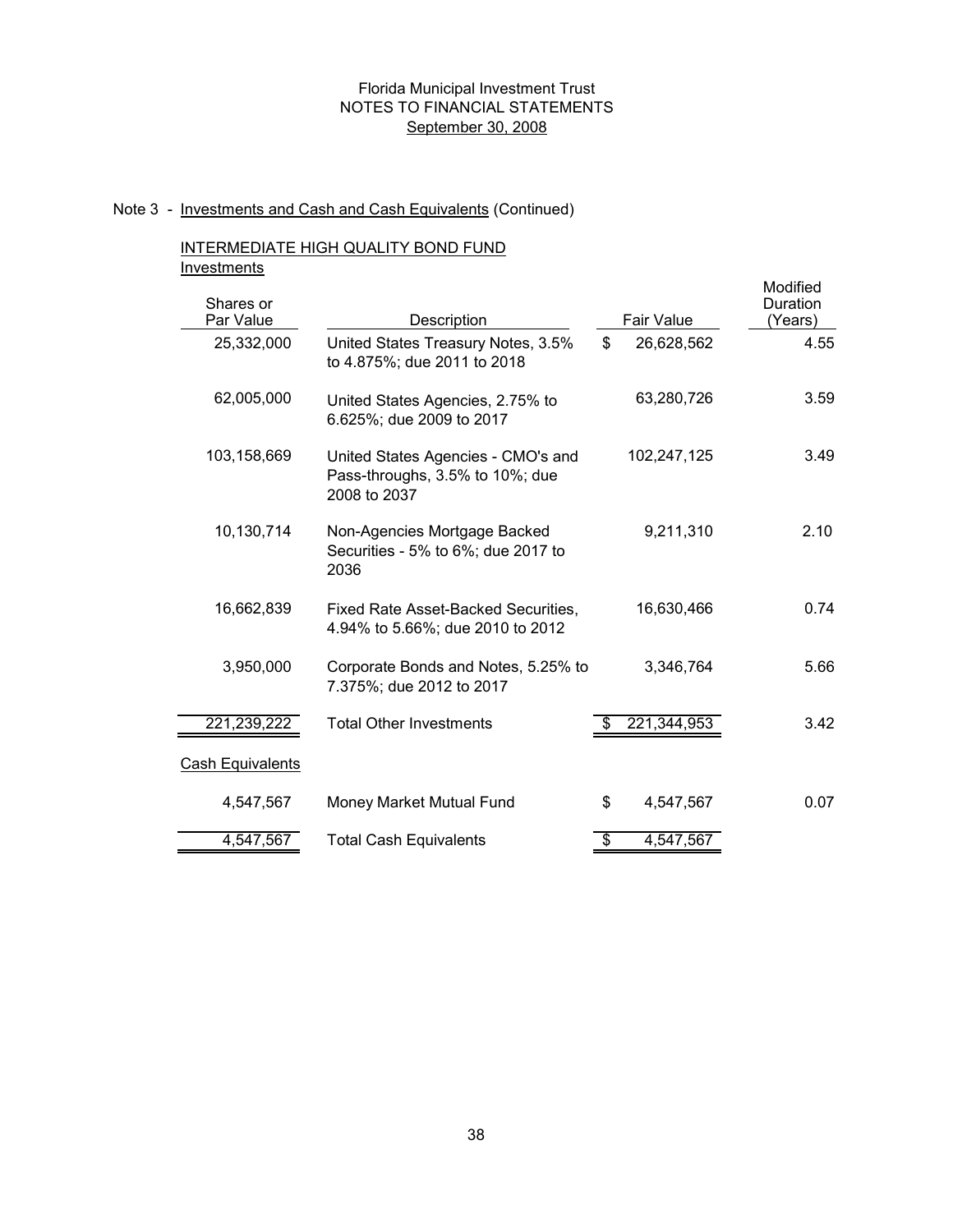# Note 3 - Investments and Cash and Cash Equivalents (Continued)

## 1-3 YEAR HIGH QUALITY BOND FUND **Investments**

| Shares or<br>Par Value  | Description                                                                        | <b>Fair Value</b> | Modified<br>Duration<br>(Years) |
|-------------------------|------------------------------------------------------------------------------------|-------------------|---------------------------------|
| 49,850,000              | United States Treasury Notes,<br>2.125% to 5.0%; due 2009 to 2011                  | \$<br>51,480,045  | 1.47                            |
| 156,545,000             | United States Agencies, 2.375% to<br>5.25%; due 2009 to 2011                       | 157,992,497       | 1.45                            |
| 88,616,112              | United States Agencies - CMO's and<br>Pass-throughs, 3% to 6%; due 2010<br>to 2033 | 89,577,889        | 1.54                            |
| 7,736,363               | Non-Agency Mortgage Backed<br>Securities, 4.25% to 6%; due 2034 to<br>2036         | 7,214,069         | 1.63                            |
| 45,961,311              | Fixed Rate Asset-Backed Securities,<br>3.77% to 5.46%; due 2010 to 2012            | 45,721,865        | 0.64                            |
| 348,708,786             | <b>Total Other Investments</b>                                                     | 351,986,365       | 1.37                            |
| <b>Cash Equivalents</b> |                                                                                    |                   |                                 |
| 6,558,381               | Money Market Mutual Fund                                                           | \$<br>6,558,381   | 0.07                            |
| 6,558,381               | <b>Total Cash Equivalents</b>                                                      | \$<br>6,558,381   |                                 |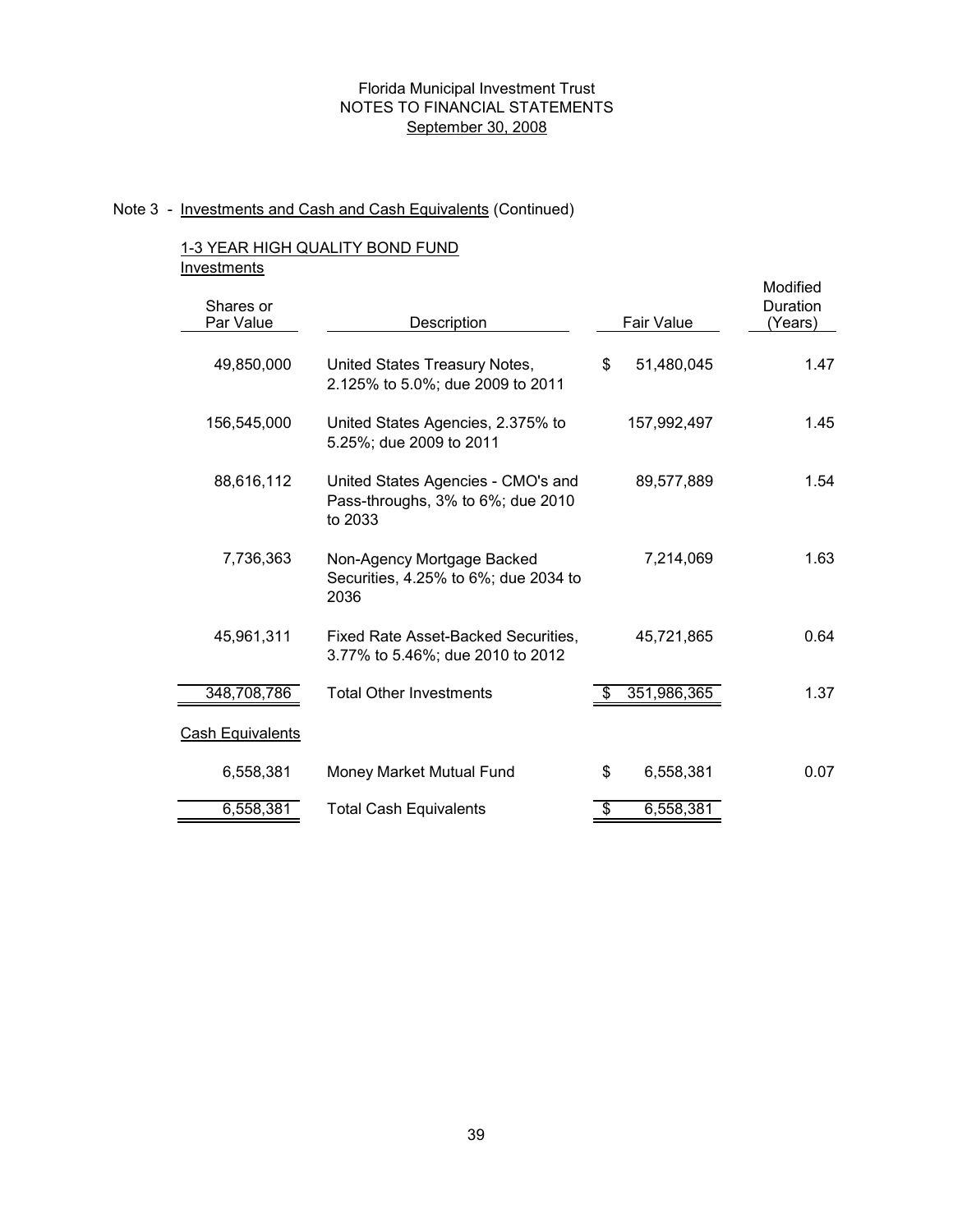# Note 3 - Investments and Cash and Cash Equivalents (Continued)

## BROAD MARKET HIGH QUALITY BOND FUND **Investments**

| Shares or<br>Par Value  | Description                                                                        | Fair Value        | Modified<br>Duration<br>(Years) |
|-------------------------|------------------------------------------------------------------------------------|-------------------|---------------------------------|
| 27,295,000              | United States Treasury Notes &<br>Bonds, 3.5% to 5.25%; due 2011 to<br>2028        | \$<br>29,186,602  | 4.75                            |
| 1,880,000               | United States Treasury Strips, due 2020                                            | 1,113,712         | 11.37                           |
| 25,895,000              | United States Agencies, 4.125% to<br>5.625%; due 2009 to 2017                      | 26,731,924        | 4.54                            |
| 2,750,000               | United States Agencies Zero Coupon,<br>due 2017                                    | 1,853,775         | 8.47                            |
| 46,110,540              | United States Agency - CMO's and<br>Pass-throughs, 3.5% to 6%; due 2011<br>to 2037 | 45,375,711        | 4.10                            |
| 6,741,751               | Non-Agency Mortgage Backed<br>Securities, 5% to 6%; due 2033 to<br>2036            | 5,988,832         | 2.39                            |
| 11,734,034              | Fixed Rate Asset-Backed Securities,<br>4.95% to 7%; due 2011 to 2013               | 11,704,332        | 0.90                            |
| 2,840,000               | Corporate Bonds and Notes, 5.25% to<br>7.125%; due 2010 to 2032                    | 2,410,168         | 6.18                            |
| 125,246,326             | <b>Total Other Investments</b>                                                     | \$<br>124,365,056 | 4.13                            |
| <b>Cash Equivalents</b> |                                                                                    |                   |                                 |
| 4,000,000               | <b>United States Agencies Discount</b><br>Note, due 2008                           | \$<br>3,982,133   | 0.02                            |
| 1,982,641               | Money Market Mutual Fund                                                           | 1,982,641         | 0.07                            |
| 5,982,641               | <b>Total Cash Equivalents</b>                                                      | \$<br>5,964,774   |                                 |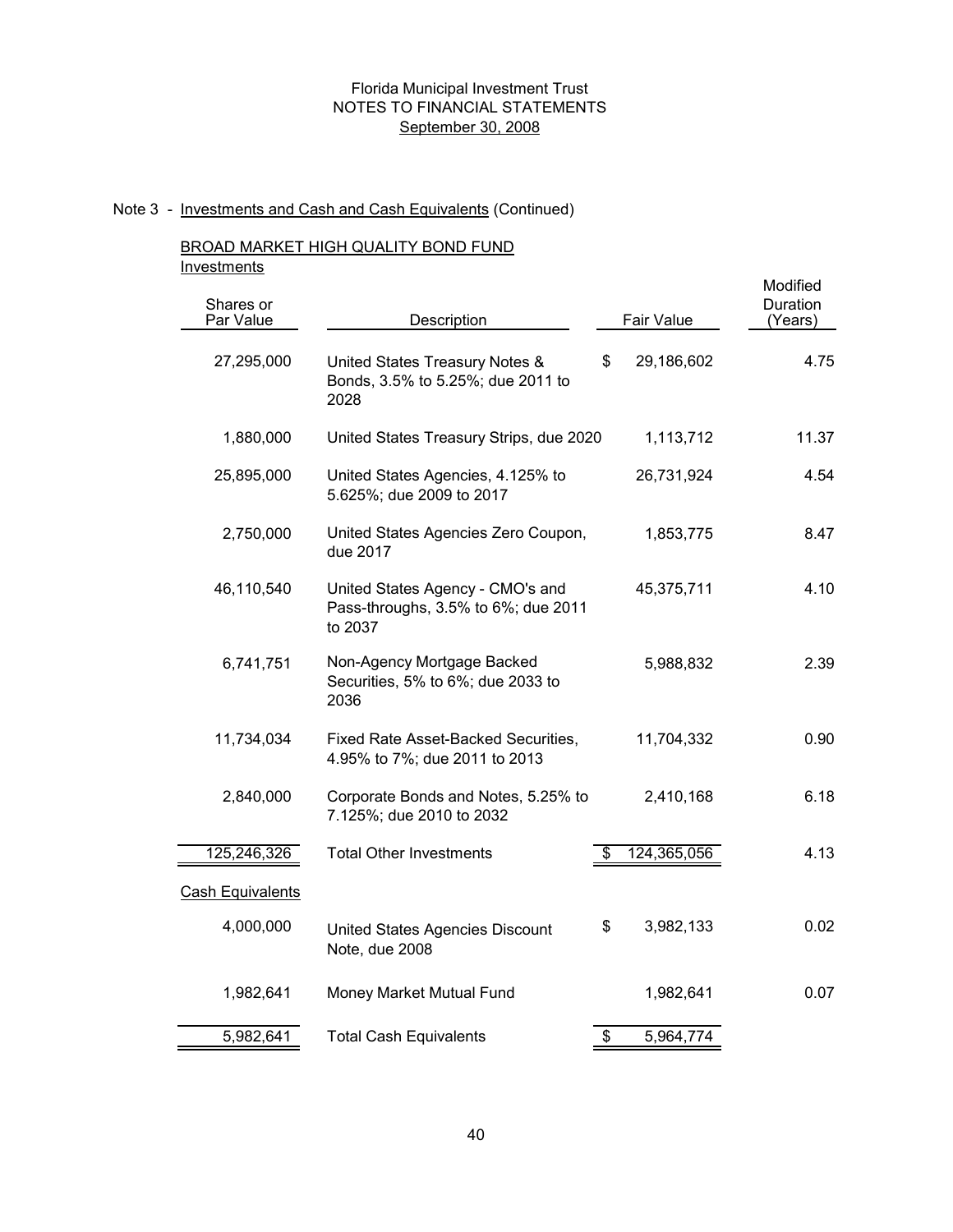# Note 3 - Investments and Cash and Cash Equivalents (Continued)

## HIGH QUALITY GROWTH PORTFOLIO **Investments**

| Shares or<br>Par Value  | Description                            | <b>Fair Value</b>                     | Modified<br>Duration<br>(Years) |
|-------------------------|----------------------------------------|---------------------------------------|---------------------------------|
| 503,094                 | <b>Common Stocks</b>                   | \$<br>20,247,322                      |                                 |
| 503,094                 | <b>Total Other Investments</b>         | 20,247,322<br>\$                      |                                 |
| <b>Cash Equivalents</b> |                                        |                                       |                                 |
| 663,123                 | Money Market Mutual Fund               | 663,123<br>\$                         | 0.07                            |
| 663,123                 | <b>Total Cash Equivalents</b>          | 663,123<br>\$                         |                                 |
| Investments             | DIVERSIFIED SMALL CAP EQUITY PORTFOLIO |                                       |                                 |
| 1,223,703               | <b>Common Stocks</b>                   | \$<br>37,722,102                      |                                 |
| 1,223,703               | <b>Total Other Investments</b>         | 37,722,102<br>$\frac{1}{2}$           |                                 |
| <b>Cash Equivalents</b> |                                        |                                       |                                 |
| 1,353,489               | Money Market Mutual Fund               | \$<br>1,353,489                       | 0.07                            |
| 1,353,489               | <b>Total Cash Equivalents</b>          | 1,353,489<br>$\overline{\mathcal{G}}$ |                                 |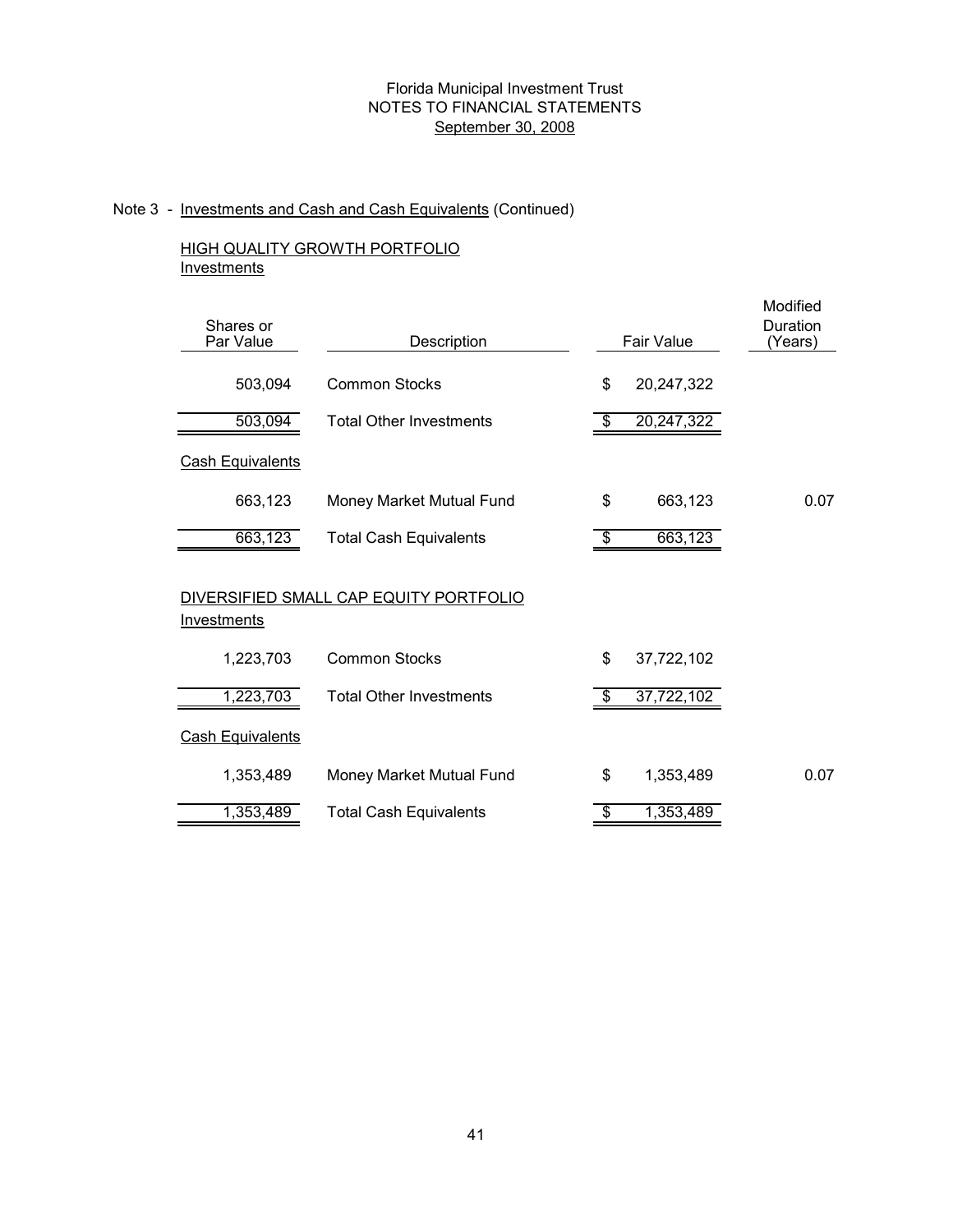# Note 3 - Investments and Cash and Cash Equivalents (Continued)

## RUSSELL 1000 ENHANCED INDEX PORTFOLIO **Investments**

| Shares or<br>Par Value  | Description                                                 | Fair Value       | Modified<br>Duration<br>(Years) |
|-------------------------|-------------------------------------------------------------|------------------|---------------------------------|
| 6,548,722               | <b>Mutual Fund</b>                                          | \$<br>55,614,718 |                                 |
| 6,548,722               | <b>Total Investments</b>                                    | \$<br>55,614,718 |                                 |
| <b>Cash Equivalents</b> |                                                             |                  |                                 |
| 3,022                   | Money Market Mutual Fund                                    | \$<br>3,022      | 0.07                            |
| 3,022                   | <b>Total Cash Equivalents</b>                               | \$<br>3,022      |                                 |
| <u>Investments</u>      | HIGH QUALITY GOVERNMENT FUND                                |                  |                                 |
| 49,168,000              | United States Agencies, 2.26% to<br>5.17%; due 2008 to 2009 | \$<br>49,277,220 | 0.11                            |
| 5,000,000               | United States Agencies, Variable<br>Rate, due 2008          | 4,990,100        | 0.28                            |
| 20,000,000              | United States Agencies Discount<br>Note, due 2008 to 2009   | 19,791,741       | 0.38                            |
| 74,168,000              | <b>Total Investments</b>                                    | \$<br>74,059,061 | 0.19                            |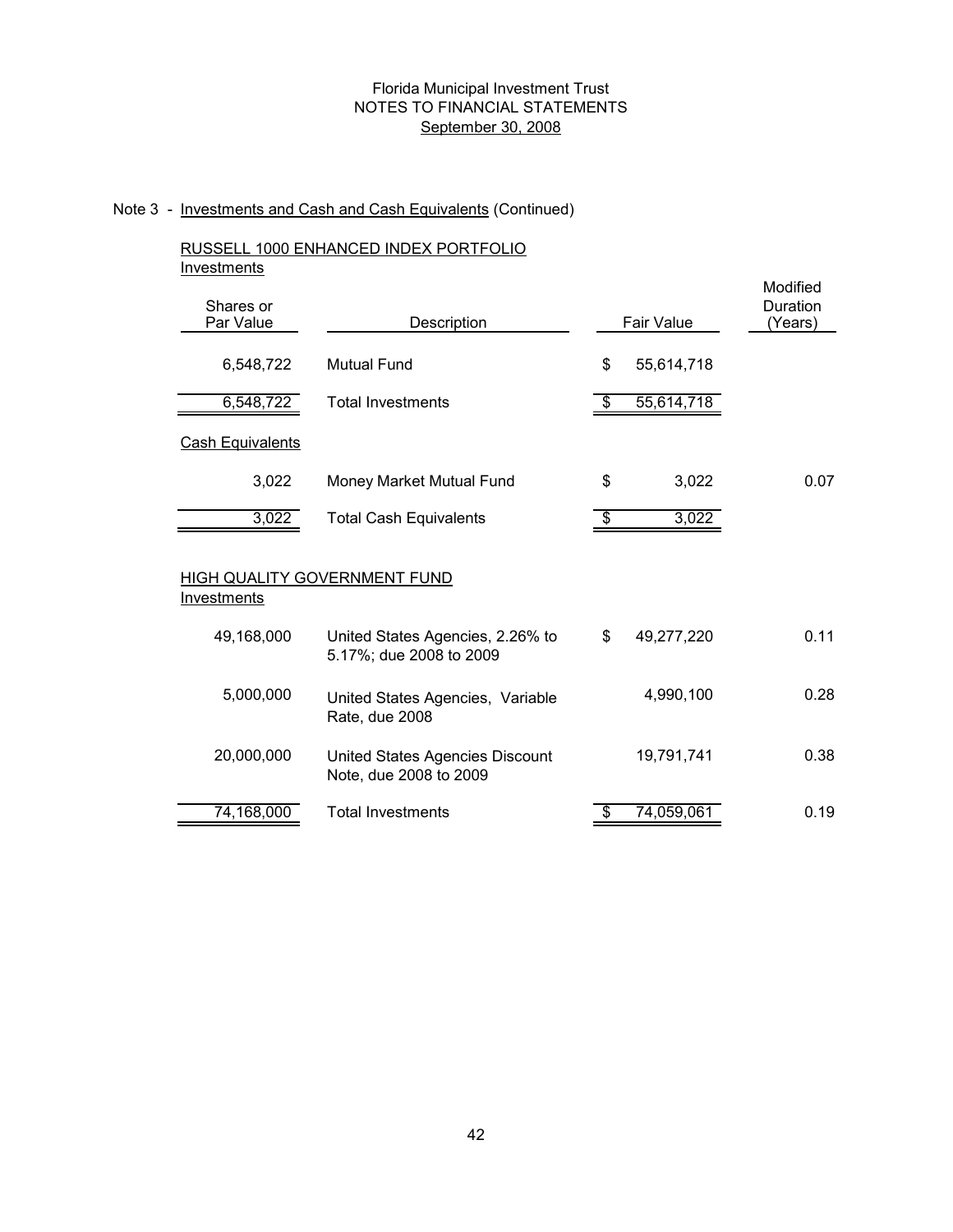# Note 3 - Investments and Cash and Cash Equivalents (Continued)

#### HIGH QUALITY GOVERNMENT FUND (Continued) Cash Equivalents

| Shares or<br>Par Value           | Description                                          | Fair Value       | Modified<br>Duration<br>(Years) |
|----------------------------------|------------------------------------------------------|------------------|---------------------------------|
| 16,000,000                       | United States Agencies Discount<br>Note, due 2008    | \$<br>15,925,513 | 0.06                            |
| 10,525,000                       | United States Agencies, 3.625% to<br>5.25%; due 2008 | 10,540,981       | 0.01                            |
| 14,668,227                       | Money Market Mutual Fund                             | 14,668,227       | 0.07                            |
| 41,193,227                       | <b>Total Cash Equivalents</b>                        | \$<br>41,134,721 |                                 |
| Investments                      | INTERNATIONAL BLEND PORTFOLIO                        |                  |                                 |
| 1,106,517                        | <b>Mutual Funds</b>                                  | \$<br>24,996,034 |                                 |
| 1,106,517                        | <b>Total Investments</b>                             | \$<br>24,996,034 |                                 |
| <b>Cash Equivalents</b>          |                                                      |                  |                                 |
| 206                              | Money Market Mutual Fund                             | \$<br>206        | 0.07                            |
| 206                              | <b>Total Cash Equivalents</b>                        | \$<br>206        |                                 |
| <b>Investments</b>               | <b>LARGE CAP DIVERSIFIED VALUE PORTFOLIO</b>         |                  |                                 |
| 820,683                          | <b>Common Stocks</b>                                 | \$<br>16,903,199 |                                 |
| 820,683                          | <b>Total Investments</b>                             | \$<br>16,903,199 |                                 |
| <u>Cash and Cash Equivalents</u> |                                                      |                  |                                 |
| 4,085                            | Cash                                                 | \$<br>4,085      |                                 |
| 328,622                          | Money Market Mutual Fund                             | 328,622          | 0.07                            |
| 332,707                          | <b>Total Cash and Cash Equivalents</b>               | \$<br>332,707    |                                 |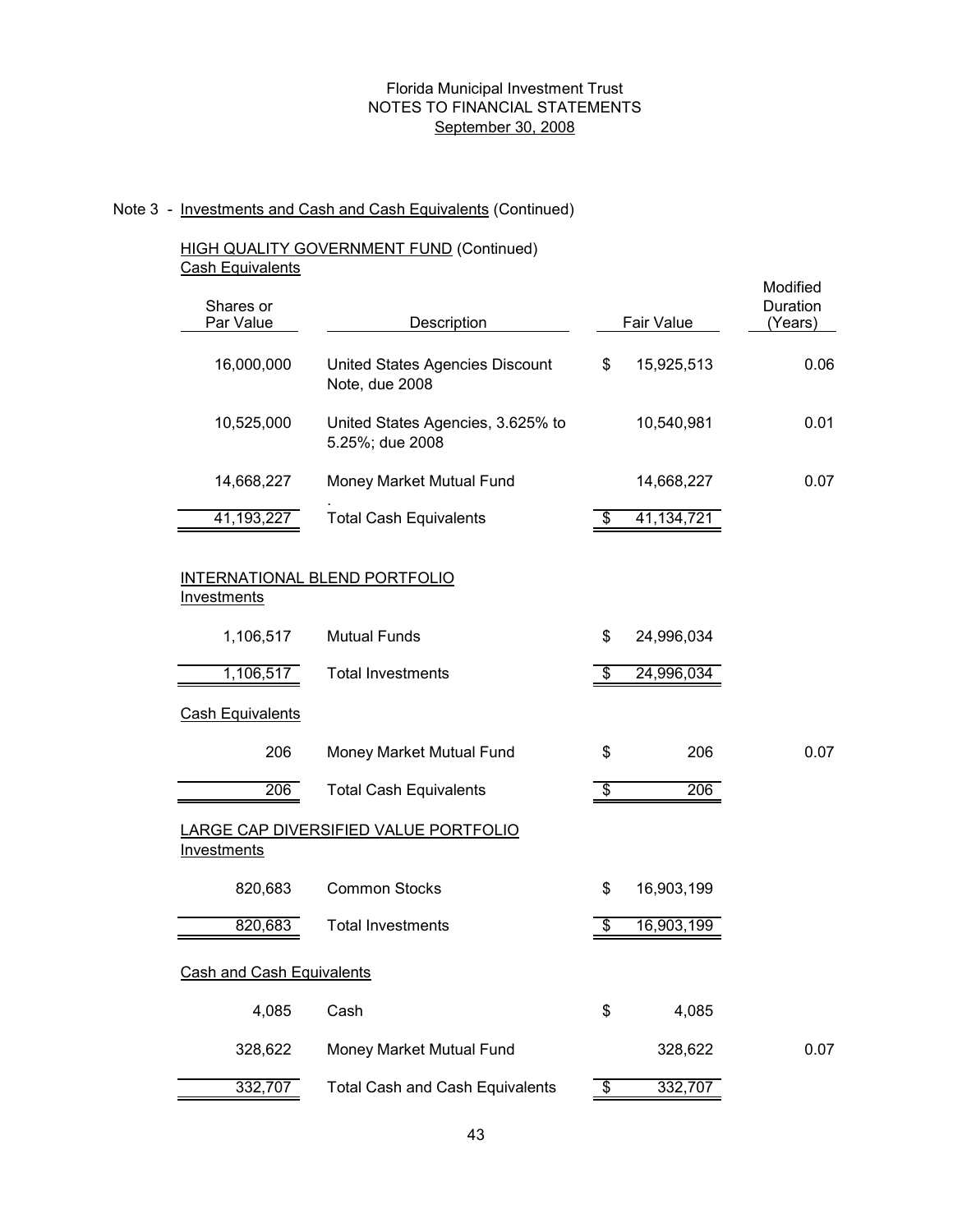# Note 3 - Investments and Cash and Cash Equivalents (Continued)

# EXPANDED HIGH YIELD BOND FUND **Investments**

| Shares or<br>Par Value | Description                   | Fair Value       | Modified<br>Duration<br>(Years) |
|------------------------|-------------------------------|------------------|---------------------------------|
| 510,139                | <b>Mutual Funds</b>           | \$<br>35,020,679 | 4.43                            |
| 510,139                | <b>Total Investments</b>      | 35,020,679       |                                 |
| Cash Equivalents       |                               |                  |                                 |
| 5,936                  | Money Market Mutual Fund      | \$<br>5,936      | 0.07                            |
| 5,936                  | <b>Total Cash Equivalents</b> | 5,936            |                                 |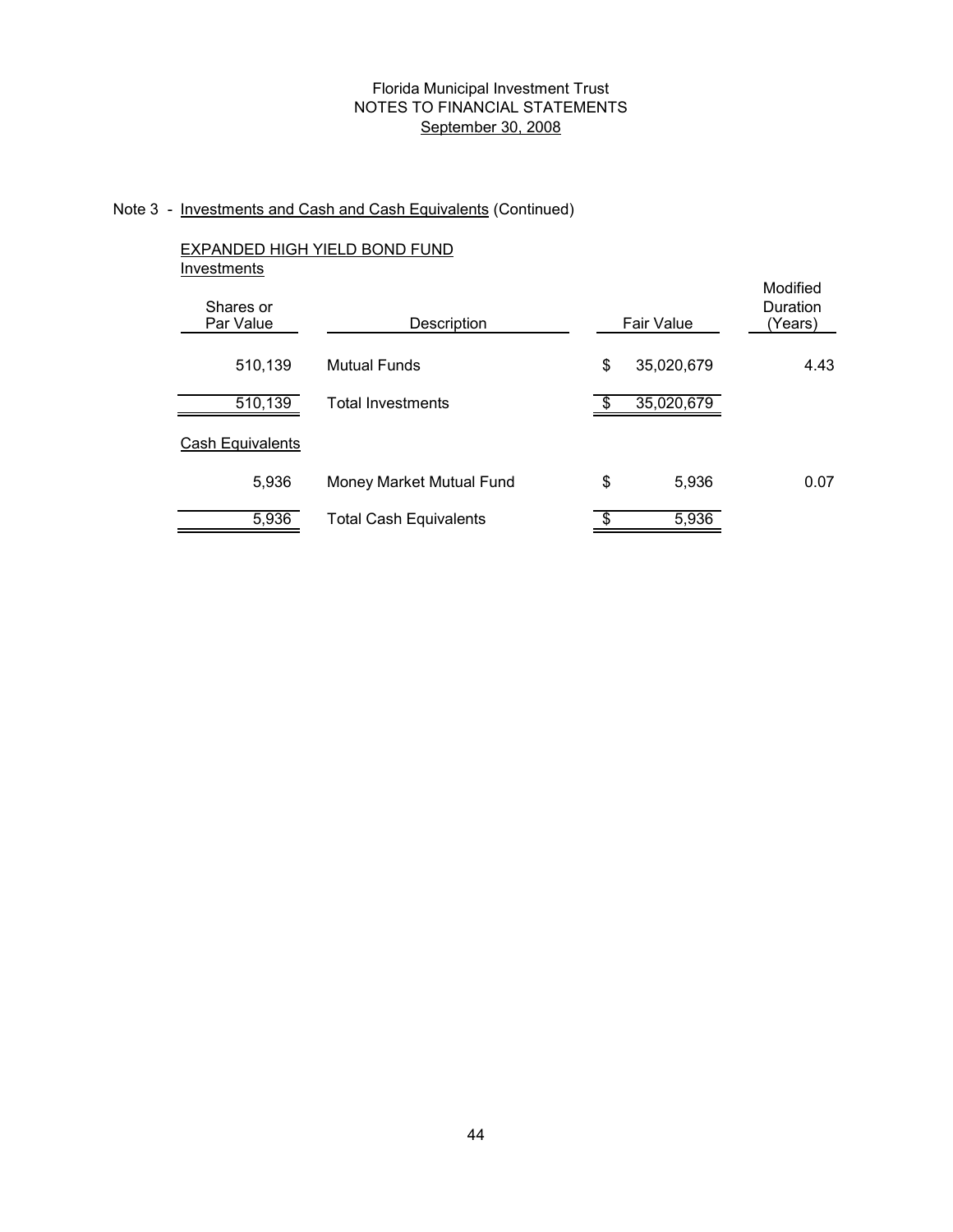#### Note 4 - Shares of Beneficial Interest

The Agreement and Declaration of Trust authorizes the Trustees to issue an unlimited number of shares of beneficial interest, no par value. Sales and redemptions of shares are made only on a valuation date at the net asset value used to report investments. No legally binding guarantees have been provided or obtained to support the value of the shares. The net asset value of the 1- 3 Year High Quality Bond Fund and the High Quality Government Fund are determined on the 15th day and last business day of each month. The net asset value of the other funds and portfolios are determined on the last business day of each month.

Beneficial interest share transactions for the year ended September 30, 2008 were as follows:

|                                            | <b>Shares</b>                    |                          | Amount                        |
|--------------------------------------------|----------------------------------|--------------------------|-------------------------------|
| <b>Intermediate High Quality Bond Fund</b> |                                  |                          |                               |
| <b>Shares Sold</b>                         | 441,754.087                      | \$                       | 8,013,322                     |
| <b>Shares Redeemed</b><br>Net Increase     | (30,041.300)<br>411,712.787      | \$                       | (541,557)<br>7,471,765        |
| 1-3 Year High Quality Bond Fund            |                                  |                          |                               |
| <b>Shares Sold</b>                         | 10,474,450.401                   | \$                       | 171,281,072                   |
| <b>Shares Redeemed</b><br>Net Increase     | (1,518,350.102)<br>8,956,100.299 | \$                       | (24, 793, 155)<br>146,487,917 |
| Broad Market High Quality Bond Fund        |                                  |                          |                               |
| <b>Shares Sold</b>                         | 1,025,959.893                    | \$                       | 17,753,409                    |
| <b>Shares Redeemed</b>                     | (463,788.285)                    |                          | (8, 120, 776)                 |
| Net Increase                               | 562,171.608                      | $\overline{\mathcal{G}}$ | 9,632,633                     |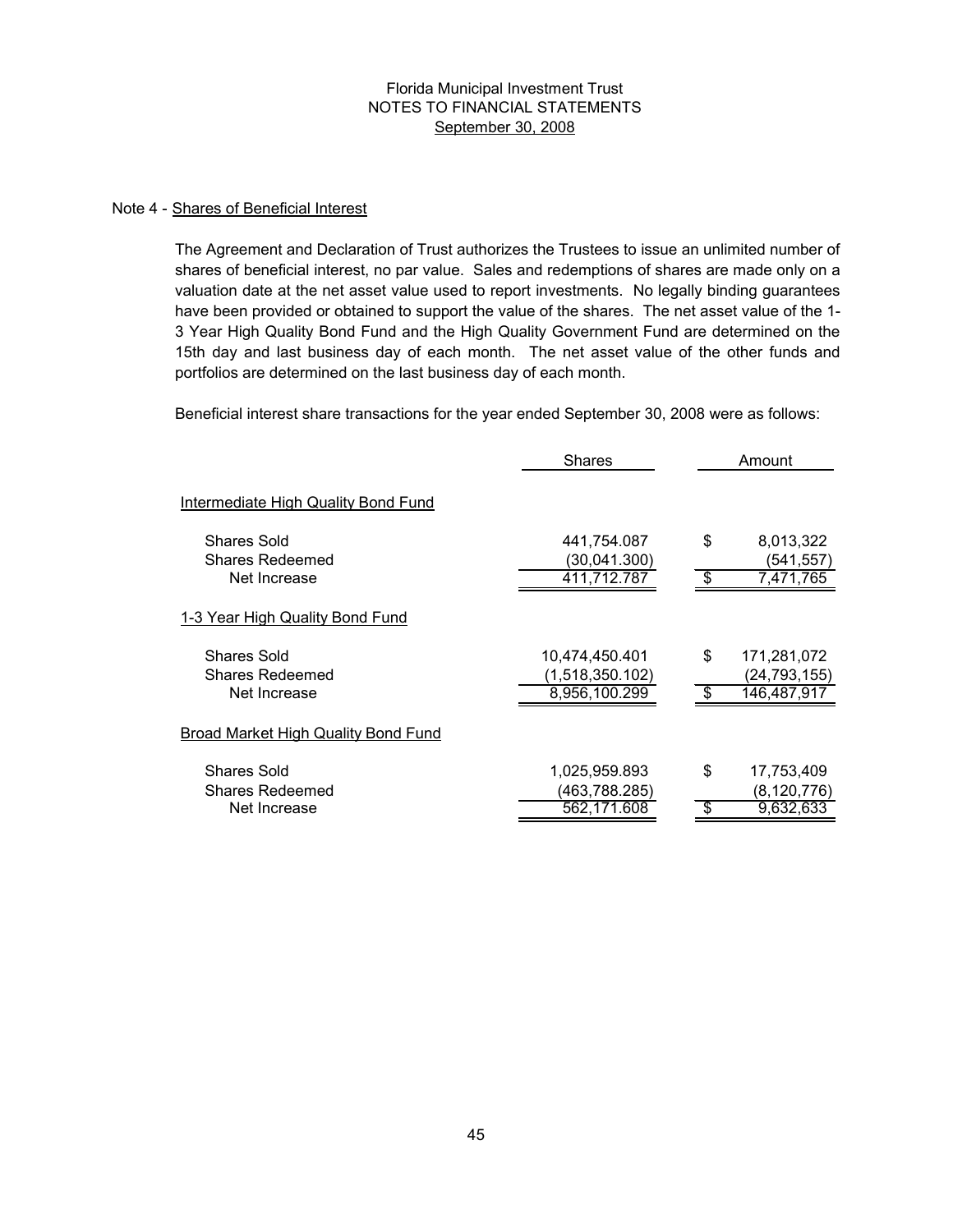# Note 4 - Shares of Beneficial Interest (Continued)

|                                        | <b>Shares</b>       |                                  | Amount         |
|----------------------------------------|---------------------|----------------------------------|----------------|
| <b>High Quality Growth Portfolio</b>   |                     |                                  |                |
| <b>Shares Sold</b>                     | 193,204.738         | \$                               | 3,112,500      |
| <b>Shares Redeemed</b>                 | (360,492.928)       |                                  | (6,030,750)    |
| Net Decrease                           | (167, 288.190)      | \$                               | (2,918,250)    |
| Diversified Small Cap Equity Portfolio |                     |                                  |                |
| <b>Shares Sold</b>                     | 258,438.538         | \$                               | 6,044,145      |
| <b>Shares Redeemed</b>                 | (2,807.266)         |                                  | (64, 500)      |
| Net Increase                           | 255,631.272         | $\overline{\boldsymbol{\theta}}$ | 5,979,645      |
| Russell 1000 Enhanced Index Portfolio  |                     |                                  |                |
| <b>Shares Sold</b>                     | 1,485,845.733       | \$                               | 17,125,919     |
| <b>Shares Redeemed</b>                 | (16,822.157)        |                                  | (190, 396)     |
| Net Increase                           | 1,469,023.576       | \$                               | 16,935,523     |
| <b>High Quality Government Fund</b>    |                     |                                  |                |
| <b>Shares Sold</b>                     | 92,838,766.600      | \$                               | 92,838,766     |
| <b>Shares Redeemed</b>                 | (117, 587, 265.460) |                                  | (117,587,265)  |
| Net Decrease                           | (24,748,498.860)    | $\overline{\$}$                  | (24, 748, 499) |
| <b>International Blend Portfolio</b>   |                     |                                  |                |
| <b>Shares Sold</b>                     | 478,014.892         | \$                               | 7,487,625      |
| <b>Shares Redeemed</b>                 | (44, 385.597)       |                                  | (696,400)      |
| Net Increase                           | 433,629.295         | $\overline{\mathbf{e}}$          | 6,791,225      |
| Large Cap Diversified Value Portfolio  |                     |                                  |                |
| <b>Shares Sold</b>                     | 1,077,825.108       | \$                               | 9,471,612      |
| <b>Shares Redeemed</b>                 | (12, 386.638)       |                                  | (125, 250)     |
| Net Increase                           | 1,065,438.470       | \$                               | 9,346,362      |
| <b>Expanded High Yield Bond Fund</b>   |                     |                                  |                |
| <b>Shares Sold</b>                     | 1,842,379.435       | \$                               | 18,000,000     |
| <b>Shares Redeemed</b><br>Net Increase | 1,842,379.435       | $\overline{\mathcal{G}}$         | 18,000,000     |
|                                        |                     |                                  |                |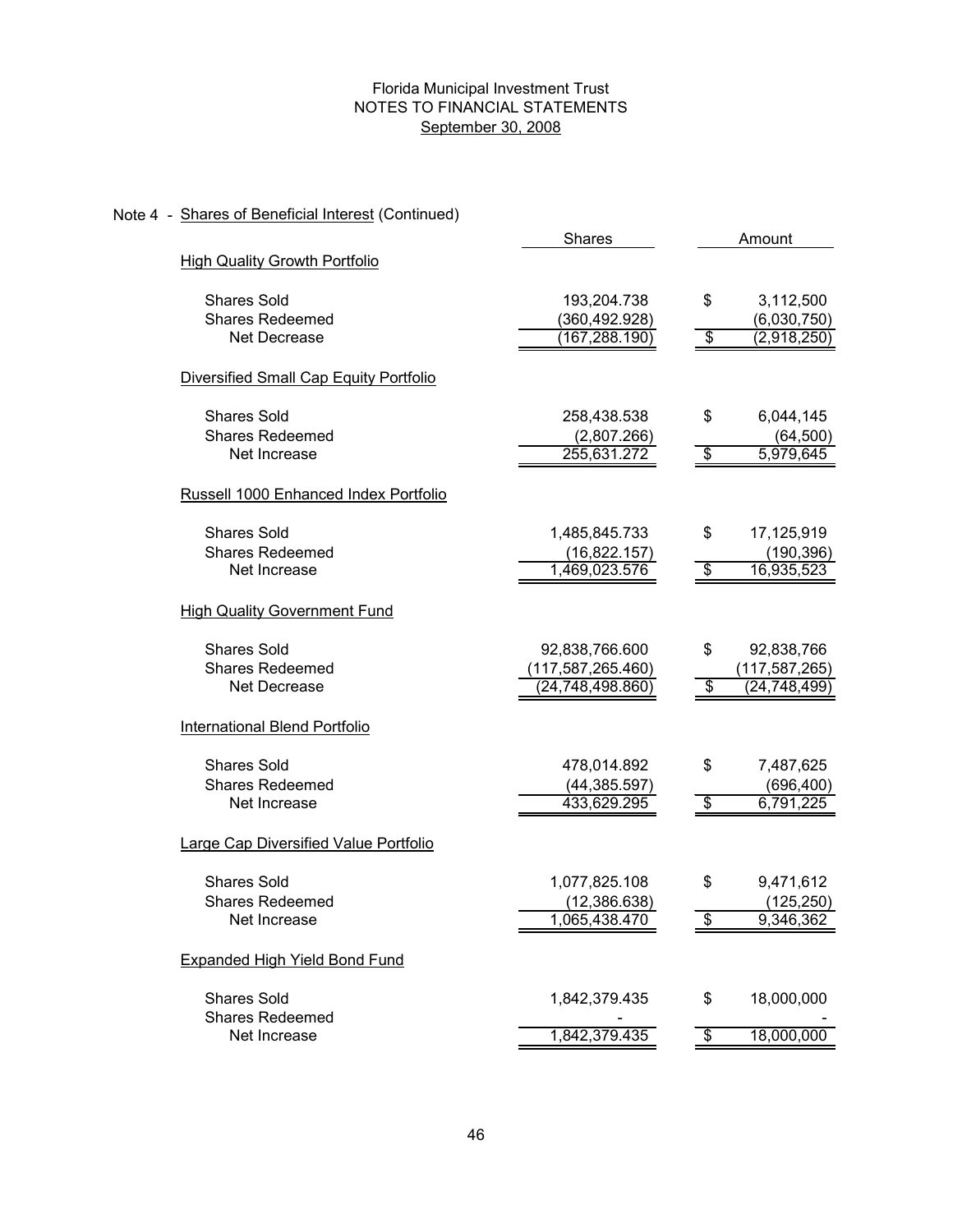#### Note 5 - Related Parties

The League serves as Administrator, Investment Manager, and Secretary-Treasurer of the Trust. The League also serves as Administrator of certain of the Trust's members.

#### Note 6 - Investment Manager and Administrator

The Trust entered into an investment management agreement with the League to direct the investments of certain portfolios for fees of seven and one-half to eighty-five basis points of the portfolios' net asset value. The Trust has also entered into an administrative services agreement with the League for fees of eight to thirteen basis points of the portfolios' net asset value.

#### Note 7 - Custodian

Wells Fargo Bank serves as Custodian for the Trust for a fee of zero and three-tenths basis points of each portfolio's net asset value, plus reporting and transaction fees.

#### Note 8 - Subsequent Events

Subsequent to September 30, 2008, the Administrator has implemented new collateral investment guidelines for the securities lending program. The administrator has also restricted the amount of loans that can be made in the securities lending program to \$180 million.

Since the Trust's financial results are impacted by the volatility of the financial markets, the ongoing market volatility subsequent to year-end has continued to significantly impact the Trust's operations.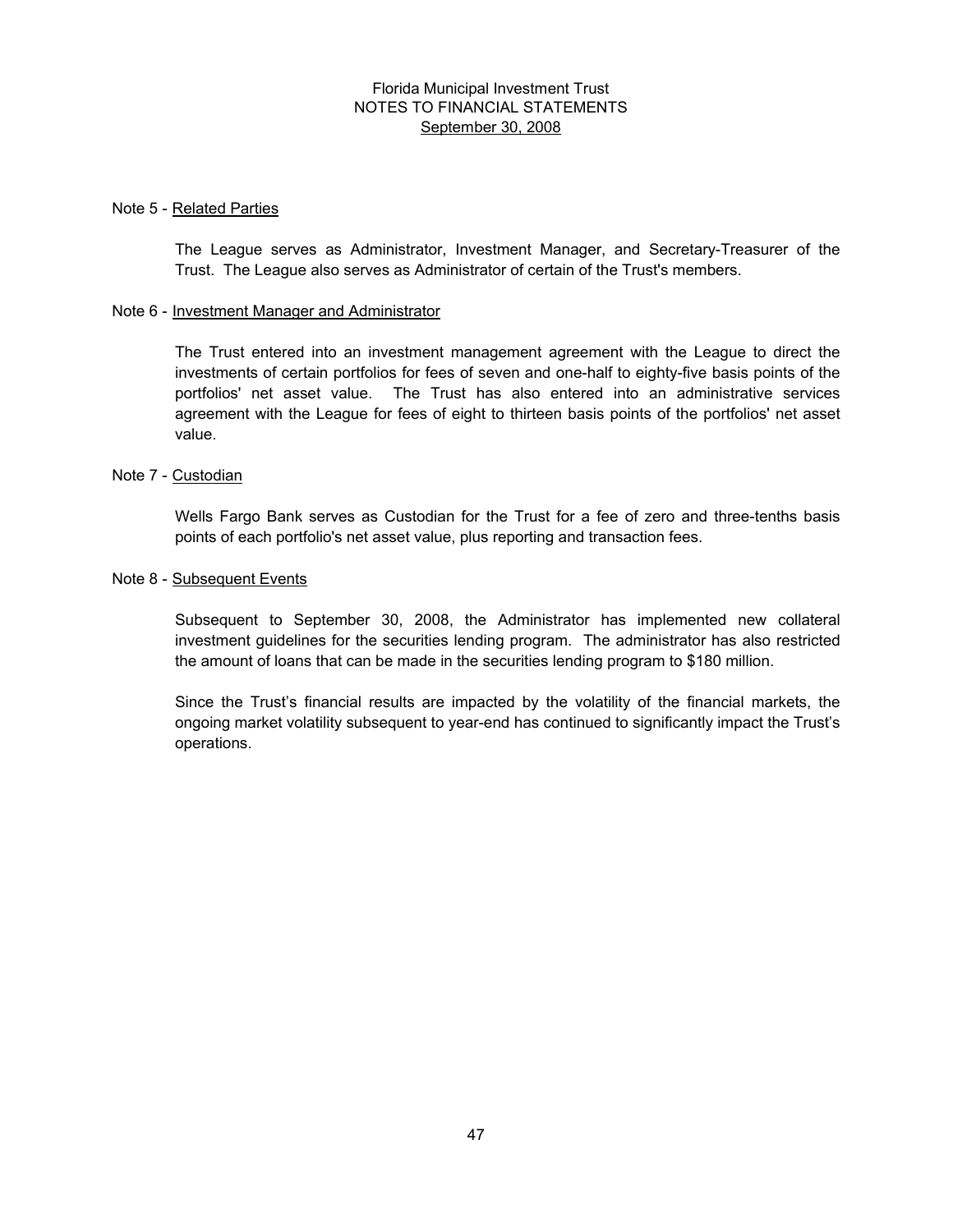#### Florida Municipal Investment Trust \*COMBINING STATEMENT OF NET ASSETS September 30, 2008

|                                                            | Intermediate<br><b>High Quality</b><br><b>Bond Fund</b> | 1-3 Year High<br><b>Quality Bond</b><br>Fund | <b>Broad Market</b><br><b>High Quality</b><br><b>Bond Fund</b> | <b>High Quality</b><br>Growth<br>Portfolio | <b>Diversified</b><br>Small Cap<br><b>Equity Portfolio</b> | Russell 1000<br><b>Enhanced Index</b><br>Portfolio |
|------------------------------------------------------------|---------------------------------------------------------|----------------------------------------------|----------------------------------------------------------------|--------------------------------------------|------------------------------------------------------------|----------------------------------------------------|
| <b>ASSETS</b>                                              |                                                         |                                              |                                                                |                                            |                                                            |                                                    |
| Investment in Securities at Fair Value:                    |                                                         |                                              |                                                                |                                            |                                                            |                                                    |
| <b>Collateral Held Under Securities Lending Agreements</b> | \$89.770.802                                            | \$167,919,298                                | 57,043,853<br>\$                                               | \$ 2,729,927                               | \$12,839,347                                               | \$                                                 |
| Other Investments                                          | 221,344,953                                             | 351,986,365                                  | 124,365,056                                                    | 20,247,322                                 | 37,722,102                                                 | 55,614,718                                         |
| <b>Total Investments</b>                                   | 311, 115, 755                                           | 519,905,663                                  | 181,408,909                                                    | 22,977,249                                 | 50,561,449                                                 | 55,614,718                                         |
| <b>Cash Equivalents</b><br>Receivables:                    | 4,547,567                                               | 6,558,381                                    | 5,964,774                                                      | 663,123                                    | 1,353,489                                                  | 3,022                                              |
| <b>Securities Sold</b>                                     |                                                         | 3,027,416                                    |                                                                | 82,603                                     | 219,570                                                    |                                                    |
| Interest and Dividends                                     | 1.427.343                                               | 2,735,792                                    | 915,612                                                        | 24,137                                     | 36,021                                                     | 6                                                  |
| Securities Lending Income                                  | 23,285                                                  | 28,074                                       | 18,029                                                         | 725                                        | 7,517                                                      |                                                    |
| <b>Total Assets</b>                                        | 317,113,950                                             | 532,255,326                                  | 188,307,324                                                    | 23,747,837                                 | 52,178,046                                                 | 55,617,746                                         |
| <b>LIABILITIES</b>                                         |                                                         |                                              |                                                                |                                            |                                                            |                                                    |
| Payables:                                                  |                                                         |                                              |                                                                |                                            |                                                            |                                                    |
| Collateral Held Under Securities Lending Agreements        | 94,436,138                                              | 176,645,965                                  | 60,008,388                                                     | 2,871,800                                  | 13,506,600                                                 |                                                    |
| Securities Purchased                                       | 633,263                                                 | 4,206,886                                    | 402,400                                                        | 96,079                                     | 367,533                                                    |                                                    |
| <b>Accrued Expenses:</b>                                   |                                                         |                                              |                                                                |                                            |                                                            |                                                    |
| Investment Management Fee Payable                          | 55,893                                                  | 90,880                                       | 48,877                                                         | 25,469                                     | 42,599                                                     |                                                    |
| Administrative Fee Payable<br>Custodian Fee Payable        | 50,304<br>4,493                                         | 81,792<br>5,537                              | 42,360<br>2,626                                                | 7,358<br>2,417                             | 12,306<br>2,307                                            | 13,290<br>1,477                                    |
| Audit Fee Payable                                          | 13,640                                                  | 13,640                                       | 13,640                                                         | 13,900                                     | 6,000                                                      | 2,000                                              |
| General Insurance                                          | 597                                                     | 755                                          | 827                                                            | 73                                         | 298                                                        | 291                                                |
| Miscellaneous Accrued Expenses                             | 2.264                                                   | 1.984                                        | 288                                                            | 486                                        | 348                                                        | 467                                                |
| <b>Total Liabilities</b>                                   | 95,196,592                                              | 181,047,439                                  | 60,519,406                                                     | 3,017,582                                  | 13,937,991                                                 | 17,525                                             |
| <b>NET ASSETS</b>                                          |                                                         |                                              |                                                                |                                            |                                                            |                                                    |
|                                                            | \$221,917,358                                           | \$351,207,887                                | \$127,787,918                                                  | \$20,730,255                               | \$38,240,055                                               | 55,600,221<br>\$                                   |

\* See accompanying notes to the financial statements.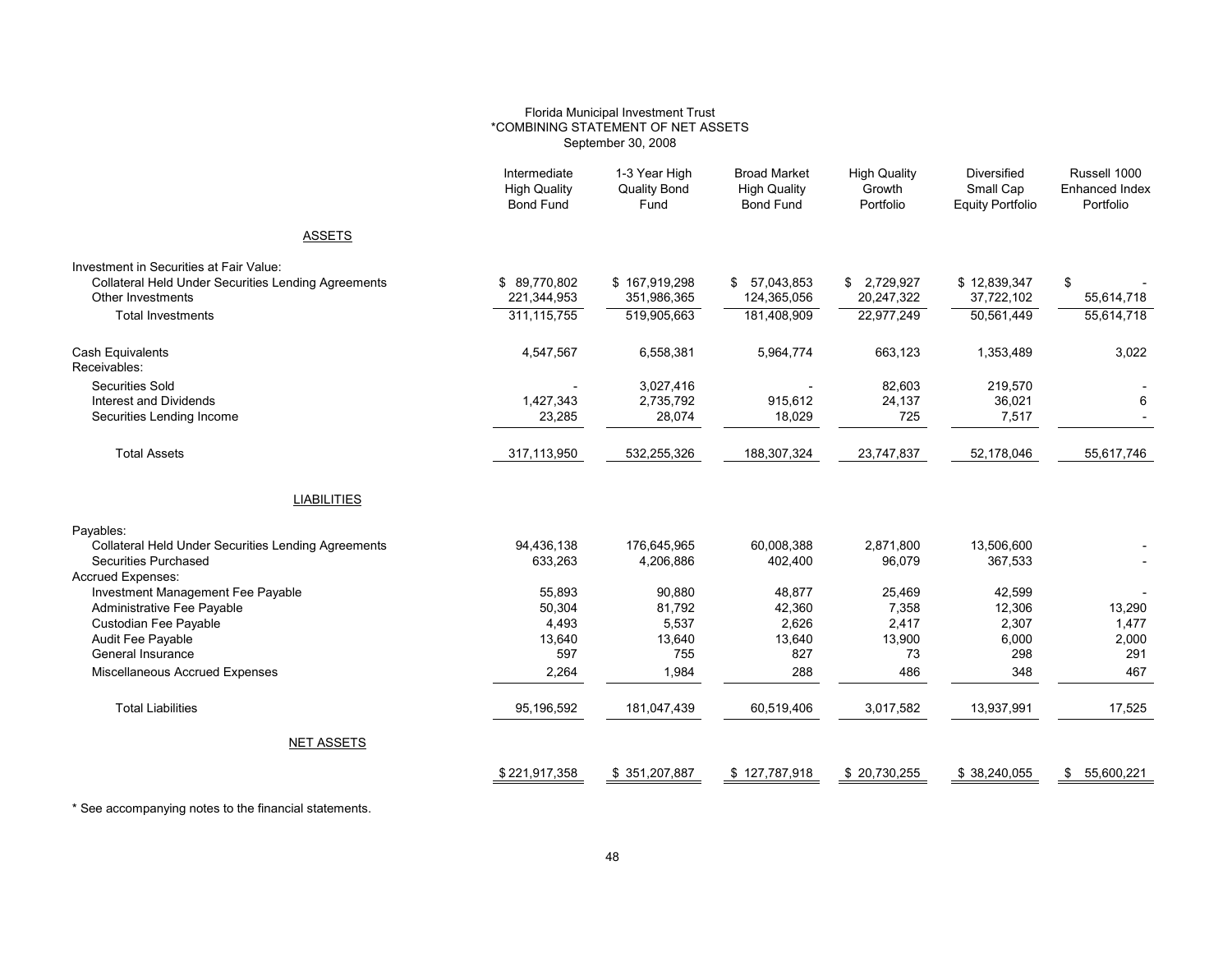#### Florida Municipal Investment Trust \*COMBINING STATEMENT OF NET ASSETS September 30, 2008

| <b>ASSETS</b><br>Investment in Securities at Fair Value:<br>\$<br><b>Collateral Held Under Securities Lending Agreements</b><br>\$<br>4,901,621<br>\$<br>\$<br>\$<br>16,903,199<br>74,059,061<br>24,996,034<br>35,020,679<br>Other Investments<br>74,059,061<br>24,996,034<br>21,804,820<br>35,020,679<br><b>Total Investments</b><br>206<br>332,707<br>Cash Equivalents<br>41,134,721<br>5,936<br>Receivables:<br><b>Securities Sold</b><br>198,094<br>1,011,578<br>727,023<br><b>Interest and Dividends</b><br>1<br>31,282<br>1,708<br>Securities Lending Income<br>$\blacksquare$<br><b>Total Assets</b><br>116,205,360<br>24,996,241<br>22,368,611<br>35,753,638<br><b>LIABILITIES</b><br>Payables:<br>5,156,355<br><b>Collateral Held Under Securities Lending Agreements</b><br>206.634<br>Securities Purchased<br><b>Accrued Expenses:</b><br>22,374<br>Investment Management Fee Payable<br>66,511<br>36,590<br>4,565<br>23,866<br>10,172<br>Administrative Fee Payable<br>5,946<br>Custodian Fee Payable<br>4,512<br>1,458<br>3,734<br>1,275<br>2,000<br>2,000<br>2,000<br>Audit Fee Payable<br>13,640<br>53<br>General Insurance<br>496<br>95<br>99<br>91<br>352<br>Miscellaneous Accrued Expenses<br>120<br>53,368<br><b>Total Liabilities</b><br>80,327<br>5,423,304<br>7,939<br><b>NET ASSETS</b> | <b>High Quality</b><br>Government<br>Fund | International<br><b>Blend Portfolio</b> | Large Cap<br><b>Diversified</b><br>Value Portfolio | <b>Expanded High</b><br><b>Yield Bond</b><br>Fund | Total           |
|----------------------------------------------------------------------------------------------------------------------------------------------------------------------------------------------------------------------------------------------------------------------------------------------------------------------------------------------------------------------------------------------------------------------------------------------------------------------------------------------------------------------------------------------------------------------------------------------------------------------------------------------------------------------------------------------------------------------------------------------------------------------------------------------------------------------------------------------------------------------------------------------------------------------------------------------------------------------------------------------------------------------------------------------------------------------------------------------------------------------------------------------------------------------------------------------------------------------------------------------------------------------------------------------------------------|-------------------------------------------|-----------------------------------------|----------------------------------------------------|---------------------------------------------------|-----------------|
|                                                                                                                                                                                                                                                                                                                                                                                                                                                                                                                                                                                                                                                                                                                                                                                                                                                                                                                                                                                                                                                                                                                                                                                                                                                                                                                |                                           |                                         |                                                    |                                                   |                 |
|                                                                                                                                                                                                                                                                                                                                                                                                                                                                                                                                                                                                                                                                                                                                                                                                                                                                                                                                                                                                                                                                                                                                                                                                                                                                                                                |                                           |                                         |                                                    |                                                   |                 |
|                                                                                                                                                                                                                                                                                                                                                                                                                                                                                                                                                                                                                                                                                                                                                                                                                                                                                                                                                                                                                                                                                                                                                                                                                                                                                                                |                                           |                                         |                                                    |                                                   | 335,204,848     |
|                                                                                                                                                                                                                                                                                                                                                                                                                                                                                                                                                                                                                                                                                                                                                                                                                                                                                                                                                                                                                                                                                                                                                                                                                                                                                                                |                                           |                                         |                                                    |                                                   | 962,259,489     |
|                                                                                                                                                                                                                                                                                                                                                                                                                                                                                                                                                                                                                                                                                                                                                                                                                                                                                                                                                                                                                                                                                                                                                                                                                                                                                                                |                                           |                                         |                                                    |                                                   | 1,297,464,337   |
|                                                                                                                                                                                                                                                                                                                                                                                                                                                                                                                                                                                                                                                                                                                                                                                                                                                                                                                                                                                                                                                                                                                                                                                                                                                                                                                |                                           |                                         |                                                    |                                                   | 60,563,926      |
|                                                                                                                                                                                                                                                                                                                                                                                                                                                                                                                                                                                                                                                                                                                                                                                                                                                                                                                                                                                                                                                                                                                                                                                                                                                                                                                |                                           |                                         |                                                    |                                                   | 3,527,683       |
|                                                                                                                                                                                                                                                                                                                                                                                                                                                                                                                                                                                                                                                                                                                                                                                                                                                                                                                                                                                                                                                                                                                                                                                                                                                                                                                |                                           |                                         |                                                    |                                                   | 6,908,795       |
|                                                                                                                                                                                                                                                                                                                                                                                                                                                                                                                                                                                                                                                                                                                                                                                                                                                                                                                                                                                                                                                                                                                                                                                                                                                                                                                |                                           |                                         |                                                    |                                                   | 79,338          |
|                                                                                                                                                                                                                                                                                                                                                                                                                                                                                                                                                                                                                                                                                                                                                                                                                                                                                                                                                                                                                                                                                                                                                                                                                                                                                                                |                                           |                                         |                                                    |                                                   | 1,368,544,079   |
|                                                                                                                                                                                                                                                                                                                                                                                                                                                                                                                                                                                                                                                                                                                                                                                                                                                                                                                                                                                                                                                                                                                                                                                                                                                                                                                |                                           |                                         |                                                    |                                                   |                 |
|                                                                                                                                                                                                                                                                                                                                                                                                                                                                                                                                                                                                                                                                                                                                                                                                                                                                                                                                                                                                                                                                                                                                                                                                                                                                                                                |                                           |                                         |                                                    |                                                   |                 |
|                                                                                                                                                                                                                                                                                                                                                                                                                                                                                                                                                                                                                                                                                                                                                                                                                                                                                                                                                                                                                                                                                                                                                                                                                                                                                                                |                                           |                                         |                                                    |                                                   | 352,625,246     |
|                                                                                                                                                                                                                                                                                                                                                                                                                                                                                                                                                                                                                                                                                                                                                                                                                                                                                                                                                                                                                                                                                                                                                                                                                                                                                                                |                                           |                                         |                                                    |                                                   | 5,912,795       |
|                                                                                                                                                                                                                                                                                                                                                                                                                                                                                                                                                                                                                                                                                                                                                                                                                                                                                                                                                                                                                                                                                                                                                                                                                                                                                                                |                                           |                                         |                                                    |                                                   | 393,758         |
|                                                                                                                                                                                                                                                                                                                                                                                                                                                                                                                                                                                                                                                                                                                                                                                                                                                                                                                                                                                                                                                                                                                                                                                                                                                                                                                |                                           |                                         |                                                    |                                                   | 247,394         |
|                                                                                                                                                                                                                                                                                                                                                                                                                                                                                                                                                                                                                                                                                                                                                                                                                                                                                                                                                                                                                                                                                                                                                                                                                                                                                                                |                                           |                                         |                                                    |                                                   | 29,836          |
|                                                                                                                                                                                                                                                                                                                                                                                                                                                                                                                                                                                                                                                                                                                                                                                                                                                                                                                                                                                                                                                                                                                                                                                                                                                                                                                |                                           |                                         |                                                    |                                                   | 82,460          |
|                                                                                                                                                                                                                                                                                                                                                                                                                                                                                                                                                                                                                                                                                                                                                                                                                                                                                                                                                                                                                                                                                                                                                                                                                                                                                                                |                                           |                                         |                                                    |                                                   | 3,584           |
|                                                                                                                                                                                                                                                                                                                                                                                                                                                                                                                                                                                                                                                                                                                                                                                                                                                                                                                                                                                                                                                                                                                                                                                                                                                                                                                |                                           |                                         |                                                    |                                                   | 6,400           |
|                                                                                                                                                                                                                                                                                                                                                                                                                                                                                                                                                                                                                                                                                                                                                                                                                                                                                                                                                                                                                                                                                                                                                                                                                                                                                                                |                                           |                                         |                                                    |                                                   | 359,301,473     |
|                                                                                                                                                                                                                                                                                                                                                                                                                                                                                                                                                                                                                                                                                                                                                                                                                                                                                                                                                                                                                                                                                                                                                                                                                                                                                                                |                                           |                                         |                                                    |                                                   |                 |
|                                                                                                                                                                                                                                                                                                                                                                                                                                                                                                                                                                                                                                                                                                                                                                                                                                                                                                                                                                                                                                                                                                                                                                                                                                                                                                                | \$116,151,992                             | \$24,915,914                            | \$16,945,307                                       | \$35,745,699                                      | \$1,009,242,606 |

\* See accompanying notes to the financial statements.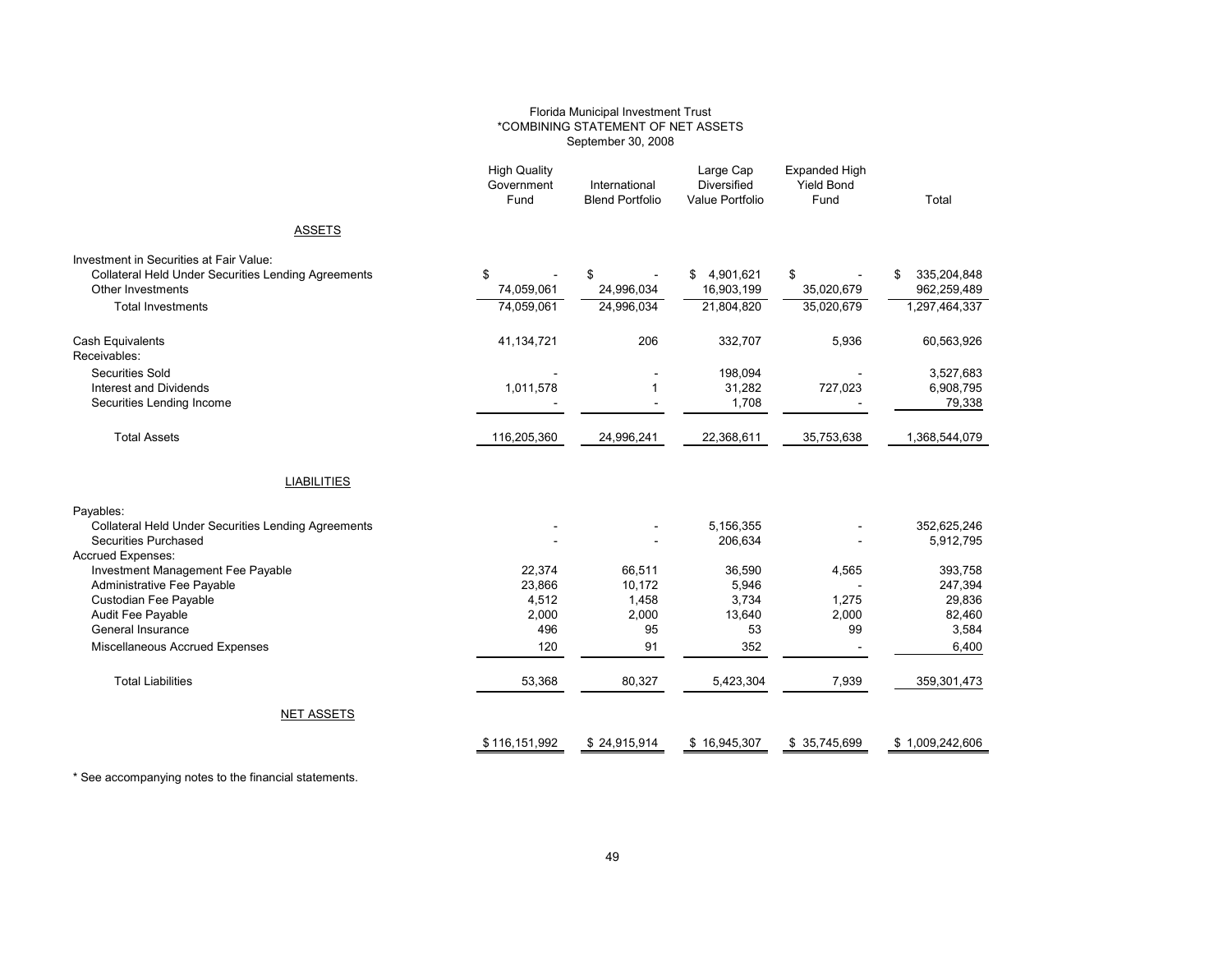### Florida Municipal Investment Trust \* COMBINING STATEMENT OF CHANGES IN NET ASSETS September 30, 2008

|                                                                    | Intermediate High<br><b>Quality Bond</b><br>Fund | 1-3 Year High<br><b>Quality Bond</b><br>Fund | <b>Broad Market</b><br><b>High Quality Bond</b><br>Fund | <b>High Quality</b><br><b>Growth Portfolio</b> | <b>Diversified Small</b><br>Cap Equity<br>Portfolio | Russell 1000<br><b>Enhanced Index</b><br>Portfolio |
|--------------------------------------------------------------------|--------------------------------------------------|----------------------------------------------|---------------------------------------------------------|------------------------------------------------|-----------------------------------------------------|----------------------------------------------------|
| Revenues<br>Interest and Dividend Income                           | 10,272,953<br>\$                                 | 13,094,533<br>S                              | \$<br>5,900,611                                         | \$<br>320,803                                  | \$<br>447,781                                       | \$<br>1,269                                        |
| Securities Lending Income<br>Fair Value Increases and Decreases    | 4,882,258<br>(2,553,066)                         | 5,153,348<br>(9,547,015)                     | 2,746,760                                               | 147,050                                        | 556,965                                             |                                                    |
| <b>Total Revenues</b>                                              | 12,602,145                                       | 8,700,866                                    | (1,455,302)<br>7,192,069                                | (4,208,513)<br>(3,740,660)                     | (3,313,842)<br>(2,309,096)                          | (13, 594, 739)<br>(13,593,470)                     |
|                                                                    |                                                  |                                              |                                                         |                                                |                                                     |                                                    |
| Expenses<br>Securities Lending Expense:<br><b>Borrower Rebates</b> | 4,484,276                                        | 4,672,858                                    | 2,437,947                                               | 130,735                                        | 424,149                                             |                                                    |
| <b>Agent Fees</b>                                                  | 105,766                                          | 123,499                                      | 80,823                                                  | 3,138                                          | 34,413                                              |                                                    |
| <b>Total Securities Lending Expense</b>                            | 4,590,042                                        | 4,796,357                                    | 2,518,770                                               | 133,873                                        | 458,562                                             |                                                    |
| <b>Investment Management Fees</b>                                  | 217,944<br>196,151                               | 290,892<br>261,872                           | 190,253<br>164,886                                      | 106,696<br>30,825                              | 164,545<br>47,535                                   | 105,912<br>51,577                                  |
| <b>Administrative Fees</b><br><b>Custodian Fees</b>                | 16,339                                           | 21,290                                       | 11,260                                                  | 9,621                                          | 11,157                                              | 6,299                                              |
| <b>Audit Fees</b>                                                  | 17,007                                           | 17,788                                       | 15,532                                                  | 13,865                                         | 6,510                                               | 2,868                                              |
| <b>Consulting Fees</b>                                             | 28,439                                           | 34,069                                       | 17,197                                                  | 2,941                                          | 4,830                                               | 375                                                |
| <b>Rating Agency Fees</b>                                          | 7,776                                            | 8,192                                        | 5,032                                                   |                                                |                                                     |                                                    |
| General Insurance                                                  | 757                                              | 915                                          | 987                                                     | 233                                            | 457                                                 | 451                                                |
| <b>Trustee Fees and Travel</b>                                     | 3,262                                            | 3,535                                        | 1,856                                                   | 209                                            | 499                                                 | 810                                                |
| Production and Merchandising<br><b>Legal Fees</b>                  | 414                                              |                                              | 280                                                     |                                                | 75                                                  | 159                                                |
| Miscellaneous                                                      | 317                                              | 479                                          | 209                                                     |                                                | 61                                                  | 68                                                 |
|                                                                    |                                                  |                                              |                                                         |                                                |                                                     |                                                    |
| <b>Total Expenses</b>                                              | 5,078,448                                        | 5,435,389                                    | 2,926,262                                               | 298,263                                        | 694,231                                             | 168,519                                            |
| Net Investment Income (Loss)                                       | 7,523,697                                        | 3,265,477                                    | 4,265,807                                               | (4,038,923)                                    | (3,003,327)                                         | (13,761,989)                                       |
| Dividends                                                          |                                                  |                                              |                                                         |                                                |                                                     |                                                    |
| <b>Beneficial Interest Share Transactions</b>                      |                                                  |                                              |                                                         |                                                |                                                     |                                                    |
| Proceeds from Sale of Shares                                       | 8,013,322                                        | 171,281,072                                  | 17,753,409                                              | 3,112,500                                      | 6,044,145                                           | 17,125,919                                         |
| Cost of Shares Redeemed                                            | (541, 557)                                       | (24, 793, 155)                               | (8, 120, 776)                                           | (6,030,750)                                    | (64, 500)                                           | (190, 396)                                         |
| Net Increase (Decrease) from Share Transactions                    | 7,471,765                                        | 146,487,917                                  | 9,632,633                                               | (2,918,250)                                    | 5,979,645                                           | 16,935,523                                         |
| Total Increase (Decrease) in Net Assets                            | 14,995,462                                       | 149,753,394                                  | 13,898,440                                              | (6,957,173)                                    | 2,976,318                                           | 3,173,534                                          |
| <b>Net Assets</b>                                                  |                                                  |                                              |                                                         |                                                |                                                     |                                                    |
| Beginning of Year                                                  | 206,921,896                                      | 201,454,493                                  | 113,889,478                                             | 27,687,428                                     | 35,263,737                                          | 52,426,687                                         |
| End of Year                                                        | 221,917,358<br>-S                                | 351,207,887                                  | 127,787,918<br>S                                        | 20,730,255<br>S                                | 38,240,055<br>\$                                    | 55,600,221<br>\$                                   |